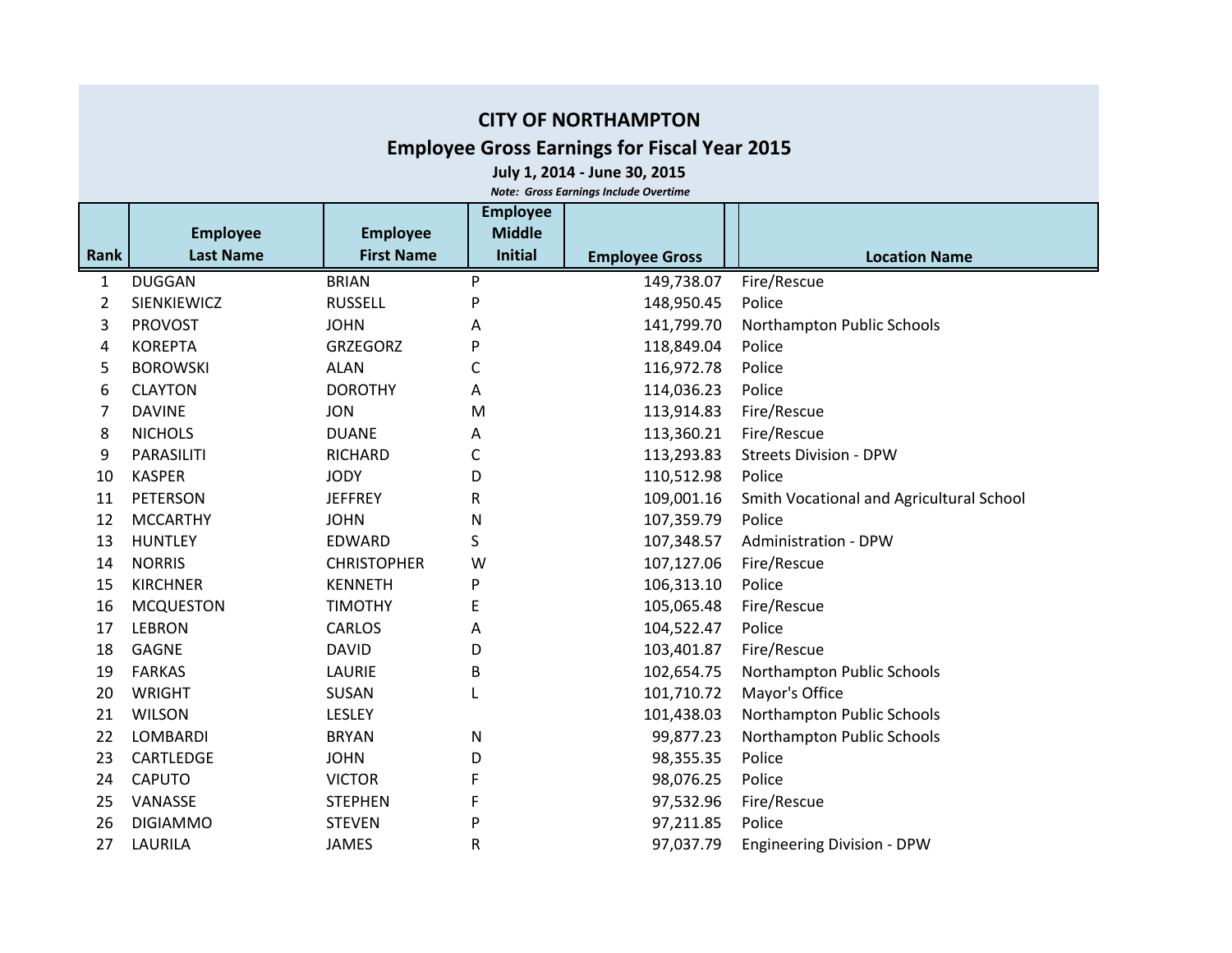| 28 | <b>AGNA</b>       | <b>GWEN</b>        |   | 95,609.99 | Northampton Public Schools               |
|----|-------------------|--------------------|---|-----------|------------------------------------------|
| 29 | <b>ROBITAILLE</b> | <b>KAREN</b>       | L | 95,183.21 | Northampton Public Schools               |
| 30 | <b>ROBINSON</b>   | <b>COREY</b>       | J | 95,101.32 | Police                                   |
| 31 | <b>MORIARTY</b>   | <b>ROBERT</b>      | D | 93,964.33 | Police                                   |
| 32 | <b>PELIS</b>      | ANDREW             | S | 93,334.62 | Fire/Rescue                              |
| 33 | <b>FAPPIANO</b>   | <b>PETER</b>       |   | 93,327.62 | Police                                   |
| 34 | <b>GARRIEPY</b>   | <b>JOHN</b>        | P | 93,281.15 | Fire/Rescue                              |
| 35 | <b>MCLAUGHLIN</b> | <b>MICHAEL</b>     |   | 92,833.52 | Police                                   |
| 36 | LEMBERG           | <b>MATTHEW</b>     |   | 92,698.22 | Fire/Rescue                              |
| 37 | <b>KIROUAC</b>    | <b>CRAIG</b>       | R | 92,401.16 | Police                                   |
| 38 | <b>DZIALO</b>     | <b>BRENT</b>       | M | 91,861.98 | Police                                   |
| 39 | <b>POWERS</b>     | <b>ROBERT</b>      |   | 91,034.85 | Police                                   |
| 40 | <b>CHOQUETTE</b>  | <b>BETH</b>        | N | 90,439.78 | Northampton Public Schools               |
| 41 | <b>BRIGGS</b>     | <b>MICHAEL</b>     |   | 88,790.33 | Police                                   |
| 42 | <b>MCMAHON</b>    | ANNE               | M | 88,696.17 | Police                                   |
| 43 | <b>CANATA</b>     | SAL                |   | 88,666.46 | Northampton Public Schools               |
| 44 | <b>MADDEN</b>     | SARAH              |   | 88,666.43 | Northampton Public Schools               |
| 45 | <b>TELLIER</b>    | <b>RYAN</b>        | Ν | 88,609.38 | Police                                   |
| 46 | <b>BLACK</b>      | <b>BARBARA</b>     |   | 88,052.56 | Northampton Public Schools               |
| 47 | <b>MILLIN</b>     | <b>WILLIAM</b>     | Κ | 87,700.15 | Fire/Rescue                              |
| 48 | PLUMER            | PAMELA             | J | 87,340.25 | Northampton Public Schools               |
| 49 | CALLAHAN          | <b>DAVID</b>       |   | 87,297.49 | Police                                   |
| 50 | <b>ROBERTS</b>    | <b>NANCY</b>       | C | 86,922.98 | Smith Vocational and Agricultural School |
| 51 | <b>BRIOTTA</b>    | <b>THOMAS</b>      | Α | 86,843.22 | Police                                   |
| 52 | GOLEC             | <b>JOSEPH</b>      | S | 86,821.89 | Police                                   |
| 53 | <b>BRENNAN</b>    | <b>CHRISTOPHER</b> |   | 86,708.25 | Northampton Public Schools               |
| 54 | MALVEZZI          | <b>CELESTE</b>     | С | 86,708.24 | Northampton Public Schools               |
| 55 | <b>BARSZCZ</b>    | <b>JOSEF</b>       | M | 86,575.86 | Police                                   |
| 56 | LINKENHOKER       | ANDREW             | н | 86,538.53 | Smith Vocational and Agricultural School |
| 57 | <b>DENKIEWICZ</b> | <b>SHAWN</b>       | т | 86,361.30 | Fire/Rescue                              |
| 58 | <b>STAPLES</b>    | <b>JEFFREY</b>     | L | 85,956.77 | Police                                   |
| 59 | LETZEISEN         | <b>BRIAN</b>       | D | 85,676.17 | Police                                   |
| 60 | <b>ROTA</b>       | N. ANGELO          |   | 85,482.03 | Northampton Public Schools               |
| 61 | <b>CHEEVERS</b>   | <b>NANCY</b>       | Α | 84,988.47 | Northampton Public Schools               |
| 62 | <b>FEIDEN</b>     | <b>WAYNE</b>       | M | 84,269.14 | Planning and Sustainability              |
| 63 | STODDARD          | <b>GLENDA</b>      | G | 84,148.97 | Human Resources                          |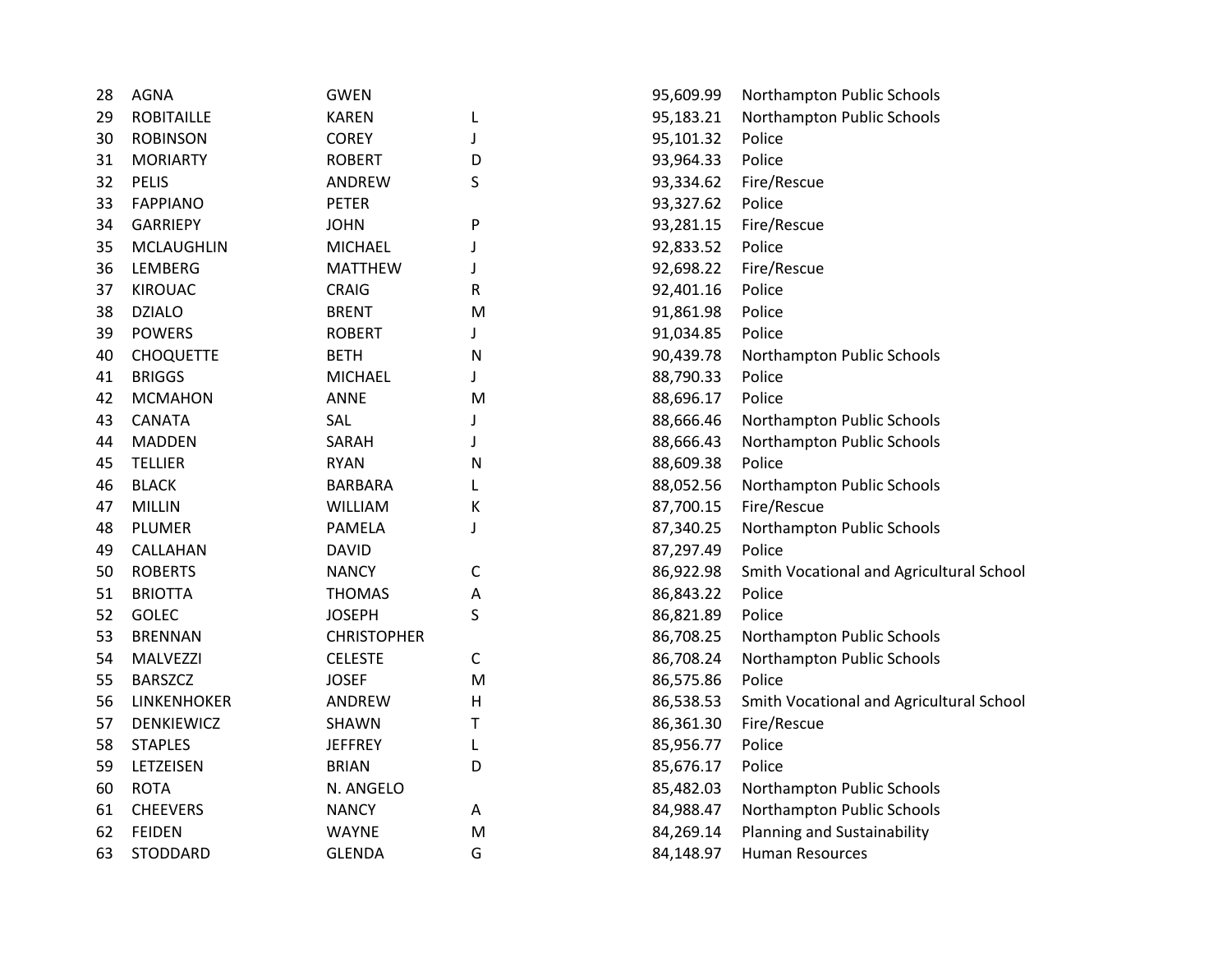| 64 | <b>KOHL</b>       | ANDREW           | J           | 83,697.55 | Police                                   |
|----|-------------------|------------------|-------------|-----------|------------------------------------------|
| 65 | LAREAU            | <b>JEFFREY</b>   | M           | 83,396.27 | Smith Vocational and Agricultural School |
| 66 | <b>COLLINS</b>    | <b>MATTHEW</b>   | J           | 82,995.44 | Northampton Public Schools               |
| 67 | ANDREW            | <b>SCOTT</b>     | J           | 82,995.42 | Northampton Public Schools               |
| 68 | SATKOWSKI         | <b>TIMOTHY</b>   | J           | 82,902.82 | Police                                   |
| 69 | POMERANTZ         | <b>DAVID</b>     | S           | 82,105.72 | <b>Central Services</b>                  |
| 70 | <b>CURTIN</b>     | <b>MARK</b>      | G           | 82,080.22 | Fire/Rescue                              |
| 71 | <b>CLARK</b>      | <b>THOMAS</b>    | R           | 81,876.53 | Fire/Rescue                              |
| 72 | <b>LIPTAK</b>     | <b>DENNIS</b>    | M           | 81,626.08 | Police                                   |
| 73 | <b>MARGUET</b>    | PAUL             | J           | 80,998.98 | Police                                   |
| 74 | <b>WANCZYK</b>    | <b>REBECCA</b>   | L           | 80,795.85 | Smith Vocational and Agricultural School |
| 75 | SKANTZ-HODGSON    | <b>LESLIE</b>    | $\mathsf C$ | 80,795.82 | Smith Vocational and Agricultural School |
| 76 | LEVY              | <b>ANN MARIE</b> |             | 80,140.11 | <b>Administration - DPW</b>              |
| 77 | NARKEWICZ         | <b>DAVID</b>     | J           | 79,999.92 | Mayor's Office                           |
| 78 | NUTTELMAN         | <b>GREGORY</b>   | R           | 79,823.28 | Water Treatment Plant - Water            |
| 79 | <b>MOODY</b>      | <b>PATRICK</b>   | D           | 79,777.08 | Police                                   |
| 80 | PAWLOSKI          | <b>MICHAEL</b>   | J           | 78,945.65 | Fire/Rescue                              |
| 81 | <b>THERRIEN</b>   | LAWRENCE         | Н           | 78,823.25 | Fire/Rescue                              |
| 82 | <b>BREEN</b>      | ANDREW           | D           | 78,040.73 | Fire/Rescue                              |
| 83 | <b>NICHOLS</b>    | <b>DONALD</b>    | A           | 77,840.48 | Police                                   |
| 84 | <b>GREGORY</b>    | <b>SCOTT</b>     | T           | 77,774.31 | Police                                   |
| 85 | <b>TRIPP</b>      | <b>DAVID</b>     | Α           | 76,812.92 | Police                                   |
| 86 | <b>SCHUETZE</b>   | <b>WILLIAM</b>   | ${\sf N}$   | 76,668.35 | Fire/Rescue                              |
| 87 | LONG              | <b>KATHLEEN</b>  | F           | 76,541.74 | Smith Vocational and Agricultural School |
| 88 | <b>GIFFORD</b>    | <b>MARGARET</b>  | A           | 76,492.01 | Smith Vocational and Agricultural School |
| 89 | SULLIVAN          | <b>WILLIAM</b>   | M           | 76,003.82 | Parks and Recreation Division - DPW      |
| 90 | <b>BIANCA</b>     | <b>JOSEPH</b>    | С           | 75,840.00 | Smith Vocational and Agricultural School |
| 91 | <b>SMITH</b>      | <b>TIMOTHY</b>   | ${\sf N}$   | 75,606.38 | Smith Vocational and Agricultural School |
| 92 | <b>HOOTEN</b>     | <b>JUSTIN</b>    | D           | 75,051.10 | Police                                   |
| 93 | WALCZAK           | <b>CANDICE</b>   | M           | 74,727.64 | Northampton Public Schools               |
| 94 | <b>BETSOLD</b>    | <b>JOHN</b>      | P           | 73,922.91 | Fire/Rescue                              |
| 95 | <b>VANBUSKIRK</b> | <b>ADAM</b>      | J           | 73,865.28 | Police                                   |
| 96 | CAMARIGG          | <b>KERI</b>      | L           | 73,776.96 | Northampton Public Schools               |
| 97 | <b>SHEA</b>       | <b>THOMAS</b>    | $\mathsf H$ | 73,604.09 | Fire/Rescue                              |
| 98 | <b>SHEARER</b>    | <b>JOSHUA</b>    | A           | 73,560.62 | Smith Vocational and Agricultural School |
| 99 | SHAUGHNESSY       | <b>PATRICIA</b>  |             | 73,488.80 | <b>Senior Services</b>                   |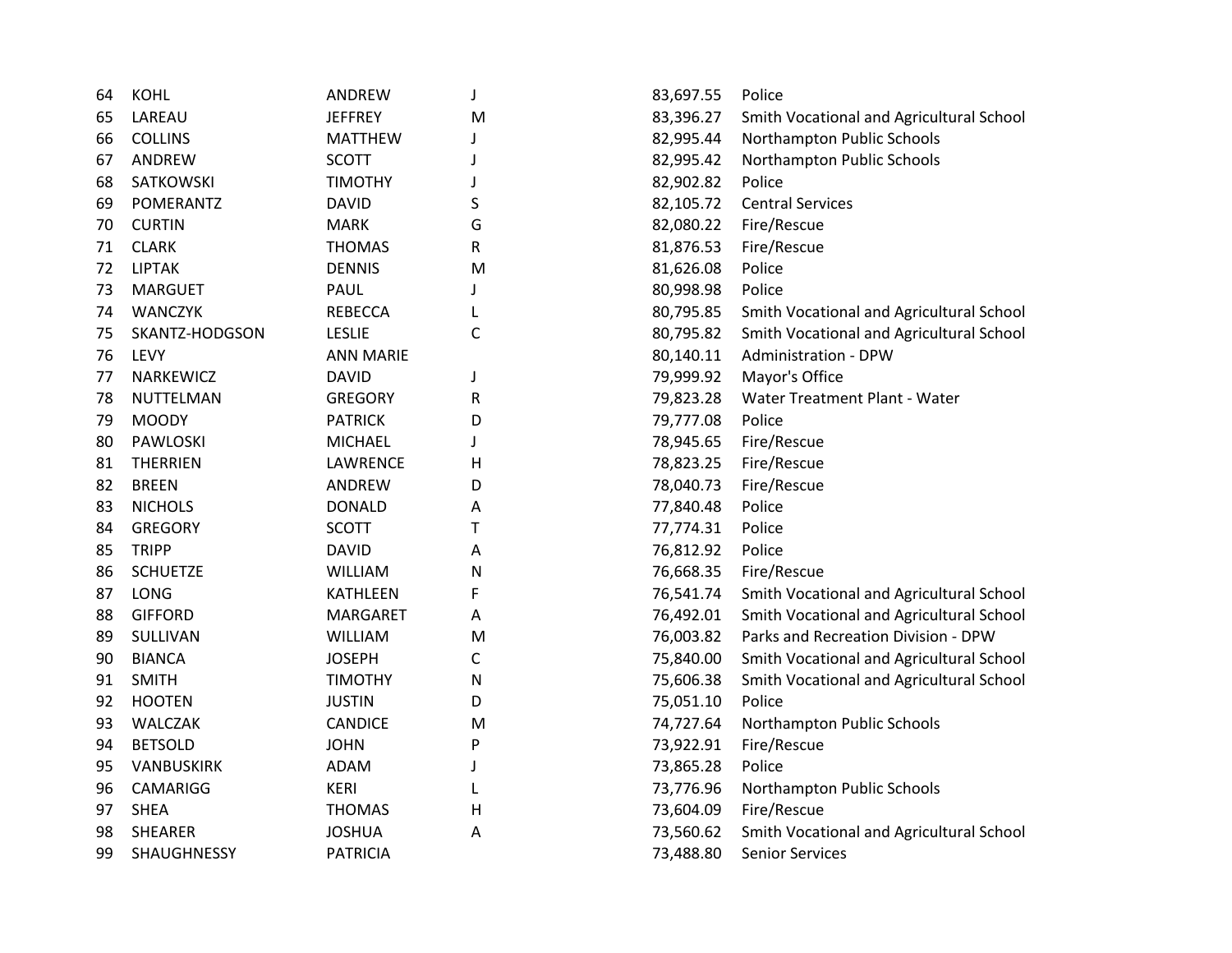| 100 | <b>SELFRIDGE</b> | <b>JOHN</b>          | W | 73,390.49 | Northampton Public Schools               |
|-----|------------------|----------------------|---|-----------|------------------------------------------|
| 101 | <b>KISLO</b>     | <b>JOHN</b>          | Α | 73,279.99 | Smith Vocational and Agricultural School |
| 102 | <b>ANTOSZ</b>    | <b>MICHAEL</b>       | D | 72,857.66 | <b>Streets Division - DPW</b>            |
| 103 | <b>DANDREA</b>   | <b>MARY PATRICIA</b> |   | 72,655.93 | Smith Vocational and Agricultural School |
| 104 | LAROCHE          | <b>MARIANNE</b>      |   | 72,615.89 | Northampton Public Schools               |
| 105 | <b>BATES</b>     | <b>MARY</b>          | E | 72,593.45 | Northampton Public Schools               |
| 106 | <b>GIORDANO</b>  | <b>LISANN</b>        | C | 72,495.20 | Northampton Public Schools               |
| 107 | <b>STEIN</b>     | <b>LESLIE</b>        | B | 72,472.16 | Northampton Public Schools               |
| 108 | <b>HARP</b>      | REYNAUD              | L | 72,248.38 | Northampton Public Schools               |
|     | 109 ALLARD       | <b>MICHAEL</b>       | J | 72,231.18 | Police                                   |
| 110 | <b>KARPINSKI</b> | <b>JOYCE</b>         | E | 72,164.25 | Auditor                                  |
|     | 111 FISH         | <b>CHERYL</b>        | Α | 72,137.44 | Smith Vocational and Agricultural School |
|     | 112 JAMES        | <b>ANDREA</b>        | L | 71,483.35 | Northampton Public Schools               |
| 113 | <b>MCKINNEY</b>  | <b>BRENDAN</b>       | К | 71,302.42 | Police                                   |
| 114 | WALDEN           | <b>NICHOLE</b>       |   | 71,207.56 | Northampton Public Schools               |
| 115 | SPENCER-ROBINSON | <b>JULIE</b>         |   | 71,160.25 | Northampton Public Schools               |
| 116 | <b>MARCHAND</b>  | <b>MATTHEW</b>       | R | 71,111.97 | Fire/Rescue                              |
| 117 | <b>MOULTON</b>   | <b>JESSICA</b>       | A | 71,073.75 | Smith Vocational and Agricultural School |
| 118 | <b>HATCH</b>     | <b>MICHAEL</b>       | Α | 71,062.78 | Fire/Rescue                              |
| 119 | <b>SCAGEL</b>    | <b>EDWIN</b>         | J | 70,958.04 | Northampton Public Schools               |
|     | 120 PARENT       | <b>RYAN</b>          |   | 70,942.85 | Northampton Public Schools               |
|     | 121 BALDWIN      | <b>MARK</b>          | J | 70,850.23 | Northampton Public Schools               |
|     | 122 WEBBER       | <b>LAURA JO</b>      |   | 70,568.71 | Smith Vocational and Agricultural School |
| 123 | SPRINGMAN        | <b>DARYL</b>         |   | 70,462.34 | Fire/Rescue                              |
|     | 124 GORDON       | <b>RANDY</b>         | S | 70,110.91 | Northampton Public Schools               |
|     | 125 SHIPKA       | <b>DAVID</b>         | W | 70,053.10 | <b>Retirement Board</b>                  |
|     | 126 SCAGEL       | <b>JONATHAN</b>      | A | 70,022.88 | Smith Vocational and Agricultural School |
|     | 127 SARAFIN      | <b>JOAN</b>          | C | 69,989.97 | Assessors                                |
| 128 | PATERSON         | <b>SCOTT</b>         | B | 69,952.40 | Smith Vocational and Agricultural School |
| 129 | FERNANDEZ-SIERRA | <b>JORGE</b>         |   | 69,870.97 | Smith Vocational and Agricultural School |
| 130 | CHIARELLO        | <b>CHRISTA</b>       | С | 69,725.27 | Northampton Public Schools               |
|     | 131 CASALE       | <b>KATHLEEN</b>      | Α | 69,483.89 | Northampton Public Schools               |
|     | 132 FLEGENHEIMER | <b>JEAN</b>          |   | 69,476.78 | Northampton Public Schools               |
| 133 | <b>MAZZA</b>     | WENDY                |   | 69,469.19 | <b>City Clerk</b>                        |
| 134 | <b>BAKER</b>     | <b>DONALD</b>        | S | 69,375.09 | Smith Vocational and Agricultural School |
| 135 | <b>OUIMETTE</b>  | <b>CYNTHIA</b>       | J | 69,328.07 | Smith Vocational and Agricultural School |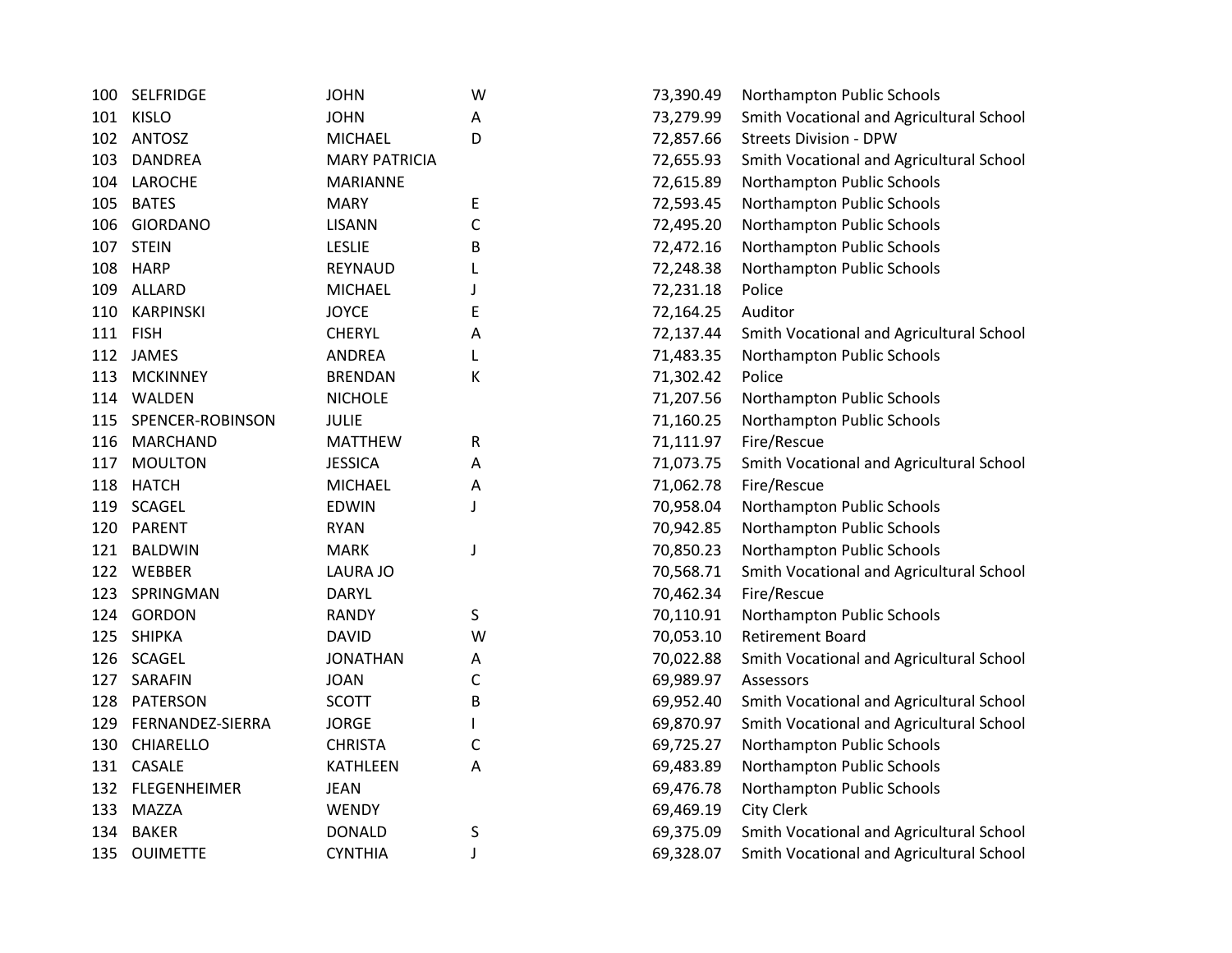| 136 | <b>DUPRE</b>       | EDWARD           | Α            | 69,307.90 | <b>Streets Division - DPW</b>            |
|-----|--------------------|------------------|--------------|-----------|------------------------------------------|
| 137 | <b>KIRITSIS</b>    | SARAH            | F            | 69,305.90 | Northampton Public Schools               |
| 138 | <b>GAUGER</b>      | <b>BRETT</b>     | W            | 69,259.37 | Fire/Rescue                              |
|     | 139 HART           | <b>ROD</b>       | К            | 69,235.08 | Northampton Public Schools               |
| 140 | PERSSON            | <b>PETER</b>     | Α            | 68,995.87 | Smith Vocational and Agricultural School |
| 141 | <b>MOORE</b>       | <b>MAUREEN</b>   |              | 68,922.98 | <b>Retired Teachers</b>                  |
|     | 142 SKELLEY        | <b>ELIZABETH</b> | M            | 68,911.45 | Northampton Public Schools               |
| 143 | <b>BIGGS</b>       | SUSAN            |              | 68,877.82 | Northampton Public Schools               |
| 144 | <b>MOORE</b>       | <b>DANIEL</b>    | S            | 68,819.74 | Smith Vocational and Agricultural School |
| 145 | <b>GEROULD</b>     | KIMBERLY         |              | 68,779.83 | Northampton Public Schools               |
| 146 | STEWARD            | <b>DARIA</b>     | D            | 68,676.40 | Northampton Public Schools               |
| 147 | <b>RODRIGUEZ</b>   | <b>ROBERTO</b>   |              | 68,671.25 | <b>Streets Division - DPW</b>            |
| 148 | <b>FURMAN</b>      | <b>MICHAEL</b>   | J            | 68,577.22 | Smith Vocational and Agricultural School |
| 149 | LAMERE             | <b>WILLIAM</b>   | C            | 68,480.46 | Terminated Employment with City          |
|     | 150 CULVER         | <b>DUSTIN</b>    |              | 68,461.11 | Fire/Rescue                              |
|     | 151 GAUTHIER-LYNES | <b>PAMELA</b>    |              | 68,438.31 | Northampton Public Schools               |
|     | 152 CONNOR         | <b>STEVEN</b>    | J            | 68,404.20 | <b>Veterans Office</b>                   |
| 153 | ADAMOYURKA         | <b>NANCY</b>     | L            | 68,317.39 | Northampton Public Schools               |
|     | 154 SMITH          | <b>DIANA</b>     | D            | 68,240.52 | Northampton Public Schools               |
| 155 | <b>MORIARTY</b>    | <b>JOHN</b>      | P            | 68,192.27 | Fire/Rescue                              |
|     | 156 SZLACHETKA     | WESLEY           | P            | 68,165.15 | Waste Water Treatment Plant - Sewer      |
|     | 157 JIMENEZ        | <b>GILBERTO</b>  |              | 68,099.15 | Police                                   |
|     | 158 MURRETT        | <b>DAVID</b>     | J            | 68,021.30 | Fire/Rescue                              |
|     | 159 VELETA         | <b>DAVID</b>     | Κ            | 68,014.03 | <b>Engineering Division - DPW</b>        |
| 160 | <b>COWHEY</b>      | <b>MARY</b>      |              | 67,870.20 | Northampton Public Schools               |
|     | 161 LAMPRON        | <b>MELISSA</b>   | J            | 67,818.94 | Collector                                |
|     | 162 PROVENCAL      | <b>ELIZABETH</b> | Α            | 67,807.19 | Smith Vocational and Agricultural School |
|     | 163 LANTZ          | <b>CATHERINE</b> | M            | 67,804.37 | Northampton Public Schools               |
| 164 | <b>BROWN</b>       | <b>KATHLEEN</b>  | M            | 67,797.96 | Smith Vocational and Agricultural School |
| 165 | <b>MARTEL</b>      | <b>SHARON</b>    |              | 67,791.03 | Northampton Public Schools               |
| 166 | <b>PESCE</b>       | <b>VERONICA</b>  | M            | 67,766.02 | Northampton Public Schools               |
| 167 | <b>BRIDGMAN</b>    | <b>JAMES</b>     | E            | 67,566.49 | Northampton Public Schools               |
| 168 | <b>WALLACE</b>     | <b>JOSHUA</b>    | R            | 67,515.75 | Police                                   |
| 169 | <b>NEVIN</b>       | <b>MARK</b>      | Α            | 67,500.27 | Smith Vocational and Agricultural School |
| 170 | <b>CRESCITELLI</b> | <b>JOHN</b>      | Т            | 67,455.78 | Northampton Public Schools               |
|     | 171 GRAHAM         | <b>HOLLY</b>     | $\mathsf{I}$ | 67,410.85 | Northampton Public Schools               |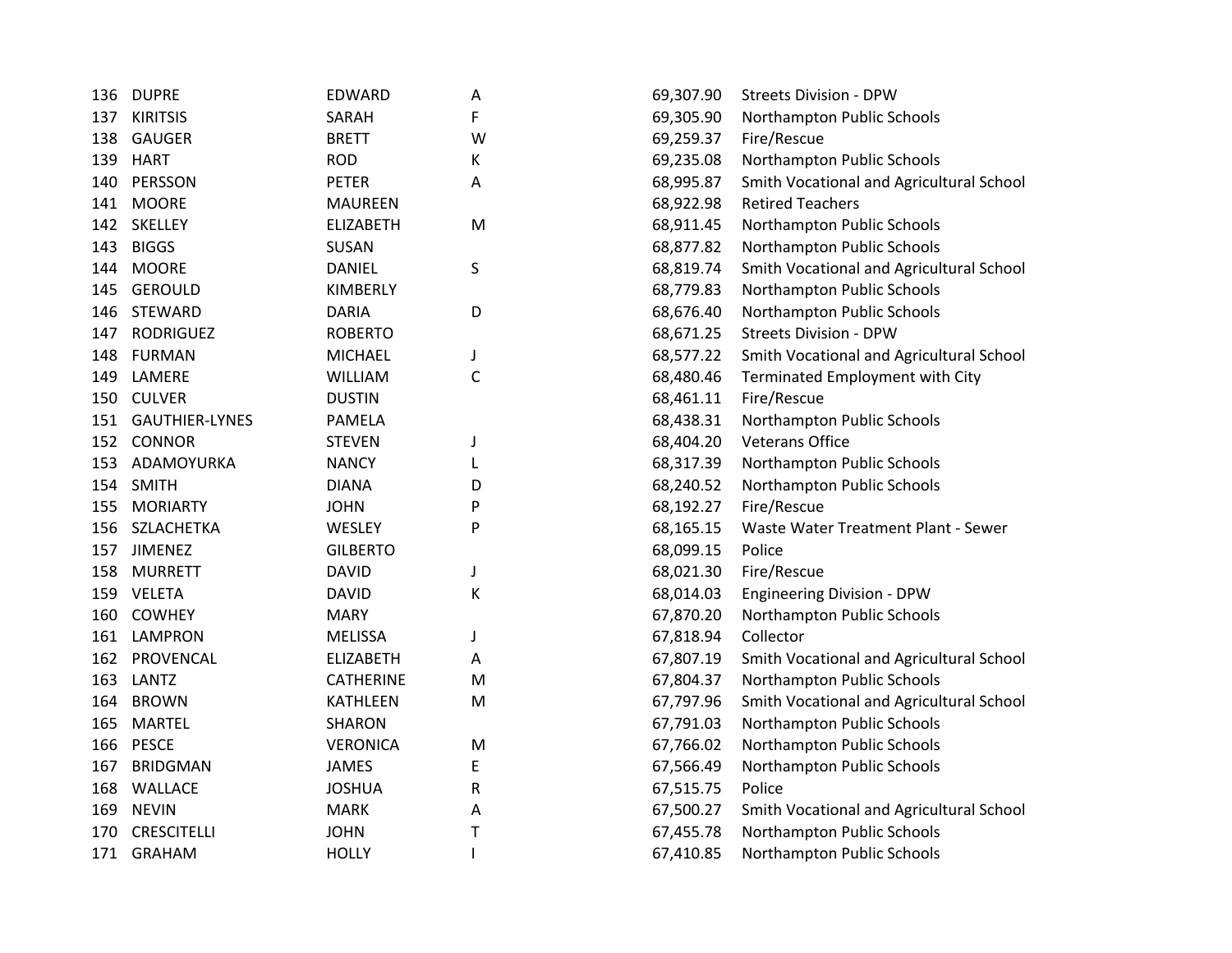| 172 | <b>ANSPACH</b>    | <b>JAMES</b>     | P         | 67,407.94 | Smith Vocational and Agricultural School |
|-----|-------------------|------------------|-----------|-----------|------------------------------------------|
| 173 | <b>PETERS</b>     | <b>DANIEL</b>    | J         | 67,401.04 | Smith Vocational and Agricultural School |
| 174 | FREY              | <b>JANE</b>      | M         | 67,357.65 | Smith Vocational and Agricultural School |
| 175 | MALYNOSKI         | <b>KATHLEEN</b>  | E         | 67,292.53 | Northampton Public Schools               |
| 176 | PERRY             | <b>JOHN</b>      | R         | 67,169.31 | Police                                   |
| 177 | DAWSON-GREENE     | <b>TRACY</b>     |           | 67,042.88 | Northampton Public Schools               |
| 178 | <b>STOLLMEYER</b> | <b>NATALIE</b>   | R         | 67,039.36 | Fire/Rescue                              |
| 179 | <b>COOPER</b>     | <b>FRANCES</b>   | M         | 66,847.70 | Northampton Public Schools               |
| 180 | <b>EVERS</b>      | <b>MADGE</b>     | C         | 66,683.07 | Smith Vocational and Agricultural School |
| 181 | <b>CHASE</b>      | <b>ANNE</b>      | M         | 66,648.94 | Smith Vocational and Agricultural School |
| 182 | <b>MACK</b>       | <b>DINAH</b>     | R         | 66,645.02 | Northampton Public Schools               |
| 183 | <b>GROVES</b>     | <b>MARION</b>    | B         | 66,623.90 | Smith Vocational and Agricultural School |
| 184 | <b>DUMAIS</b>     | <b>EMILY-ANN</b> |           | 66,517.22 | Smith Vocational and Agricultural School |
| 185 | <b>BANISTER</b>   | <b>DANIEL</b>    | P         | 66,362.90 | Fire/Rescue                              |
|     | 186 SUPERBA       | <b>MATTHEW</b>   | J         | 66,310.17 | Fire/Rescue                              |
| 187 | <b>MCCORMICK</b>  | <b>MARK</b>      | С         | 66,174.72 | Fire/Rescue                              |
| 188 | POWER-GREENE      | <b>MELISSA</b>   | D         | 66,097.84 | Northampton Public Schools               |
| 189 | <b>TAGLIERI</b>   | <b>BENJAMIN</b>  | Т         | 65,997.27 | <b>Retired Teachers</b>                  |
| 190 | <b>WILLIS</b>     | <b>DEBORAH</b>   | L         | 65,952.99 | Northampton Public Schools               |
| 191 | LAVALLEE          | SUSAN            | E         | 65,929.34 | Northampton Public Schools               |
| 192 | <b>DOLLARD</b>    | <b>CATHERINE</b> | Α         | 65,834.49 | Northampton Public Schools               |
| 193 | <b>KNIGHT</b>     | <b>KELLEY</b>    | К         | 65,723.64 | Northampton Public Schools               |
| 194 | <b>GHAZEY</b>     | <b>HOLLY</b>     | ${\sf N}$ | 65,711.71 | Northampton Public Schools               |
| 195 | <b>BRADY</b>      | <b>BETH</b>      |           | 65,685.06 | Northampton Public Schools               |
| 196 | <b>CYR</b>        | CARL             | ${\sf R}$ | 65,638.83 | Smith Vocational and Agricultural School |
| 197 | <b>CRAGO</b>      | SUSAN            | L         | 65,565.58 | Northampton Public Schools               |
| 198 | <b>FRANK</b>      | <b>ERIKA</b>     |           | 65,522.94 | Northampton Public Schools               |
| 199 | <b>WOOD</b>       | A. DENISE        |           | 65,521.67 | Northampton Public Schools               |
| 200 | HOMSTEAD          | LOUISE           | B         | 65,462.40 | Northampton Public Schools               |
| 201 | <b>MARTIN</b>     | <b>ADAM</b>      | R         | 65,393.28 | Fire/Rescue                              |
| 202 | <b>BROOKS</b>     | <b>MICHAEL</b>   | D         | 65,363.81 | Smith Vocational and Agricultural School |
| 203 | SHARAC            | <b>PETER</b>     | Α         | 65,345.24 | Police                                   |
|     | 204 GOODWIN-BOYD  | <b>KATHLEEN</b>  | Α         | 65,247.78 | Northampton Public Schools               |
| 205 | <b>GARCIA</b>     | <b>MARIA</b>     |           | 65,247.09 | Northampton Public Schools               |
| 206 | KIELBASA          | <b>SANDRA</b>    | J         | 65,120.09 | Northampton Public Schools               |
|     | 207 LAJOIE        | <b>KATHLEEN</b>  | Α         | 65,108.12 | Northampton Public Schools               |
|     |                   |                  |           |           |                                          |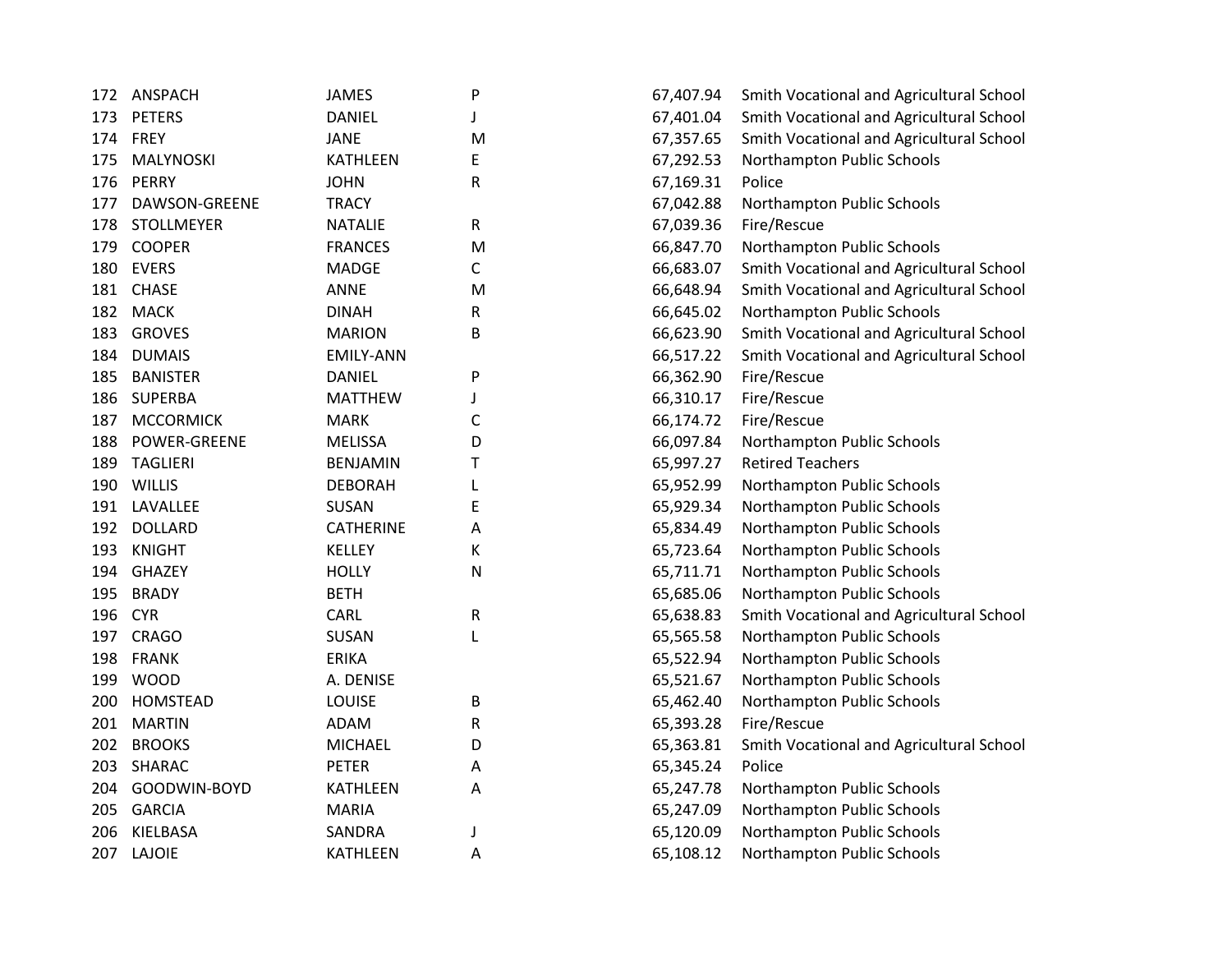| 208 | <b>PACK</b>       | <b>ELIJAH</b>    | V            | 65,007.01 | Police                                   |
|-----|-------------------|------------------|--------------|-----------|------------------------------------------|
| 209 | <b>BREDIN</b>     | <b>KATHLEEN</b>  | E            | 64,941.59 | Northampton Public Schools               |
| 210 | <b>CARNEY</b>     | ANDREW           | $\sf S$      | 64,882.17 | Police                                   |
| 211 | <b>BUSONE</b>     | <b>JENNIFER</b>  | L            | 64,875.25 | Northampton Public Schools               |
| 212 | <b>BERNHARD</b>   | <b>MICHELE</b>   |              | 64,801.18 | Northampton Public Schools               |
| 213 | <b>VAN'T LAND</b> | <b>JONATHAN</b>  | J            | 64,778.22 | Fire/Rescue                              |
| 214 | <b>MASTERSON</b>  | <b>TERENCE</b>   | J            | 64,777.72 | Mayor's Office                           |
| 215 | <b>MOGGIO</b>     | <b>ANN-MARIE</b> |              | 64,747.69 | Parks and Recreation                     |
| 216 | <b>KLINE</b>      | <b>PATRICIA</b>  | Α            | 64,663.16 | Northampton Public Schools               |
| 217 | <b>KERSTETTER</b> | <b>GREGORY</b>   | L            | 64,662.80 | Northampton Public Schools               |
| 218 | <b>KOHRMAN</b>    | <b>JAMES</b>     | L            | 64,594.02 | Northampton Public Schools               |
| 219 | HABEL             | <b>TERESA</b>    | M            | 64,568.98 | Northampton Public Schools               |
| 220 | <b>PARROTT</b>    | <b>CATRINA</b>   | Α            | 64,425.72 | Northampton Public Schools               |
| 221 | <b>NIEMAN</b>     | ROXANNE          | M            | 64,403.01 | Northampton Public Schools               |
| 222 | <b>SUBOCZ</b>     | <b>MICHELE</b>   | R            | 64,342.45 | Northampton Public Schools               |
| 223 | <b>WINTLE</b>     | <b>MATTHEW</b>   | M            | 64,280.30 | Water Treatment Plant - Water            |
| 224 | <b>THRESHER</b>   | <b>ROSEMARY</b>  | P            | 64,273.71 | Smith Vocational and Agricultural School |
| 225 | <b>HASBROUCK</b>  | LOUIS            |              | 64,256.79 | <b>Building Inspections</b>              |
| 226 | <b>TODHUNTER</b>  | <b>KATHERINE</b> | $\mathsf{H}$ | 64,241.58 | Northampton Public Schools               |
| 227 | SOUCY             | <b>MICHAEL</b>   | J            | 64,203.44 | Northampton Public Schools               |
| 228 | <b>KENNEDY</b>    | <b>ELLEN</b>     | Н            | 64,174.25 | Northampton Public Schools               |
| 229 | <b>REED</b>       | MARYELLEN        |              | 64,173.72 | Northampton Public Schools               |
| 230 | <b>COATES</b>     | <b>JOSHUA</b>    | $\mathsf{C}$ | 64,138.25 | Fire/Rescue                              |
| 231 | <b>FOSTER</b>     | ANDREW           | ${\sf R}$    | 64,119.00 | Northampton Public Schools               |
| 232 | <b>ROHLICH</b>    | <b>WAKAKO</b>    | S            | 64,105.47 | <b>Retired Teachers</b>                  |
| 233 | O'CONNELL         | <b>KIM</b>       | Α            | 64,056.78 | Northampton Public Schools               |
| 234 | <b>CAPUTO</b>     | LUANN            | $\mathsf{C}$ | 64,027.10 | Police                                   |
| 235 | AJJAN             | <b>DIANA</b>     | L            | 64,020.40 | Northampton Public Schools               |
| 236 | <b>ELDREDGE</b>   | <b>STEPHEN</b>   | S            | 63,891.45 | Northampton Public Schools               |
| 237 | <b>SPERRY</b>     | LAURIE           | P            | 63,846.51 | Northampton Public Schools               |
| 238 | SCOTT             | <b>RICHARD</b>   | Α            | 63,761.28 | <b>Streets Division - DPW</b>            |
| 239 | OWEN              | <b>WILLIAM</b>   | Α            | 63,756.50 | Northampton Public Schools               |
| 240 | CANUEL-BROWNE     | <b>DONNA</b>     | M            | 63,709.12 | Northampton Public Schools               |
| 241 | SMALL             | <b>DALE</b>      | E            | 63,707.31 | Waste Water Treatment Plant - Sewer      |
| 242 | LYONS-SOSA        | <b>MARY</b>      | F            | 63,695.89 | Northampton Public Schools               |
| 243 | ANDREWS           | <b>MICHELE</b>   | R            | 63,575.49 | Northampton Public Schools               |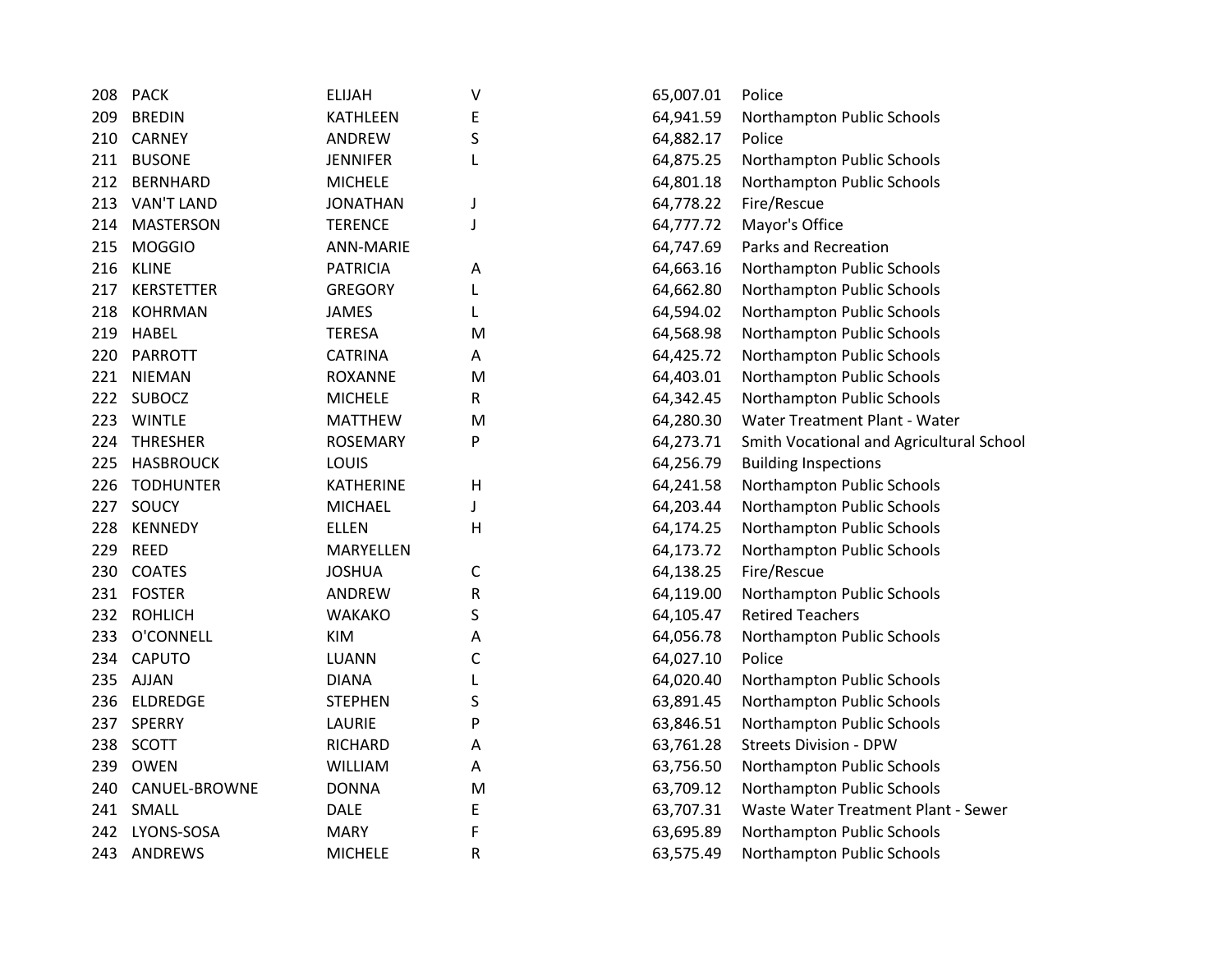| 244 | <b>GALICA</b>          | <b>DANIEL</b>    | S            | 63,537.93 | Fire/Rescue                              |
|-----|------------------------|------------------|--------------|-----------|------------------------------------------|
| 245 | <b>DERBY</b>           | SALEM            |              | 63,507.87 | Northampton Public Schools               |
| 246 | <b>HALL</b>            | <b>JOHN</b>      | F            | 63,423.11 | Sewer Operations - Sewer                 |
| 247 | <b>BANISTER</b>        | <b>KELLY</b>     | B            | 63,421.42 | Dispatch                                 |
| 248 | <b>BROWN</b>           | <b>HEATHER</b>   | Α            | 63,364.35 | Northampton Public Schools               |
| 249 | PALMER                 | <b>BONNIE</b>    | C            | 63,339.22 | Northampton Public Schools               |
| 250 | WEIDER                 | <b>MAX</b>       | S            | 63,299.70 | Smith Vocational and Agricultural School |
| 251 | <b>BISCHOFF</b>        | <b>ANNETTE</b>   |              | 63,264.89 | Northampton Public Schools               |
| 252 | PILGER                 | AMY              | N            | 63,228.44 | Northampton Public Schools               |
| 253 | <b>DEAL</b>            | <b>SHARON</b>    | Н            | 63,222.85 | Northampton Public Schools               |
| 254 | <b>HACKERSON</b>       | <b>ALICIA</b>    | E            | 63,219.29 | Northampton Public Schools               |
| 255 | <b>BITGOOD</b>         | <b>BARBARA</b>   | J            | 63,190.48 | Northampton Public Schools               |
| 256 | LAWRENCE-RIDDELL       | <b>LAUREN</b>    | $\mathsf{C}$ | 63,150.42 | Northampton Public Schools               |
| 257 | <b>PARKE</b>           | <b>SANTHA</b>    |              | 63,072.83 | Northampton Public Schools               |
| 258 | <b>HENDERSON</b>       | <b>FRANCIS</b>   | Н            | 63,065.49 | Smith Vocational and Agricultural School |
| 259 | <b>HARVEY</b>          | <b>FELIX</b>     |              | 63,040.06 | <b>Engineering Division - DPW</b>        |
| 260 | <b>BARCA</b>           | <b>LINDA</b>     |              | 63,031.72 | Northampton Public Schools               |
| 261 | <b>BRYANT</b>          | <b>KAREN</b>     | Κ            | 62,964.29 | Northampton Public Schools               |
| 262 | <b>BRADLEY-GILBERT</b> | MARYELLEN        | F            | 62,933.90 | Northampton Public Schools               |
| 263 | <b>CLEARY</b>          | PAULA            | J            | 62,900.52 | Northampton Public Schools               |
| 264 | <b>NETTO</b>           | <b>DAVID</b>     | M            | 62,881.72 | Police                                   |
| 265 | <b>MULKERIN</b>        | JAMES            | M            | 62,866.93 | Fire/Rescue                              |
| 266 | <b>BLANCHETTE</b>      | <b>WENDY</b>     | J            | 62,828.16 | Northampton Public Schools               |
| 267 | <b>LACEY</b>           | <b>NELSON</b>    | P            | 62,785.29 | Smith Vocational and Agricultural School |
| 268 | <b>MURDOCK</b>         | <b>CRAIG</b>     | J            | 62,750.98 | Northampton Public Schools               |
| 269 | <b>KRISTEK</b>         | <b>HANNAH</b>    | C            | 62,600.44 | Northampton Public Schools               |
| 270 | <b>ADAMS</b>           | <b>BETH</b>      | L            | 62,506.90 | Northampton Public Schools               |
| 271 | O'LEARY                | <b>MERRIDITH</b> | Α            | 62,500.23 | Health                                   |
| 272 | <b>CHANDLER</b>        | PAUL             |              | 62,396.95 | Smith Vocational and Agricultural School |
| 273 | <b>BROWN</b>           | <b>ELLEN</b>     | J            | 62,350.53 | Northampton Public Schools               |
| 274 | <b>WALKER</b>          | LAURIE           | Α            | 62,350.45 | Northampton Public Schools               |
| 275 | <b>KAJKA</b>           | <b>JARED</b>     | А            | 62,344.87 | Fire/Rescue                              |
| 276 | <b>DUCHARME</b>        | <b>DOUGLAS</b>   | Α            | 62,337.78 | Water Treatment Plant - Water            |
| 277 | <b>SPARKO</b>          | <b>EVELYN</b>    |              | 62,319.40 | Northampton Public Schools               |
| 278 | <b>WOODRUFF</b>        | <b>COURTNEY</b>  | M            | 62,319.40 | Northampton Public Schools               |
| 279 | <b>ADAMS</b>           | H. GARRETT       |              | 62,319.40 | Northampton Public Schools               |
|     |                        |                  |              |           |                                          |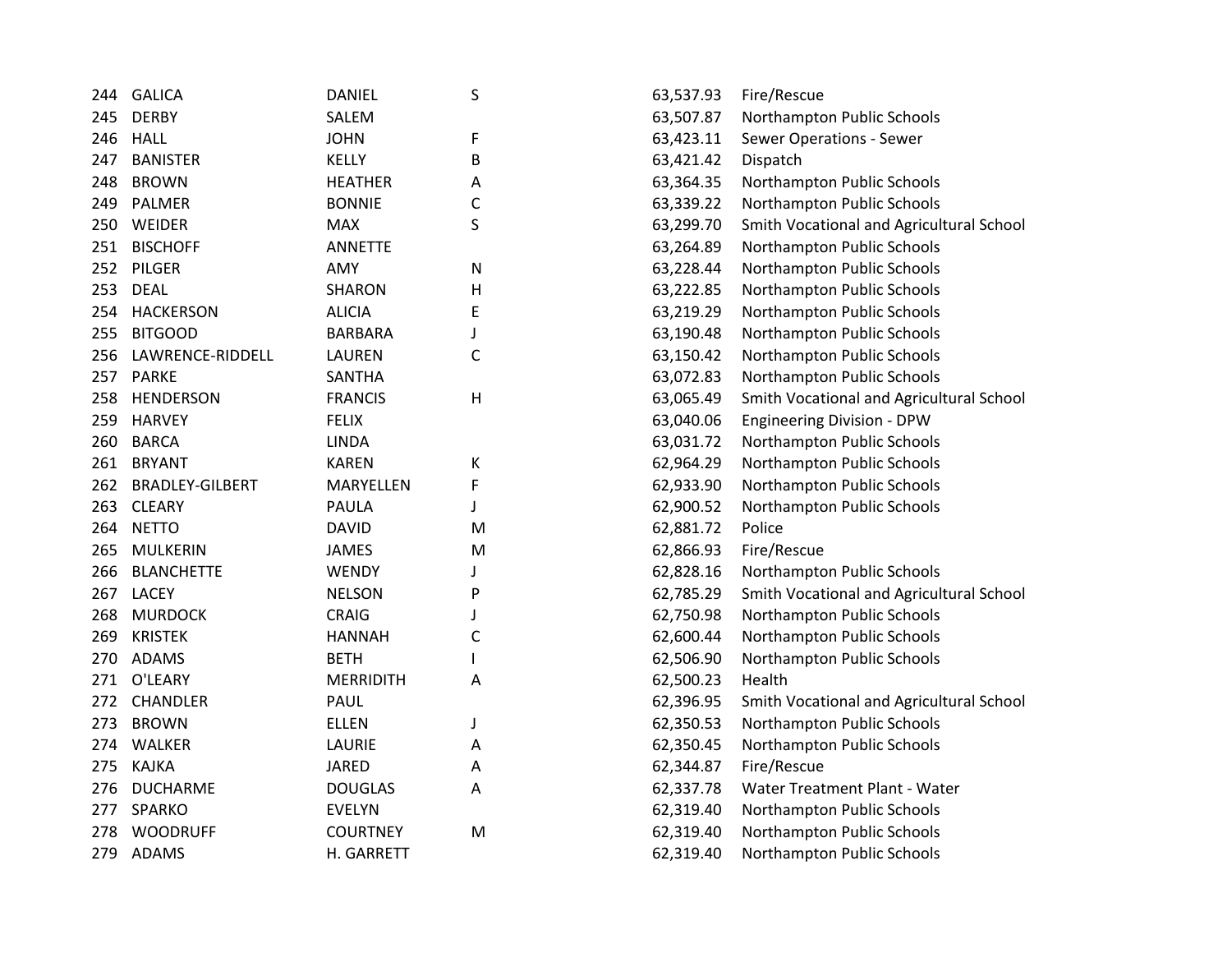| 280 | <b>HIRSCHBERG</b> | <b>ELLEN</b>     | Е | 62,319.40 | Northampton Public Schools          |
|-----|-------------------|------------------|---|-----------|-------------------------------------|
| 281 | <b>EMANATIAN</b>  | <b>MICHELE</b>   |   | 62,258.04 | Northampton Public Schools          |
| 282 | <b>TOTTY</b>      | <b>JANIS</b>     | Α | 62,247.63 | Northampton Public Schools          |
| 283 | <b>JAFFE</b>      | <b>SHERYL</b>    | А | 62,200.45 | Northampton Public Schools          |
| 284 | <b>MAHAR</b>      | <b>SCOTT</b>     | P | 62,200.44 | Northampton Public Schools          |
| 285 | <b>LANGLOIS</b>   | RAYMOND          | L | 62,143.44 | Fire/Rescue                         |
| 286 | <b>SIMMONS</b>    | SARA             | Α | 61,960.06 | Northampton Public Schools          |
| 287 | <b>BEAN</b>       | <b>JONATHAN</b>  | R | 61,900.64 | Water Treatment Plant - Water       |
| 288 | <b>DRISCOLL</b>   | <b>THOMAS</b>    | D | 61,867.52 | Northampton Public Schools          |
| 289 | <b>FAHMY</b>      | <b>GILLIAN</b>   | C | 61,843.51 | Northampton Public Schools          |
| 290 | <b>HICKS</b>      | <b>JOB</b>       | N | 61,840.67 | Fire/Rescue                         |
| 291 | SOTO              | <b>HECTOR</b>    | S | 61,749.58 | Fire/Rescue                         |
| 292 | <b>POMPEI</b>     | <b>JESSE</b>     | К | 61,727.06 | Northampton Public Schools          |
| 293 | <b>NAZZARO</b>    | <b>DENNIS</b>    | E | 61,680.16 | Fire/Rescue                         |
| 294 | TOMASKOWICZ       | <b>ROBERT</b>    | M | 61,544.20 | Fire/Rescue                         |
| 295 | <b>MONOPOLI</b>   | <b>ELIZABETH</b> |   | 61,412.59 | Northampton Public Schools          |
| 296 | <b>GALENSKI</b>   | <b>KATIE</b>     | L | 61,217.10 | Northampton Public Schools          |
| 297 | COOK              | <b>JOE</b>       | M | 61,131.88 | Auditor                             |
| 298 | <b>HARVEY</b>     | SARA             | T | 61,095.82 | Northampton Public Schools          |
| 299 | <b>MICHAUD</b>    | <b>SEROE</b>     | E | 61,077.86 | Northampton Public Schools          |
| 300 | SZAWLOWSKI        | <b>MICHAEL</b>   | J | 61,035.81 | Police                              |
|     | 301 LILLY         | <b>BRENDA</b>    | J | 61,013.31 | Northampton Public Schools          |
|     | 302 FLYNN         | <b>SCOTT</b>     | P | 60,962.69 | Fire/Rescue                         |
| 303 | LANGER            | <b>CALEB</b>     | D | 60,813.16 | Fire/Rescue                         |
| 304 | <b>MAILLOUX</b>   | <b>JAMES</b>     | G | 60,687.56 | <b>Central Services</b>             |
| 305 | <b>BACESKI</b>    | <b>BRIAN</b>     | А | 60,513.85 | <b>Central Services</b>             |
| 306 | <b>LEDOUX</b>     | <b>KARA</b>      | А | 60,501.15 | Fire/Rescue                         |
| 307 | <b>HALL</b>       | <b>STEVEN</b>    | G | 60,491.46 | Fire/Rescue                         |
| 308 | <b>RAMSDEN</b>    | <b>DIANA</b>     | D | 60,451.42 | Northampton Public Schools          |
| 309 | <b>ABBOTT</b>     | <b>BRANDON</b>   | R | 60,408.83 | Northampton Public Schools          |
| 310 | <b>CULVER</b>     | <b>COLLEEN</b>   | E | 60,367.34 | Fire/Rescue                         |
| 311 | <b>GROSS</b>      | <b>MICHAEL</b>   | J | 60,254.54 | Fire/Rescue                         |
| 312 | EASTMAN           | <b>MICHELLE</b>  |   | 60,179.40 | Northampton Public Schools          |
| 313 | <b>BRYANT</b>     | WENDY            | J | 60,123.35 | Fire/Rescue                         |
| 314 | O'CONNOR          | <b>MARY BETH</b> | C | 60,103.98 | Northampton Public Schools          |
| 315 | ZIMMERMAN         | <b>JAMES</b>     | M | 60,044.39 | Waste Water Treatment Plant - Sewer |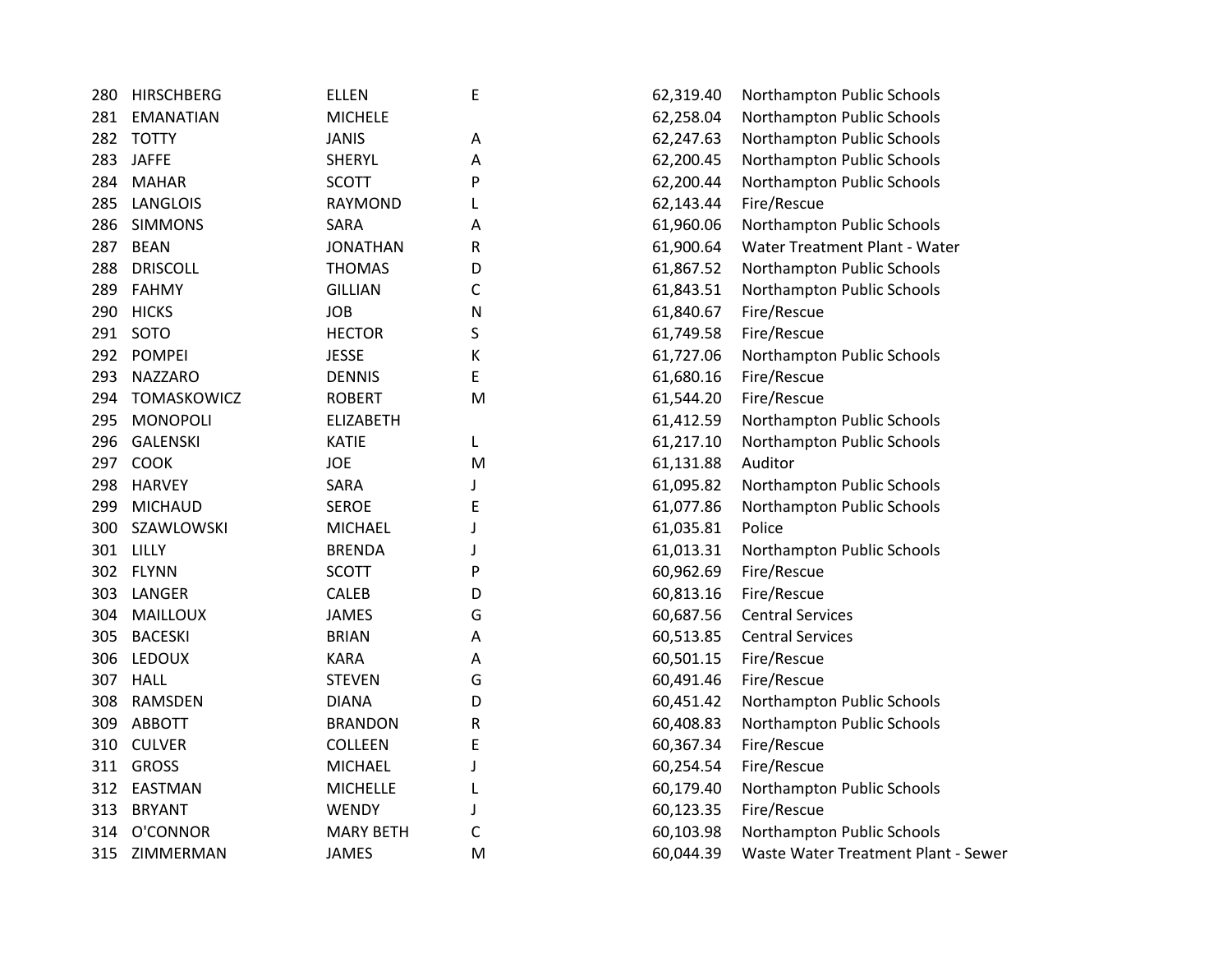| 316 | SHANLEY         | <b>JOSHUA</b>      | M         | 59,966.58 | Fire/Rescue                              |
|-----|-----------------|--------------------|-----------|-----------|------------------------------------------|
| 317 | PERVERE         | <b>ANN</b>         | M         | 59,938.62 | <b>Engineering Division - DPW</b>        |
| 318 | <b>ROSSINI</b>  | <b>DIANE</b>       | C         | 59,938.61 | <b>Engineering Division - DPW</b>        |
| 319 | <b>KAZAK</b>    | <b>BRIAN</b>       |           | 59,844.28 | Fire/Rescue                              |
| 320 | <b>BISBEE</b>   | <b>FAITH</b>       | Ε         | 59,751.33 | Northampton Public Schools               |
| 321 | <b>HINKS</b>    | <b>STEVEN</b>      | L         | 59,708.84 | Northampton Public Schools               |
| 322 | <b>MALLORY</b>  | <b>MICHELLE</b>    | ٧         | 59,651.04 | Northampton Public Schools               |
| 323 | SANFORD         | <b>NICOLE</b>      |           | 59,456.08 | <b>Engineering Division - DPW</b>        |
|     | 324 LAMOUR      | ARMAND             | т         | 59,421.09 | Smith Vocational and Agricultural School |
|     | 325 REED        | <b>JENNIFER</b>    | R         | 59,361.49 | Northampton Public Schools               |
|     | 326 KELLER      | MARGARET           |           | 59,334.81 | Mayor's Office                           |
|     | 327 LEBEAU      | <b>LISA</b>        | M         | 59,218.14 | Northampton Public Schools               |
| 328 | <b>HANSON</b>   | <b>MARK</b>        | P         | 59,210.66 | Northampton Public Schools               |
| 329 | <b>DUBIEL</b>   | <b>PATRICIA</b>    | A         | 59,127.38 | Northampton Public Schools               |
| 330 | <b>HEALY</b>    | <b>KEITH</b>       | M         | 59,126.71 | Fire/Rescue                              |
| 331 | <b>MELNIK</b>   | <b>ROBERT</b>      | ${\sf N}$ | 59,117.15 | Northampton Public Schools               |
| 332 | SOBEK-ROSNICK   | <b>JESSE</b>       | D         | 59,076.39 | Fire/Rescue                              |
| 333 | SMIAROWSKI      | <b>MICHELLE</b>    |           | 59,021.34 | Northampton Public Schools               |
| 334 | <b>LYON</b>     | <b>ELIZABETH</b>   | Α         | 58,928.07 | Smith Vocational and Agricultural School |
| 335 | <b>CARLSON</b>  | <b>SHARON</b>      | A         | 58,915.03 | Northampton Public Schools               |
| 336 | LAIZER          | <b>STEPHEN</b>     | E         | 58,865.50 | Terminated Employment with City          |
| 337 | <b>DIHLMANN</b> | <b>BARBARA</b>     |           | 58,840.14 | Northampton Public Schools               |
| 338 | SOTOLOTTO       | <b>ANTHONY</b>     | C         | 58,831.47 | Terminated Employment with City          |
| 339 | <b>BOGALHAS</b> | <b>CANDICE</b>     |           | 58,615.67 | Fire/Rescue                              |
| 340 | <b>URBANK</b>   | <b>ROBERT</b>      | M         | 58,571.59 | Northampton Public Schools               |
| 341 | <b>BERRY</b>    | <b>CYNTHIA</b>     |           | 58,551.37 | Northampton Public Schools               |
| 342 | <b>MOLLISON</b> | LEE                | R         | 58,530.39 | Northampton Public Schools               |
| 343 | <b>HICKS</b>    | <b>JANET</b>       | E         | 58,467.23 | <b>Retired Teachers</b>                  |
| 344 | <b>NAGLE</b>    | <b>MARY JO</b>     | A         | 58,462.61 | Northampton Public Schools               |
| 345 | <b>CRIMMINS</b> | SHAWN              | P         | 58,456.52 | Fire/Rescue                              |
| 346 | VACHULA         | LAURA              | J         | 58,455.96 | Northampton Public Schools               |
| 347 | <b>HURD</b>     | KAREN              | v         | 58,438.92 | Northampton Public Schools               |
| 348 | <b>ROUTHIER</b> | <b>DANIEL</b>      |           | 58,396.41 | Fire/Rescue                              |
| 349 | <b>EDLER</b>    | <b>CHRISTIAN</b>   | w         | 58,385.06 | Police                                   |
| 350 | <b>WILLIAMS</b> | <b>CLAIRE-ANNE</b> |           | 58,323.52 | Northampton Public Schools               |
|     | 351 BISSELL     | <b>KRISTINE</b>    | Α         | 58,314.98 | Treasurer                                |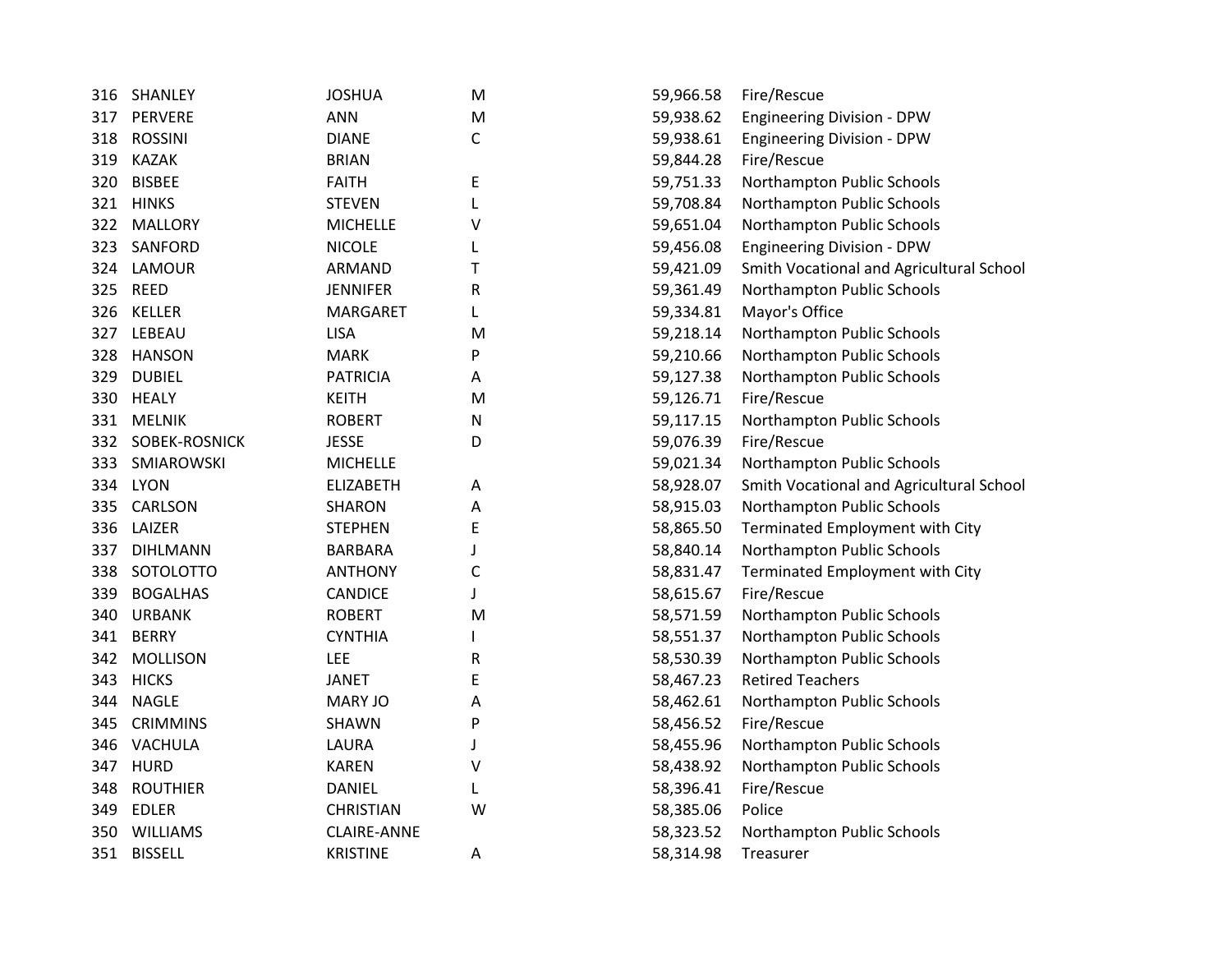| 352 | <b>CHURCHILL</b>  | SARA            | M            | 58,295.37 | Northampton Public Schools               |
|-----|-------------------|-----------------|--------------|-----------|------------------------------------------|
| 353 | <b>DESMOND</b>    | <b>ANN</b>      | F            | 58,233.08 | Northampton Public Schools               |
| 354 | <b>MCCARTHY</b>   | <b>KATHY</b>    | $\mathbf{J}$ | 58,219.52 | Northampton Public Schools               |
| 355 | ANDREW            | <b>DOUGLAS</b>  | E            | 58,213.91 | Northampton Public Schools               |
| 356 | <b>KEEFE</b>      | <b>ALLISON</b>  | S            | 58,151.42 | Northampton Public Schools               |
| 357 | <b>MORRISON</b>   | <b>RUSSELL</b>  | C            | 58,123.02 | Northampton Public Schools               |
| 358 | <b>CARVER</b>     | <b>DEBORAH</b>  | L            | 58,095.86 | Smith Vocational and Agricultural School |
| 359 | <b>BOSTROM</b>    | <b>KYLE</b>     | Α            | 58,082.76 | Smith Vocational and Agricultural School |
| 360 | <b>DAWKINS</b>    | <b>WILLIAM</b>  | J            | 58,022.76 | Fire/Rescue                              |
| 361 | <b>MCCABE</b>     | <b>DENA</b>     | R            | 57,807.65 | Smith Vocational and Agricultural School |
| 362 | <b>NOBLE</b>      | <b>STACEY</b>   |              | 57,764.52 | Northampton Public Schools               |
| 363 | <b>BROUWERS</b>   | <b>LISSA</b>    | A            | 57,735.49 | Northampton Public Schools               |
| 364 | <b>WILSON</b>     | CAROL           | J            | 57,735.49 | Northampton Public Schools               |
| 365 | <b>BARON</b>      | ANNMARIE        |              | 57,711.12 | Auditor                                  |
| 366 | <b>DION</b>       | JED             | Α            | 57,602.47 | Northampton Public Schools               |
| 367 | DOURMASHKIN       | <b>CYNTHIA</b>  | Α            | 57,585.50 | Northampton Public Schools               |
| 368 | KORZENOWSKI       | <b>JANET</b>    |              | 57,554.23 | Northampton Public Schools               |
| 369 | CARANDO           | <b>PATRICIA</b> | В            | 57,512.86 | Northampton Public Schools               |
| 370 | SAMOLEWICZ        | <b>MELANIE</b>  | Α            | 57,452.32 | Northampton Public Schools               |
| 371 | LAVALLE           | <b>JARED</b>    | Α            | 57,439.84 | Police                                   |
| 372 | <b>DAVIS</b>      | <b>ROBERT</b>   | E            | 57,277.51 | Fire/Rescue                              |
| 373 | LIEBERMAN-BACHMAN | <b>CAROLYN</b>  | R            | 57,227.99 | Northampton Public Schools               |
| 374 | SAWULA            | <b>MICHAEL</b>  | Α            | 57,177.41 | Fire/Rescue                              |
| 375 | <b>DOBSON</b>     | <b>DOUGLAS</b>  | R            | 57,164.20 | Police                                   |
| 376 | <b>SAFRON</b>     | <b>LISA</b>     | J            | 57,116.86 | Northampton Public Schools               |
| 377 | LEARY             | <b>LISA</b>     | H            | 57,035.64 | Northampton Public Schools               |
| 378 | DRISCOLL-HORTON   | <b>TRACY</b>    | Α            | 57,032.36 | Fire/Rescue                              |
| 379 | PUTNAM            | <b>TIMOTHY</b>  | R            | 57,029.50 | Fire/Rescue                              |
| 380 | <b>MAGGIO</b>     | <b>CYNTHIA</b>  | H            | 56,947.98 | Northampton Public Schools               |
| 381 | <b>MISCH</b>      | <b>CAROLYN</b>  | S            | 56,913.51 | Planning and Sustainability              |
| 382 | PELOTT            | LAWRENCE        | $\mathsf R$  | 56,820.16 | Parks and Recreation Division - DPW      |
| 383 | SOTO              | <b>TIMOTEO</b>  |              | 56,687.24 | Fire/Rescue                              |
| 384 | <b>TERRANOVA</b>  | GAIL            | S            | 56,587.97 | Northampton Public Schools               |
| 385 | <b>STRAUSS</b>    | SUZANNE         |              | 56,574.71 | Northampton Public Schools               |
| 386 | <b>TUDRYN</b>     | <b>MATTHEW</b>  | J            | 56,571.61 | Fire/Rescue                              |
| 387 | PICKREIGN         | <b>LINDA</b>    | ${\sf R}$    | 56,545.69 | Northampton Public Schools               |
|     |                   |                 |              |           |                                          |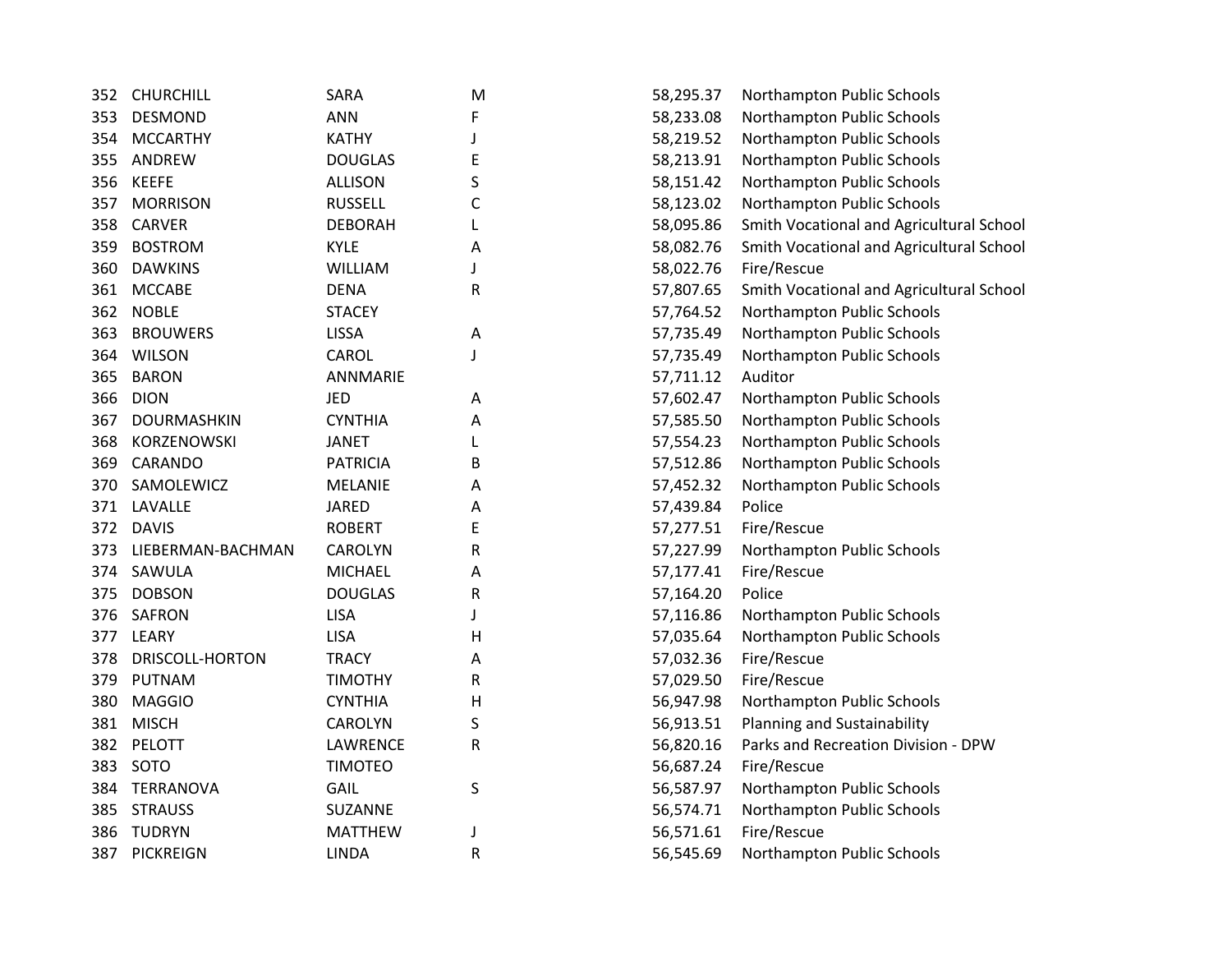| 388 | <b>DEMETRION</b>   | <b>NICHOLAS</b>   | J | 56,539.46 | Fire/Rescue                              |
|-----|--------------------|-------------------|---|-----------|------------------------------------------|
| 389 | <b>MCNEIL</b>      | PAUL              | M | 56,000.04 | Northampton Public Schools               |
| 390 | <b>STEINBOCK</b>   | <b>LISA</b>       | Α | 55,885.80 | <b>Health</b>                            |
| 391 | <b>MORINI</b>      | ANDREW            | D | 55,880.94 | Fire/Rescue                              |
| 392 | <b>BARSZCZ</b>     | <b>NINA</b>       | M | 55,858.55 | Dispatch                                 |
| 393 | <b>THOMPSON</b>    | <b>JAMES</b>      |   | 55,821.14 | Planning and Sustainability              |
| 394 | <b>SCHEEL</b>      | <b>MARK</b>       | B | 55,647.65 | <b>Streets Division - DPW</b>            |
| 395 | LEBEAU             | <b>ROLAND</b>     | M | 55,358.55 | Northampton Public Schools               |
| 396 | <b>NUBILE</b>      | <b>BARBARA</b>    | J | 55,307.23 | <b>Administration - DPW</b>              |
| 397 | LAFOSSE            | <b>JASON</b>      | S | 55,154.01 | Parks and Recreation Division - DPW      |
| 398 | <b>SPARKS</b>      | <b>DAVID</b>      | W | 55,002.64 | Water Treatment Plant - Water            |
| 399 | <b>MARKS</b>       | <b>ANDREA</b>     | L | 54,966.84 | Northampton Public Schools               |
| 400 | <b>TAYLOR</b>      | <b>HOLLY</b>      | L | 54,861.63 | Northampton Public Schools               |
| 401 | <b>ZOTTOLI</b>     | <b>KRISTIN</b>    | M | 54,778.22 | Northampton Public Schools               |
| 402 | <b>BIGDA</b>       | <b>IAN</b>        | Τ | 54,768.44 | Fire/Rescue                              |
| 403 | <b>DROMEY</b>      | <b>KATHRYN</b>    | H | 54,746.66 | Northampton Public Schools               |
| 404 | <b>MEERBERGEN</b>  | <b>CHADD</b>      | P | 54,734.38 | Smith Vocational and Agricultural School |
| 405 | COON               | <b>DEBORAH</b>    |   | 54,725.43 | Northampton Public Schools               |
| 406 | <b>EGITTO</b>      | <b>ANDREA</b>     | M | 54,686.04 | Northampton Public Schools               |
| 407 | <b>DOWNER</b>      | <b>DEAN</b>       | Α | 54,677.56 | Water Treatment Plant - Water            |
| 408 | <b>FORBES</b>      | <b>FRANK</b>      | S | 54,547.01 | IT                                       |
| 409 | <b>BROWN</b>       | <b>CHESTER</b>    | F | 54,309.12 | Sewer Operations - Sewer                 |
| 410 | ANTOSZ             | <b>JASON</b>      | M | 54,288.02 | Cemetery Division - DPW                  |
| 411 | <b>MOORE</b>       | <b>THOMAS</b>     |   | 54,235.11 | Smith Vocational and Agricultural School |
| 412 | <b>MOYLAN</b>      | <b>DANIEL</b>     | P | 54,090.37 | Northampton Public Schools               |
| 413 | <b>TOOHEY</b>      | <b>CLARE</b>      | P | 54,003.90 | Northampton Public Schools               |
| 414 | <b>TOCCI</b>       | <b>LUCHIA</b>     | M | 53,933.76 | <b>Retired Teachers</b>                  |
| 415 | <b>CHARPENTIER</b> | <b>STACEY</b>     | Ε | 53,930.60 | Northampton Public Schools               |
| 416 | <b>INGRAM</b>      | <b>SCOTT</b>      | R | 53,824.65 | Water Treatment Plant - Water            |
| 417 | PERRY              | <b>LISA</b>       | Α | 53,800.93 | Smith Vocational and Agricultural School |
| 418 | <b>HARPER</b>      | <b>SCOTT</b>      | Α | 53,445.97 | Solid Waste - Transfer Station           |
| 419 | <b>WEAVER</b>      | <b>MICHAEL</b>    | R | 53,372.12 | Northampton Public Schools               |
| 420 | <b>SCHIAFFO</b>    | <b>KAREN</b>      | M | 53,321.87 | Northampton Public Schools               |
|     | 421 CRONIN         | <b>MICHAEL</b>    | B | 53,207.40 | Police                                   |
| 422 | <b>DUPRE</b>       | <b>KARA</b>       | R | 53,148.99 | Northampton Public Schools               |
| 423 | <b>OSHEYACK</b>    | <b>ANNE MARIE</b> |   | 53,137.30 | Northampton Public Schools               |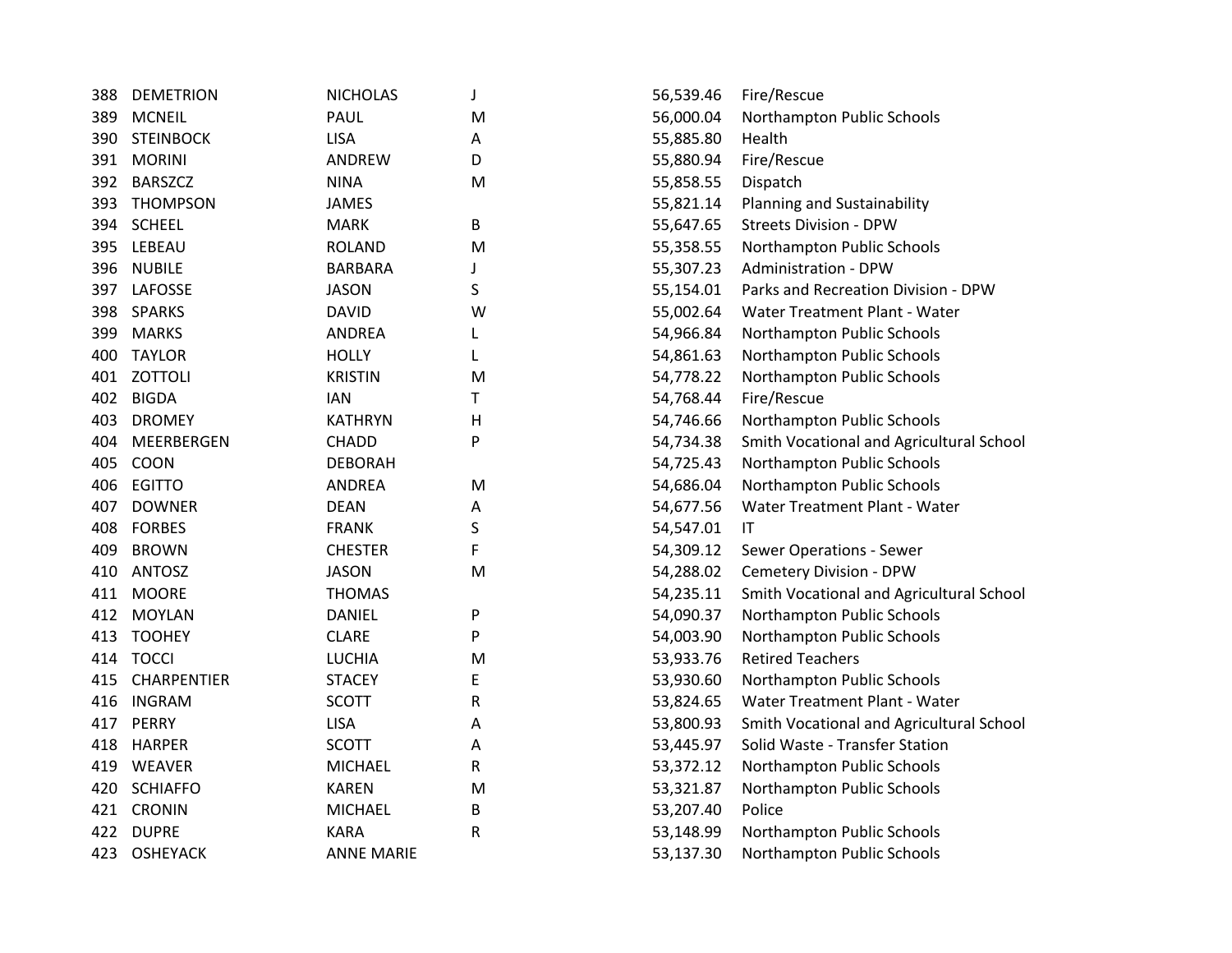| 424 | <b>MILLER</b>       | <b>SCOTT</b>       | R            | 52,969.48 | Smith Vocational and Agricultural School |
|-----|---------------------|--------------------|--------------|-----------|------------------------------------------|
| 425 | <b>BUBLIK</b>       | <b>ALEX</b>        |              | 52,962.24 | <b>Engineering Division - DPW</b>        |
| 426 | <b>RUSSELL</b>      | <b>DANIEL</b>      | J            | 52,956.95 | Water Treatment Plant - Water            |
| 427 | <b>MOKERZECKI</b>   | <b>MICHELLE</b>    | L            | 52,944.18 | Northampton Public Schools               |
| 428 | <b>GAGNE</b>        | <b>ERIC</b>        | J            | 52,925.95 | Northampton Public Schools               |
| 429 | WALDEN              | <b>MICHELLE</b>    | L            | 52,810.37 | Northampton Public Schools               |
| 430 | LEMONDE             | <b>RENEE</b>       |              | 52,666.58 | Waste Water Treatment Plant - Sewer      |
| 431 | <b>BRISBOIS</b>     | SHANNON            | К            | 52,638.98 | Smith Vocational and Agricultural School |
| 432 | <b>MAHONEY</b>      | <b>TIMOTHY</b>     | M            | 52,617.38 | Northampton Public Schools               |
| 433 | AMOS                | <b>KRISTEN</b>     | А            | 52,563.13 | Northampton Public Schools               |
| 434 | <b>STAVELY HALE</b> | <b>RACHEL</b>      | А            | 52,546.30 | Northampton Public Schools               |
| 435 | LEVY                | <b>TIMOTHY</b>     |              | 52,546.30 | Northampton Public Schools               |
| 436 | RUYFFELAERT         | CAROL              | M            | 52,440.24 | Northampton Public Schools               |
| 437 | <b>MCCUE</b>        | <b>KRISTIN</b>     | F            | 52,169.17 | Northampton Public Schools               |
| 438 | <b>DIMAURO</b>      | CAROL              | Α            | 52,139.67 | Northampton Public Schools               |
| 439 | <b>JONES</b>        | <b>ROBERT</b>      | B            | 52,044.18 | Northampton Public Schools               |
| 440 | COSTELLO            | <b>BRETT</b>       | $\mathsf{C}$ | 52,044.17 | Northampton Public Schools               |
| 441 | <b>PLOOF</b>        | <b>ELIZABETH</b>   | H            | 51,943.63 | Northampton Public Schools               |
| 442 | <b>MONTINI</b>      | <b>MATTHEW</b>     | R            | 51,920.48 | Police                                   |
| 443 | <b>LEVINE</b>       | <b>HERSCHEL</b>    | M            | 51,900.23 | Northampton Public Schools               |
| 444 | LAFLECHE            | <b>KAREN</b>       | J            | 51,885.11 | Smith Vocational and Agricultural School |
| 445 | <b>LEBRUN</b>       | <b>WILLIAM</b>     | I            | 51,732.28 | Terminated Employment with City          |
| 446 | <b>VOLLINGER</b>    | <b>ROBERT</b>      | J            | 51,672.67 | Smith Vocational and Agricultural School |
| 447 | NIEDZIELSKI         | <b>MATTHEW</b>     | J            | 51,585.78 | Smith Vocational and Agricultural School |
| 448 | <b>FLAHIVE</b>      | <b>MARY JANE</b>   |              | 51,466.94 | Northampton Public Schools               |
| 449 | <b>GILBERT</b>      | SUSAN              | M            | 51,394.72 | Dispatch                                 |
| 450 | SAMUELSON           | <b>ANDREW</b>      | G            | 51,373.42 | Northampton Public Schools               |
|     | 451 VEGA            | <b>MARIA</b>       | L            | 51,239.41 | Northampton Public Schools               |
| 452 | <b>SIMMONS</b>      | <b>LYN</b>         | N            | 51,218.41 | Mayor's Office                           |
| 453 | GOODWIN-BOYD        | <b>GEORGE</b>      | P            | 51,196.39 | Northampton Public Schools               |
| 454 | <b>TOLLEFSON</b>    | <b>JAMES</b>       | R            | 51,183.65 | Northampton Public Schools               |
| 455 | <b>STONE</b>        | <b>SUSAN</b>       | C            | 51,156.22 | <b>Human Resources</b>                   |
| 456 | <b>KUETHER</b>      | <b>JOHN ANDREW</b> |              | 50,970.40 | <b>Engineering Division - DPW</b>        |
| 457 | <b>DIAZ</b>         | <b>JOSE</b>        | Α            | 50,963.47 | <b>Streets Division - DPW</b>            |
| 458 | <b>BUSH</b>         | AMY                | S            | 50,958.75 | Northampton Public Schools               |
| 459 | <b>MATTHIAS</b>     | <b>CASEY</b>       | $\mathsf{C}$ | 50,936.23 | Northampton Public Schools               |
|     |                     |                    |              |           |                                          |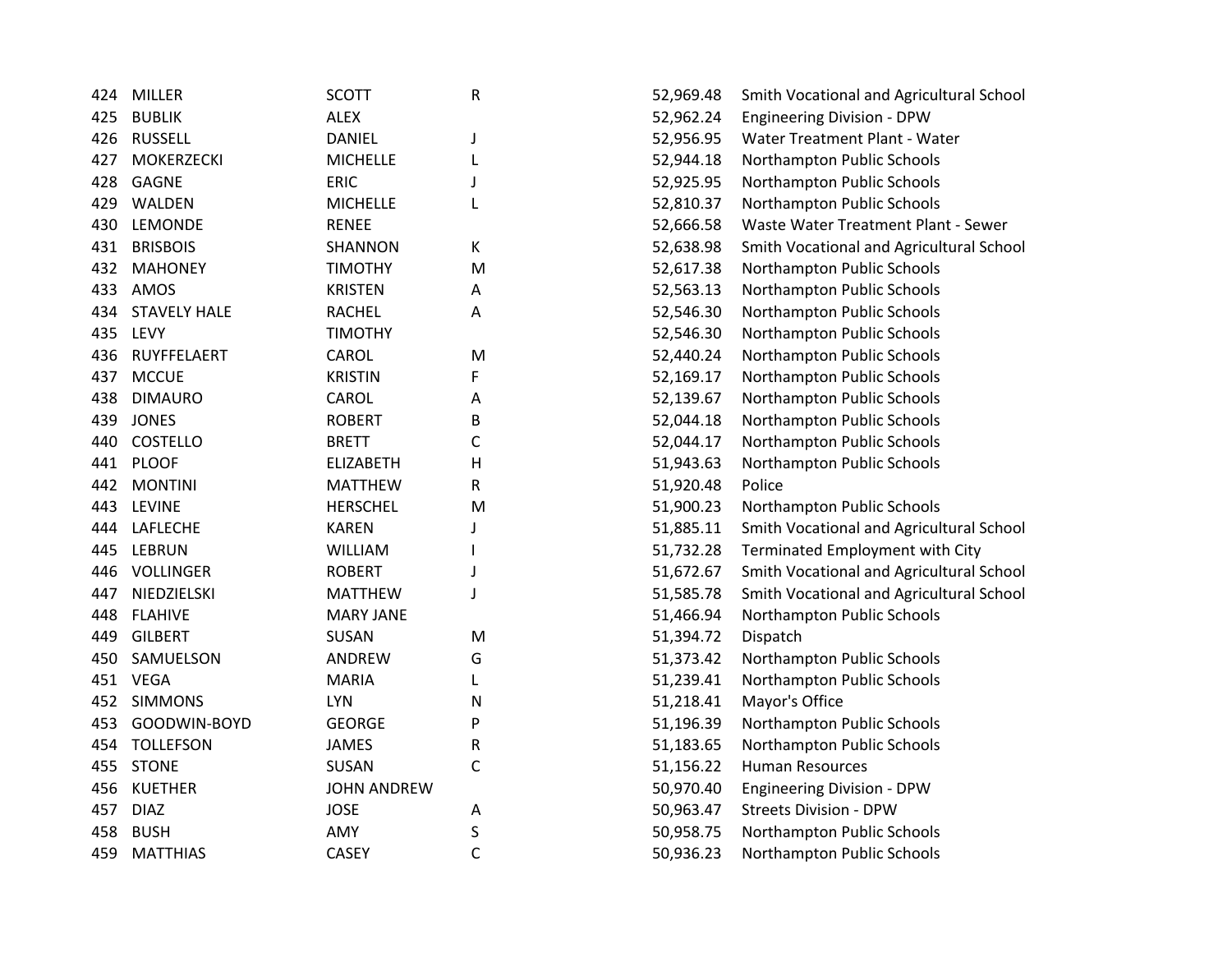| 460 | <b>STRONG</b>     | <b>KRISTEN</b>   | A | 50,856.72 | Northampton Public Schools        |
|-----|-------------------|------------------|---|-----------|-----------------------------------|
| 461 | CHANDLER          | <b>PATRICIA</b>  |   | 50,704.84 | Northampton Public Schools        |
| 462 | <b>KIROUAC</b>    | <b>STEVEN</b>    | D | 50,575.65 | <b>Streets Division - DPW</b>     |
| 463 | <b>JONES</b>      | <b>WARREN</b>    | D | 50,564.71 | <b>Central Services</b>           |
| 464 | <b>DEWITT</b>     | <b>GILES</b>     | В | 50,559.34 | Smith Vocational and Agricultur   |
| 465 | <b>HANKS</b>      | <b>THEODORE</b>  | W | 50,552.41 | <b>Retired Teachers</b>           |
| 466 | <b>HOPKINS</b>    | <b>MARTHA</b>    |   | 50,484.00 | Northampton Public Schools        |
| 467 | <b>TAILLON</b>    | <b>JOHN</b>      | C | 50,478.09 | Sewer Operations - Sewer          |
| 468 | MACUTKIEWICZ      | <b>LESLIE</b>    | Α | 50,458.46 | Northampton Public Schools        |
| 469 | <b>MCDONALD</b>   | <b>DOUGLAS</b>   | S | 50,431.64 | <b>Engineering Division - DPW</b> |
| 470 | <b>ALTON</b>      | <b>SANDRA</b>    | L | 50,386.88 | Northampton Public Schools        |
| 471 | <b>GILMAN</b>     | <b>JENNIFER</b>  | R | 50,366.23 | Smith Vocational and Agricultur   |
| 472 | <b>DAVIES</b>     | <b>MARY</b>      | M | 50,360.31 | Northampton Public Schools        |
| 473 | <b>MAYSONET</b>   | <b>JUAN</b>      |   | 50,262.71 | Water Treatment Plant - Water     |
| 474 | COTE              | PHILIP           | J | 50,172.75 | Northampton Public Schools        |
| 475 | <b>HODGDON</b>    | <b>JENNIFER</b>  | A | 49,992.78 | Northampton Public Schools        |
| 476 | <b>POWERS</b>     | <b>PAMELA</b>    | L | 49,943.24 | Mayor's Office                    |
| 477 | <b>FLORENCE</b>   | <b>JOSEPHINE</b> | Α | 49,938.60 | Smith Vocational and Agricultur   |
| 478 | <b>SMITH</b>      | <b>JOLIE</b>     | В | 49,731.71 | Northampton Public Schools        |
| 479 | <b>PARKS</b>      | <b>MICHAEL</b>   | D | 49,661.84 | Smith Vocational and Agricultur   |
| 480 | <b>BASTEK</b>     | SUSANNAH         | C | 49,534.30 | Northampton Public Schools        |
| 481 | <b>COOLEY</b>     | <b>BRITTANY</b>  | S | 49,523.50 | Northampton Public Schools        |
| 482 | <b>FURCINITI</b>  | <b>ANN</b>       | E | 49,438.71 | Administration - DPW              |
| 483 | <b>MALO</b>       | <b>ROGER</b>     | P | 49,315.66 | <b>Building Inspections</b>       |
| 484 | <b>MONDSCHEIN</b> | <b>LINDA</b>     | С | 49,271.82 | Northampton Public Schools        |
| 485 | <b>PIROG</b>      | <b>FREDRICK</b>  | Α | 49,267.50 | Terminated Employment with O      |
| 486 | <b>STONE</b>      | <b>RICHARD</b>   | G | 49,257.60 | Waste Water Treatment Plant -     |
| 487 | MISIASZEK         | <b>JOANNE</b>    | L | 49,075.72 | <b>Human Resources</b>            |
| 488 | SAKOWICZ          | <b>ANTONI</b>    | J | 49,014.87 | <b>Streets Division - DPW</b>     |
| 489 | <b>BESSETTE</b>   | <b>AMANDA</b>    | L | 48,964.29 | Dispatch                          |
| 490 | <b>MILLER</b>     | <b>CHARLES</b>   | N | 48,858.12 | <b>Building Inspections</b>       |
| 491 | <b>DAY</b>        | <b>LISA</b>      | M | 48,751.89 | Dispatch                          |
| 492 | <b>WALTERS</b>    | <b>JEAN</b>      |   | 48,738.73 | Northampton Public Schools        |
| 493 | <b>GREENWOOD</b>  | <b>BEN</b>       | L | 48,671.98 | Northampton Public Schools        |
| 494 | <b>SMITH</b>      | <b>REBECCA</b>   | Α | 48,613.62 | Water Treatment Plant - Water     |
| 495 | <b>MANGONES</b>   | LAURA            | M | 48,582.23 | Northampton Public Schools        |
|     |                   |                  |   |           |                                   |

| А | 50,856.72 | Northampton Public Schools               |
|---|-----------|------------------------------------------|
|   | 50,704.84 | Northampton Public Schools               |
| D | 50,575.65 | <b>Streets Division - DPW</b>            |
| D | 50,564.71 | <b>Central Services</b>                  |
| B | 50,559.34 | Smith Vocational and Agricultural School |
| W | 50,552.41 | <b>Retired Teachers</b>                  |
|   | 50,484.00 | Northampton Public Schools               |
| C | 50,478.09 | <b>Sewer Operations - Sewer</b>          |
| A | 50,458.46 | Northampton Public Schools               |
| S | 50,431.64 | <b>Engineering Division - DPW</b>        |
| L | 50,386.88 | Northampton Public Schools               |
| R | 50,366.23 | Smith Vocational and Agricultural School |
| M | 50,360.31 | Northampton Public Schools               |
|   | 50,262.71 | Water Treatment Plant - Water            |
|   | 50,172.75 | Northampton Public Schools               |
| A | 49,992.78 | Northampton Public Schools               |
| L | 49,943.24 | Mayor's Office                           |
| A | 49,938.60 | Smith Vocational and Agricultural School |
| B | 49,731.71 | Northampton Public Schools               |
| D | 49,661.84 | Smith Vocational and Agricultural School |
| C | 49,534.30 | Northampton Public Schools               |
| S | 49,523.50 | Northampton Public Schools               |
| E | 49,438.71 | <b>Administration - DPW</b>              |
| P | 49,315.66 | <b>Building Inspections</b>              |
| C | 49,271.82 | Northampton Public Schools               |
| A | 49,267.50 | Terminated Employment with City          |
| G | 49,257.60 | Waste Water Treatment Plant - Sewer      |
| L | 49,075.72 | <b>Human Resources</b>                   |
| J | 49,014.87 | <b>Streets Division - DPW</b>            |
| L | 48,964.29 | Dispatch                                 |
| N | 48,858.12 | <b>Building Inspections</b>              |
| M | 48,751.89 | Dispatch                                 |
|   | 48,738.73 | Northampton Public Schools               |
| L | 48,671.98 | Northampton Public Schools               |
| Α | 48,613.62 | Water Treatment Plant - Water            |
| M | 48,582.23 | Northampton Public Schools               |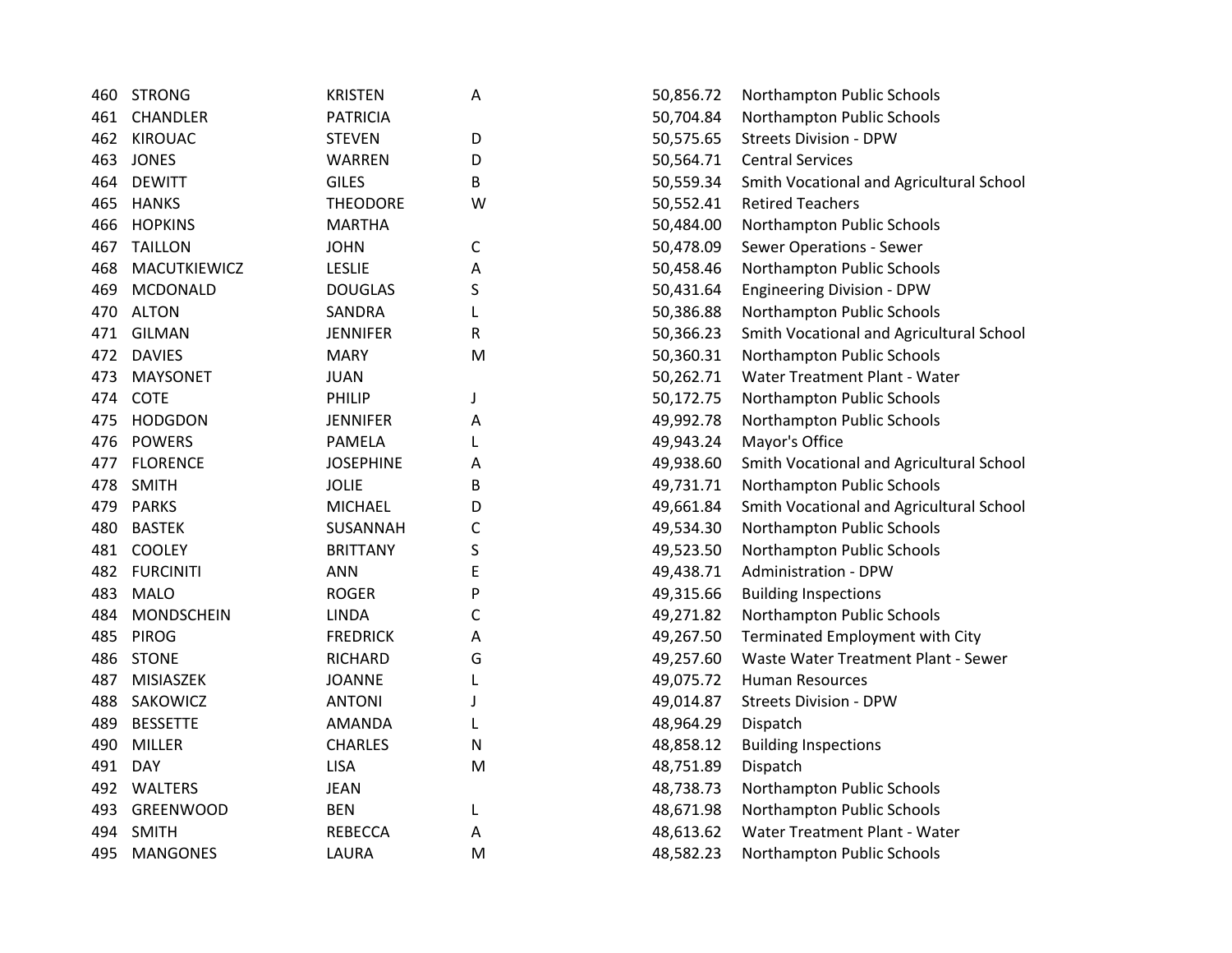| 496 | <b>BOYD</b>        | <b>DYLAN</b>     | M | 48,561.85 | Northampton Public Schools               |
|-----|--------------------|------------------|---|-----------|------------------------------------------|
| 497 | <b>NOVAK</b>       | REBEKAH          | N | 48,417.48 | Waste Water Treatment Plant - Sewer      |
| 498 | <b>HOLDER</b>      | <b>AKARA</b>     | А | 48,366.73 | <b>Retired Teachers</b>                  |
| 499 | <b>DOYLE</b>       | <b>JASON</b>     | P | 48,285.80 | Terminated Employment with City          |
| 500 | <b>KEANE</b>       | <b>KRISTEN</b>   | M | 48,200.63 | Smith Vocational and Agricultural School |
| 501 | KELLEY             | <b>CYNTHIA</b>   | E | 48,190.46 | Northampton Public Schools               |
| 502 | <b>HENRY</b>       | <b>JONATHAN</b>  |   | 48,055.58 | Northampton Public Schools               |
| 503 | <b>NACSIN</b>      | <b>REBECCA</b>   | M | 48,040.15 | Northampton Public Schools               |
| 504 | <b>HUTCHINSON</b>  | <b>BRUCE</b>     | J | 48,030.64 | <b>Sewer Operations - Sewer</b>          |
| 505 | <b>FLINKER</b>     | <b>STEPHANIE</b> |   | 48,020.83 | Northampton Public Schools               |
| 506 | <b>CAPUTO</b>      | <b>GAYLON</b>    | M | 48,008.20 | Waste Water Treatment Plant - Sewer      |
| 507 | <b>ALLESSI</b>     | <b>REBECA</b>    |   | 47,990.73 | Northampton Public Schools               |
| 508 | ANDERSON           | <b>JULIE</b>     | Α | 47,988.83 | Northampton Public Schools               |
| 509 | <b>BURT</b>        | <b>KATE</b>      | E | 47,974.25 | Northampton Public Schools               |
| 510 | <b>HEANEY</b>      | <b>MATTHEW</b>   | J | 47,921.98 | Northampton Public Schools               |
| 511 | <b>BROWN</b>       | <b>KEVIN</b>     | E | 47,915.93 | Smith Vocational and Agricultural School |
| 512 | <b>MICHNA</b>      | <b>SHELBY</b>    | M | 47,393.34 | Parks and Recreation                     |
| 513 | <b>ELLIS</b>       | <b>RACHEL</b>    | А | 47,318.39 | Northampton Public Schools               |
| 514 | <b>EMERSON</b>     | <b>DANIEL</b>    | W | 47,250.99 | <b>Central Services</b>                  |
| 515 | SAVOIE             | <b>AUSTIN</b>    | Т | 47,175.88 | Smith Vocational and Agricultural School |
| 516 | <b>CHELIMSKY</b>   | <b>GILANA</b>    | N | 47,158.83 | Northampton Public Schools               |
| 517 | <b>MCCLAFLIN</b>   | <b>ASHLEY</b>    | N | 47,115.31 | Smith Vocational and Agricultural School |
| 518 | <b>SCHLICHTING</b> | KIMBERLY         | А | 47,100.58 | Northampton Public Schools               |
| 519 | <b>CUNNINGHAM</b>  | <b>DARLENE</b>   | Е | 47,027.11 | Northampton Public Schools               |
| 520 | <b>HOOGSTRATEN</b> | <b>RACHEL</b>    | Α | 46,821.81 | <b>Retired Teachers</b>                  |
| 521 | <b>WINNIE</b>      | <b>JOY</b>       | E | 46,722.65 | Northampton Public Schools               |
| 522 | LASHWAY            | <b>DEENA</b>     | R | 46,714.23 | <b>Retired Teachers</b>                  |
| 523 | <b>FOOTE</b>       | <b>BRIAN</b>     | P | 46,670.65 | Arts and Culture                         |
| 524 | <b>PHANEUF</b>     | <b>THOMAS</b>    | D | 46,650.02 | Smith Vocational and Agricultural School |
| 525 | <b>TAUSCHER</b>    | <b>CANDICE</b>   | S | 46,642.19 | Northampton Public Schools               |
| 526 | <b>BATES</b>       | <b>JAMES</b>     | R | 46,623.68 | Northampton Public Schools               |
| 527 | <b>SINGER KING</b> | SARAH            | К | 46,608.54 | Northampton Public Schools               |
| 528 | YUSKO              | <b>TERRY</b>     | Α | 46,495.31 | <b>Streets Division - DPW</b>            |
| 529 | LAIZER             | <b>DEBORA</b>    | L | 46,285.36 | Administration - DPW                     |
| 530 | LAVALLEY           | SARAH            |   | 46,266.80 | Planning and Sustainability              |
|     | 531 DIMINO         | <b>REBECCA</b>   | L | 46,228.71 | Northampton Public Schools               |
|     |                    |                  |   |           |                                          |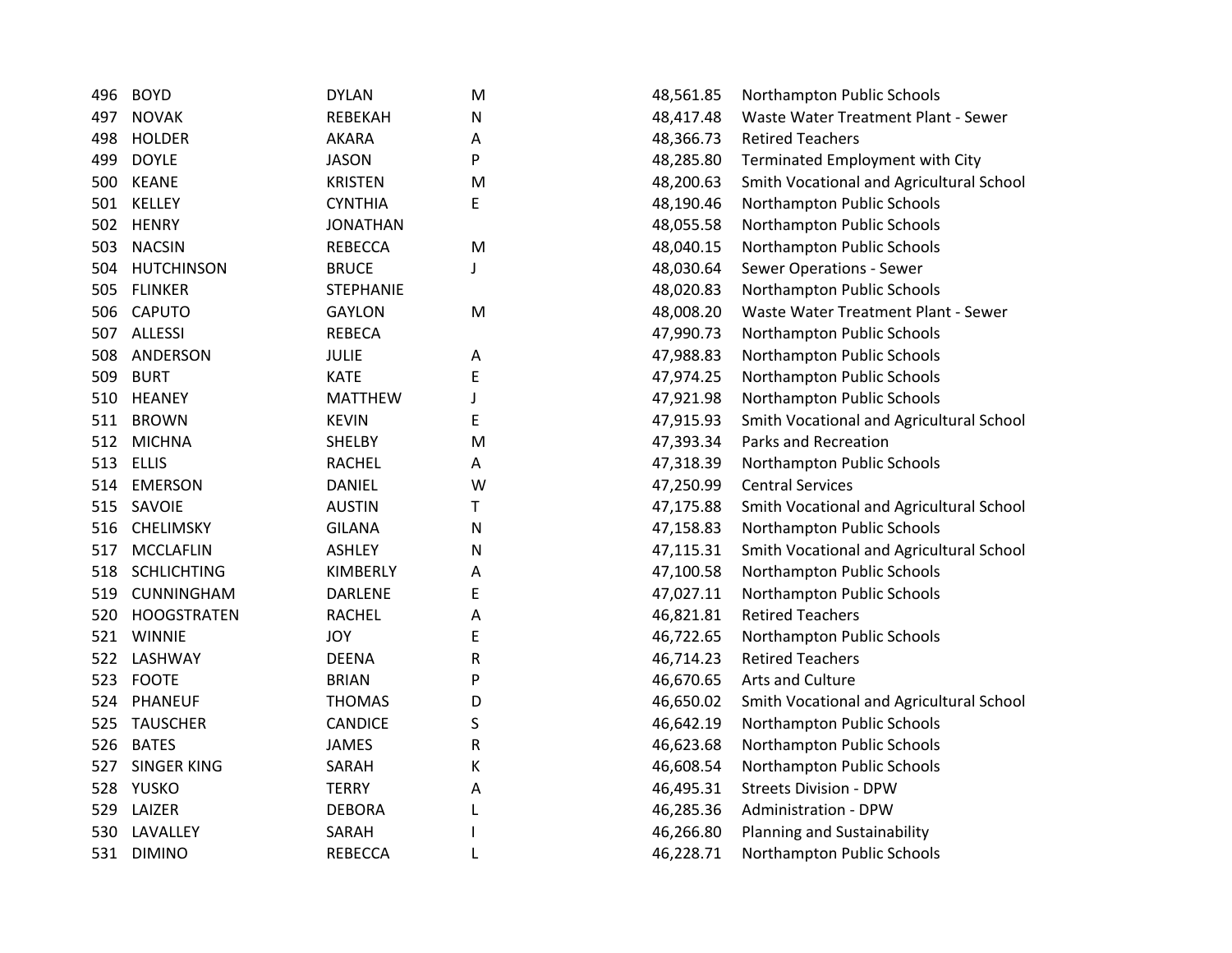| 532 | <b>BROUSSARD</b> | <b>KIM</b>         | M            | 46,039.79 | Northampton Public Schools               |
|-----|------------------|--------------------|--------------|-----------|------------------------------------------|
| 533 | <b>POST</b>      | <b>MATHEW</b>      | W            | 46,000.01 | Terminated Employment with City          |
| 534 | <b>RYAN</b>      | MARYELLEN          | M            | 45,965.54 | Northampton Public Schools               |
| 535 | <b>DAVIDSON</b>  | <b>JO-ANN</b>      | E            | 45,886.57 | Northampton Public Schools               |
| 536 | <b>HARRITY</b>   | <b>TRACY</b>       |              | 45,858.44 | Northampton Public Schools               |
| 537 | <b>BOROWSKI</b>  | <b>CHESTER</b>     |              | 45,793.58 | Northampton Public Schools               |
| 538 | SOUCY            | <b>JANICE</b>      |              | 45,625.49 | Northampton Public Schools               |
| 539 | <b>FIALKY</b>    | <b>EMILY</b>       | R            | 45,558.57 | Northampton Public Schools               |
| 540 | <b>CHURCH</b>    | <b>JONATHAN</b>    | E            | 45,483.26 | <b>Streets Division - DPW</b>            |
| 541 | <b>HOPKINS</b>   | <b>EMILY</b>       | н            | 45,444.41 | Northampton Public Schools               |
| 542 | <b>KENNESON</b>  | <b>MONIQUE</b>     | M            | 45,440.63 | Dispatch                                 |
| 543 | <b>CORA</b>      | SADIE              | С            | 45,436.87 | Northampton Public Schools               |
| 544 | <b>MASON</b>     | <b>CHRISTOPHER</b> | $\sf S$      | 45,401.49 | <b>Central Services</b>                  |
| 545 | <b>PAYNE</b>     | <b>JOAN</b>        | C            | 45,401.48 | Northampton Public Schools               |
| 546 | <b>DICKSON</b>   | <b>JOSHUA</b>      | D            | 45,393.36 | Northampton Public Schools               |
| 547 | <b>PARENT</b>    | <b>CHRISTY</b>     | L            | 45,294.07 | Northampton Public Schools               |
| 548 | <b>THIBODO</b>   | <b>JULIA</b>       | M            | 45,278.46 | Dispatch                                 |
| 549 | <b>FROMOWITZ</b> | LORI               | А            | 45,197.16 | <b>Retired Teachers</b>                  |
| 550 | <b>CLARK</b>     | <b>JAMES</b>       | E            | 45,195.59 | <b>Streets Division - DPW</b>            |
| 551 | KELLEY           | <b>LINDA</b>       | S            | 45,155.40 | Smith Vocational and Agricultural School |
| 552 | POPLASKI         | ADAM               |              | 45,089.07 | Smith Vocational and Agricultural School |
| 553 | <b>MURPHY</b>    | <b>CYNTHIA</b>     | Q            | 45,017.46 | Mayor's Office                           |
| 554 | <b>WILSON</b>    | <b>BETHANY</b>     |              | 44,881.99 | Smith Vocational and Agricultural School |
| 555 | <b>LAWNICKI</b>  | <b>JANE</b>        | А            | 44,800.99 | Police                                   |
| 556 | <b>LOCKWOOD</b>  | <b>MARIANNE</b>    | M            | 44,660.79 | Northampton Public Schools               |
| 557 | <b>SHEA</b>      | <b>BRENDAN</b>     | H            | 44,624.19 | <b>Sewer Operations - Sewer</b>          |
| 558 | <b>KURTZ</b>     | <b>KATHRYN</b>     |              | 44,362.56 | Northampton Public Schools               |
| 559 | <b>KLAES</b>     | <b>CATHERINE</b>   | C            | 44,345.09 | Smith Vocational and Agricultural School |
| 560 | <b>ROY</b>       | <b>JOSEPH</b>      | R            | 44,324.93 | Smith Vocational and Agricultural School |
| 561 | <b>SPEER</b>     | LORI               | J            | 44,086.92 | Police                                   |
| 562 | <b>BODMAN</b>    | <b>ALLAN</b>       | M            | 44,081.20 | Smith Vocational and Agricultural School |
| 563 | CATUOGNO         | <b>ANNE</b>        | т            | 43,973.93 | Northampton Public Schools               |
| 564 | <b>PELIS</b>     | <b>MEGAN</b>       | E            | 43,925.02 | Northampton Public Schools               |
| 565 | <b>BAGDON</b>    | <b>BRIAN</b>       | J            | 43,848.63 | Northampton Public Schools               |
| 566 | <b>BEAVER</b>    | <b>BENJAMIN</b>    | $\mathsf{C}$ | 43,684.28 | Police                                   |
| 567 | WASIUK           | <b>DANIEL</b>      |              | 43,541.73 | Health                                   |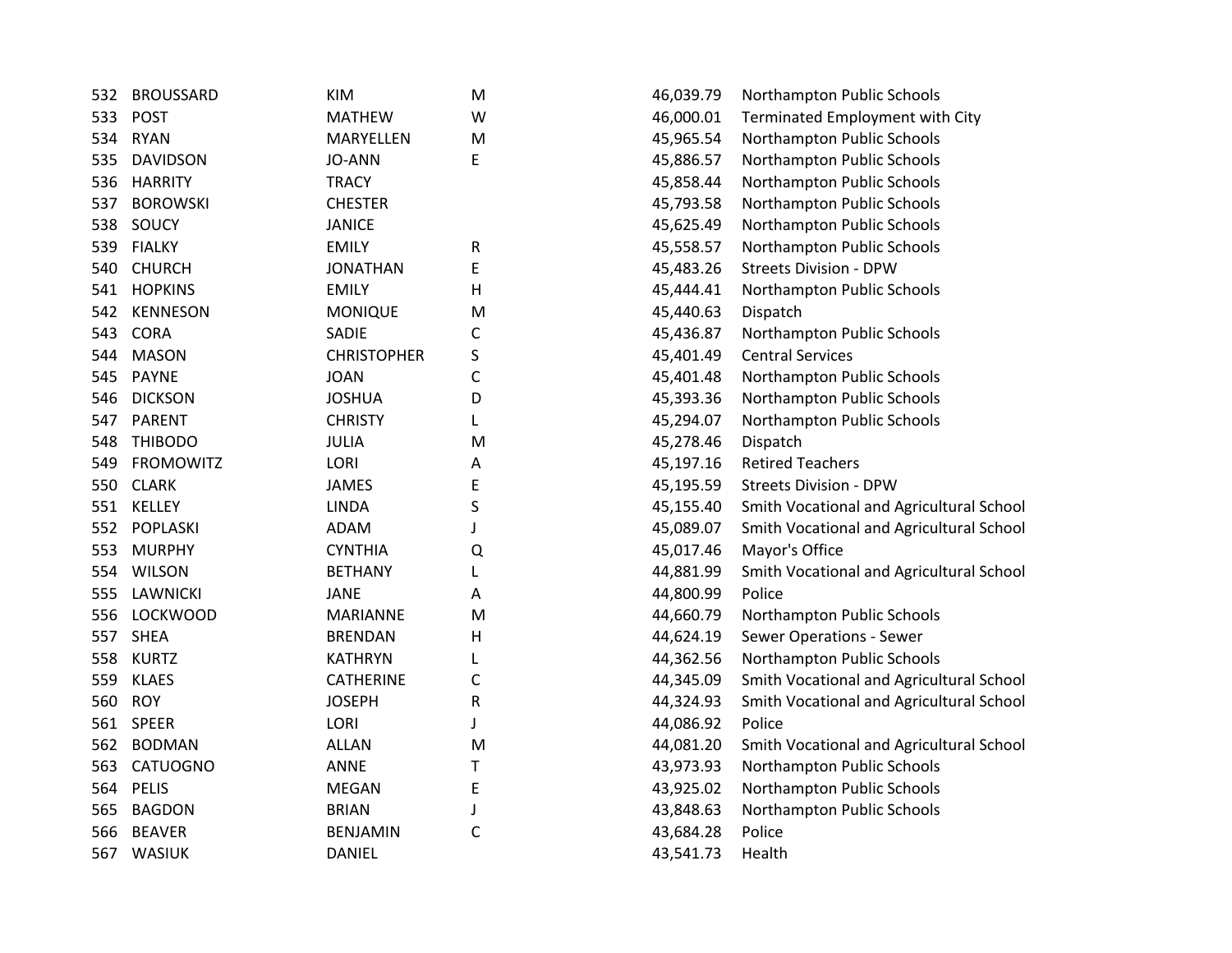| 568 | AMES              | <b>NICHOLAS</b>  | Ε | 43,450.51 | Northampton Public Schools               |
|-----|-------------------|------------------|---|-----------|------------------------------------------|
| 569 | <b>ELDRIDGE</b>   | LARRY            | F | 43,363.51 | <b>Building Inspections</b>              |
| 570 | <b>BOU</b>        | ANGEL            | R | 43,357.85 | <b>Streets Division - DPW</b>            |
|     | 571 SNAPE         | <b>BENJAMIN</b>  | F | 43,293.63 | Terminated Employment with City          |
| 572 | CONNOR            | <b>MEGHAN</b>    | К | 43,223.18 | Dispatch                                 |
| 573 | <b>DIEMAND</b>    | <b>MICHAEL</b>   | J | 43,130.97 | <b>Central Services</b>                  |
| 574 | <b>PETROPULOS</b> | <b>ANSIA</b>     |   | 43,108.00 | Northampton Public Schools               |
| 575 | LEBEAU            | AMY              |   | 43,091.51 | Northampton Public Schools               |
| 576 | <b>KEOUGH</b>     | <b>KATHLEEN</b>  | Α | 42,941.67 | Northampton Public Schools               |
| 577 | <b>BYRNE</b>      | <b>JUSTIN</b>    | M | 42,938.45 | $\mathsf{I}\mathsf{T}$                   |
| 578 | <b>BENTON</b>     | <b>MAUREEN</b>   | Н | 42,864.44 | Smith Vocational and Agricultural School |
| 579 | SHEEHAN           | PAULA            | J | 42,675.91 | Northampton Public Schools               |
| 580 | <b>DUPRE</b>      | EDWARD           | J | 42,607.74 | <b>Sewer Operations - Sewer</b>          |
| 581 | <b>BUTLER</b>     | <b>KATHERINE</b> | N | 42,546.66 | Northampton Public Schools               |
| 582 | <b>RICHI</b>      | <b>MARY</b>      | J | 42,506.57 | <b>Administration - DPW</b>              |
| 583 | <b>LAWRENCE</b>   | <b>DONNA</b>     | M | 42,465.49 | Northampton Public Schools               |
| 584 | SCOTT             | <b>KYLE</b>      | J | 42,121.27 | <b>Building Inspections</b>              |
| 585 | SULLIVAN          | <b>JONATHAN</b>  | M | 41,977.92 | <b>Streets Division - DPW</b>            |
| 586 | <b>BOYLE</b>      | <b>BRIAN</b>     | M | 41,497.53 | Smith Vocational and Agricultural School |
| 587 | <b>KLEPACKI</b>   | <b>MARY</b>      | L | 41,467.78 | Smith Vocational and Agricultural School |
| 588 | WELCHMAN          | PAULA            |   | 41,405.35 | Subs - Northampton Public Schools        |
| 589 | <b>DUNN</b>       | ANDREW           | M | 41,383.37 | Water Treatment Plant - Water            |
| 590 | <b>LEON</b>       | <b>CELENA</b>    | А | 41,311.73 | Mayor's Office                           |
|     | 591 SAVARESE      | <b>MARY</b>      |   | 41,264.08 | Northampton Public Schools               |
| 592 | <b>KOCHAN</b>     | <b>GREGORY</b>   | Α | 41,241.48 | Terminated Employment with City          |
| 593 | <b>LABATO</b>     | <b>DENNIS</b>    | J | 41,216.73 | <b>Streets Division - DPW</b>            |
| 594 | SHERMAN           | <b>TARA</b>      | C | 41,195.32 | Smith Vocational and Agricultural School |
|     | 595 SISE          | <b>NANCY</b>     | K | 41,178.17 | ΙT                                       |
|     | 596 CLARK         | <b>JULIANNE</b>  | M | 40,991.14 | Northampton Public Schools               |
| 597 | <b>MIDURA</b>     | <b>MARY</b>      |   | 40,929.23 | Police                                   |
| 598 | O'DONNELL         | <b>MAUREEN</b>   | E | 40,802.36 | Police                                   |
| 599 | <b>KRIS</b>       | <b>INDIRA</b>    | R | 40,794.44 | Northampton Public Schools               |
| 600 | <b>KENNICK</b>    | <b>STEVEN</b>    | P | 40,651.07 | Water Treatment Plant - Water            |
| 601 | HARYASZ           | <b>DANIEL</b>    | В | 40,590.69 | Northampton Public Schools               |
| 602 | <b>BERENSON</b>   | <b>JODY</b>      | Α | 40,567.02 | <b>Human Resources</b>                   |
| 603 | COTE-STOSZ        | <b>CRYSTAL</b>   | М | 40,472.91 | <b>Senior Services</b>                   |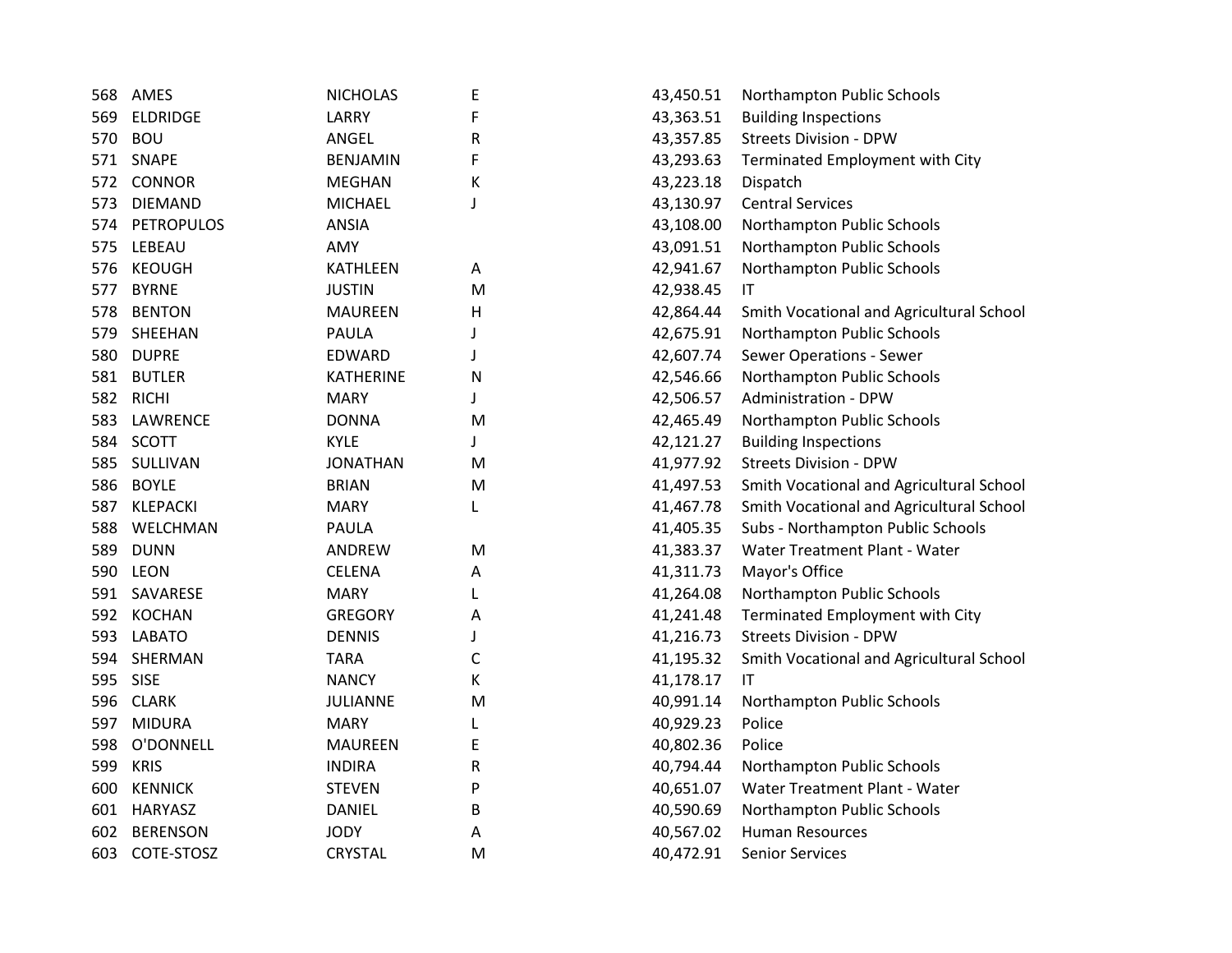| 604 | <b>TWINING</b>    | <b>REBECCA</b>   |   | 40,436.64 | <b>Veterans Office</b>                   |
|-----|-------------------|------------------|---|-----------|------------------------------------------|
| 605 | <b>STREETER</b>   | <b>AMANDA</b>    | M | 40,387.62 | Terminated Employment with City          |
| 606 | <b>MINTON</b>     | <b>REBECCA</b>   | Ε | 40,381.19 | Northampton Public Schools               |
| 607 | <b>MATRISHON</b>  | <b>SHARON</b>    |   | 40,353.18 | Northampton Public Schools               |
| 608 | <b>JIMENEZ</b>    | MILDRED          |   | 40,338.05 | Terminated Employment with City          |
| 609 | <b>RYAN</b>       | <b>PHYLLIS</b>   | M | 40,202.08 | Northampton Public Schools               |
| 610 | <b>MEEHAN</b>     | <b>DUANE</b>     | B | 40,133.34 | <b>Streets Division - DPW</b>            |
| 611 | <b>GLEASON</b>    | <b>DAVID</b>     |   | 40,124.87 | Northampton Public Schools               |
| 612 | <b>CHICKERING</b> | <b>STACEY</b>    | M | 39,991.05 | Northampton Public Schools               |
| 613 | <b>SNAPE</b>      | <b>KEITH</b>     | А | 39,981.16 | Water Treatment Plant - Water            |
| 614 | <b>CORBETT</b>    | <b>WILLIAM</b>   | F | 39,963.07 | Northampton Public Schools               |
| 615 | <b>YUSKO</b>      | <b>BRIANA</b>    | D | 39,926.05 | Dispatch                                 |
| 616 | <b>BATTEY</b>     | <b>COURTNEY</b>  | Ε | 39,811.35 | Dispatch                                 |
| 617 | <b>BISHOP</b>     | <b>ROGER</b>     | P | 39,585.84 | Northampton Public Schools               |
| 618 | <b>MCLAUGHLIN</b> | <b>MARK</b>      | S | 39,493.89 | Terminated Employment with City          |
| 619 | <b>DUNPHY</b>     | <b>DEBORAH</b>   | А | 39,411.27 | Collector                                |
| 620 | <b>MALINOWSKI</b> | <b>JAMES</b>     | Ε | 39,395.87 | Northampton Public Schools               |
| 621 | LAFOUNTAIN        | <b>DANIEL</b>    | Т | 39,386.37 | Parks and Recreation Division - DPW      |
| 622 | <b>WOJCICKI</b>   | <b>GARRETT</b>   |   | 39,193.37 | Dispatch                                 |
| 623 | <b>SAWICKI</b>    | <b>HEIDI</b>     | S | 39,153.02 | Auditor                                  |
| 624 | <b>LACROIX</b>    | <b>JESSICA</b>   | S | 39,087.30 | Northampton Public Schools               |
| 625 | <b>DUNN</b>       | <b>MICHAEL</b>   | F | 39,034.79 | <b>Cemetery Division - DPW</b>           |
| 626 | <b>PETERSON</b>   | <b>ELIZABETH</b> |   | 38,911.91 | Northampton Public Schools               |
| 627 | WRIGHT            | <b>EILEEN</b>    | F | 38,848.43 | Parks and Recreation                     |
| 628 | KACZENSKI         | <b>BARBARA</b>   | Α | 38,848.43 | <b>Senior Services</b>                   |
| 629 | <b>BAZAN</b>      | <b>JOSEPH</b>    | B | 38,797.63 | Northampton Public Schools               |
| 630 | ZAMER             | <b>DIANE</b>     | F | 38,665.83 | Northampton Public Schools               |
| 631 | <b>CHANG</b>      | <b>THOMAS</b>    | H | 38,547.47 | Terminated Employment with City          |
| 632 | CROWNINGSHIELD    | <b>TIMOTHY</b>   | R | 38,458.13 | Sewer Operations - Sewer                 |
| 633 | LANDERS-SCHRANZ   | <b>LINDA</b>     | L | 38,448.35 | <b>Administration - DPW</b>              |
| 634 | <b>RODRIGUEZ</b>  | <b>DAISY</b>     |   | 38,444.39 | Smith Vocational and Agricultural School |
| 635 | <b>REJNIAK</b>    | <b>DEBRA</b>     | L | 38,438.31 | Northampton Public Schools               |
| 636 | <b>HICKS</b>      | <b>KEITH</b>     | Α | 38,352.08 | Smith Vocational and Agricultural School |
| 637 | <b>CARVER</b>     | <b>JOHN</b>      | R | 38,291.35 | Terminated Employment with City          |
| 638 | LANGER-SMITH      | <b>ELYSE</b>     | S | 38,274.82 | Northampton Public Schools               |
| 639 | <b>CARON</b>      | <b>WILFRED</b>   | J | 37,668.75 | Northampton Public Schools               |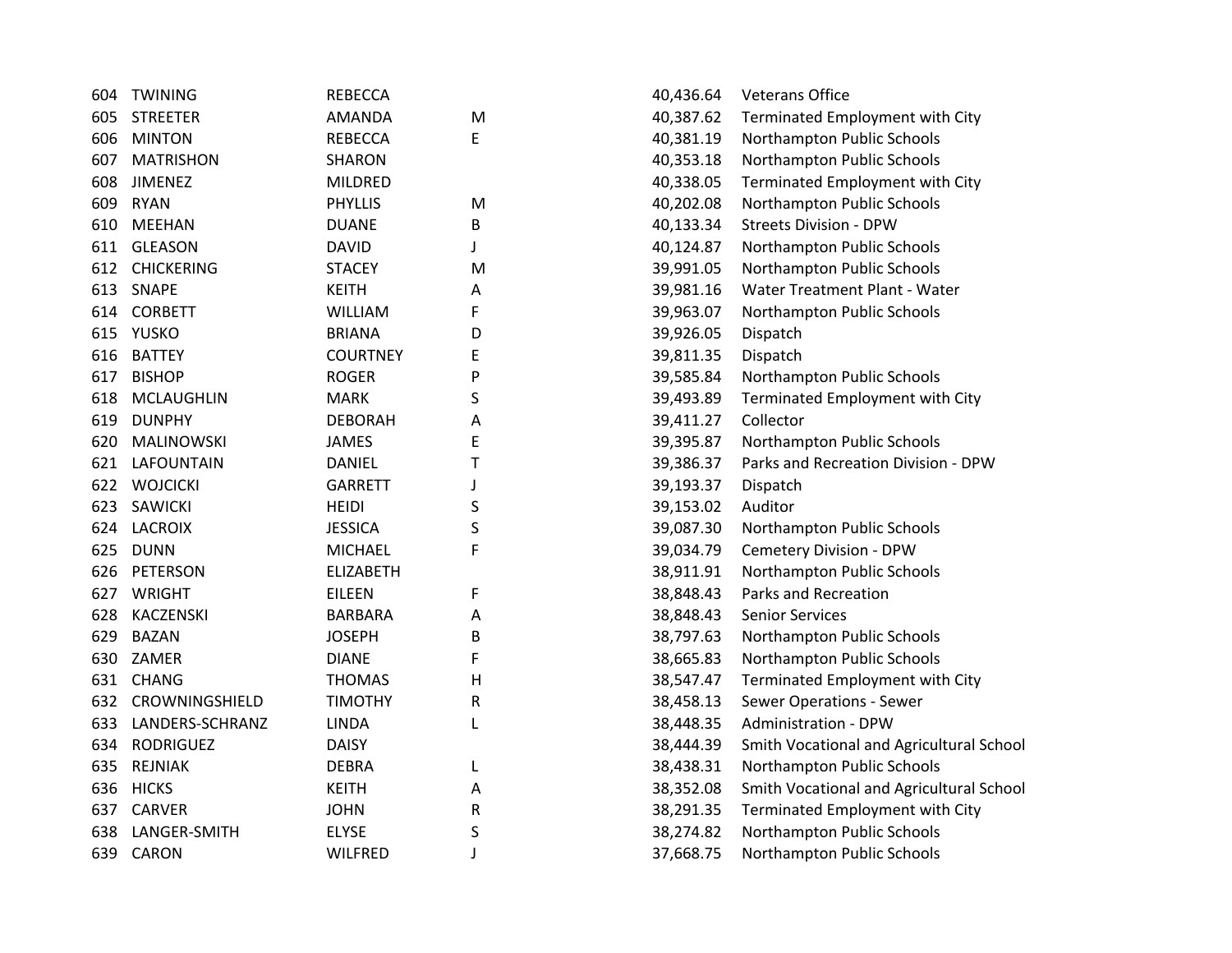| 640  | <b>CUMMINGS</b>    | <b>ANDREA</b>      | G | 37,416.39 | Northampton Public Schools               |
|------|--------------------|--------------------|---|-----------|------------------------------------------|
| 641  | GAUDREAU           | <b>JULIE</b>       | A | 37,286.73 | Police                                   |
|      | 642 COADY          | <b>NORMAN</b>      | J | 37,003.89 | Northampton Public Schools               |
| 643. | SHAPLEIGH          | <b>KAREN</b>       |   | 36,852.49 | Northampton Public Schools               |
| 644  | <b>SCOTT</b>       | MARYELLEN          |   | 36,765.00 | <b>City Clerk</b>                        |
|      | 645 PELOTT         | <b>MATTHEW</b>     | L | 36,695.79 | Water Treatment Plant - Water            |
| 646  | <b>GERYK</b>       | <b>THOMAS</b>      | J | 36,658.35 | <b>Veterans Office</b>                   |
| 647  | <b>FORRESTALL</b>  | <b>NANCI</b>       | L | 36,614.74 | Collector                                |
| 648  | <b>CORBETT</b>     | <b>TERRY</b>       | M | 36,600.42 | <b>Central Services</b>                  |
| 649. | <b>OSEPOWICZ</b>   | <b>CHRISTOPHER</b> | M | 36,547.89 | Terminated Employment with City          |
| 650  | GARSTKA-OSLEY      | SAMUEL             |   | 36,528.55 | <b>Central Services</b>                  |
| 651  | <b>COOK</b>        | <b>LYNN</b>        | С | 36,505.38 | Northampton Public Schools               |
| 652  | ZADWORNY           | <b>JOHN</b>        | P | 36,483.45 | Northampton Public Schools               |
| 653  | <b>MCLOUGHLIN</b>  | <b>MOLLY</b>       |   | 36,478.26 | Northampton Public Schools               |
| 654  | <b>KOSTEK</b>      | <b>CHRISTINE</b>   | P | 36,344.68 | Parks and Recreation                     |
| 655  | ZANTROFSKI         | <b>TIMOTHY</b>     | D | 36,280.23 | Police                                   |
| 656  | <b>HUTCHINS</b>    | AMY                | E | 36,262.48 | Smith Vocational and Agricultural School |
|      | 657 DIHLMANN       | <b>MICHELE</b>     | Α | 36,235.57 | <b>Senior Services</b>                   |
| 658  | <b>LAPOINTE</b>    | <b>LINDA</b>       |   | 36,218.43 | <b>Building Inspections</b>              |
| 659  | <b>DELISLE</b>     | <b>ALETA</b>       | G | 36,218.43 | Planning and Sustainability              |
| 660  | <b>IRIZARRY</b>    | <b>ELSIE</b>       |   | 36,181.83 | <b>Retirement Board</b>                  |
|      | 661 VOLPE          | <b>DARLENE</b>     | M | 36,138.20 | Northampton Public Schools               |
|      | 662 PARSONS        | <b>CINDY</b>       |   | 36,118.41 | Collector                                |
| 663  | <b>SHERETTE</b>    | <b>CLYDE</b>       | R | 36,114.93 | Northampton Public Schools               |
| 664  | PARMENTER          | <b>KRISTEN</b>     |   | 36,069.38 | Treasurer                                |
| 665  | <b>BARNES</b>      | <b>THOMAS</b>      | M | 36,055.57 | Northampton Public Schools               |
| 666  | FITZGERALD         | PAUL               | D | 36,043.34 | Northampton Public Schools               |
| 667  | <b>HEON</b>        | <b>MADELINE</b>    |   | 36,018.42 | Collector                                |
| 668  | <b>BIALECKI</b>    | VALENTINE          | J | 35,764.82 | Smith Vocational and Agricultural School |
| 669  | <b>KUROSE</b>      | <b>JULIE</b>       |   | 35,722.63 | Northampton Public Schools               |
| 670  | PAREJA             | <b>MEGAN</b>       | D | 35,678.56 | Northampton Public Schools               |
| 671  | O'SHEPA            | LAURIE             | Α | 35,607.33 | Northampton Public Schools               |
| 672. | <b>MATUSIEWICZ</b> | <b>ERICA</b>       | E | 35,582.19 | <b>Human Resources</b>                   |
| 673  | WOJTOWICZ          | <b>ROBERT</b>      | M | 35,557.58 | Cemetery Division - DPW                  |
| 674  | <b>MATUSEWICZ</b>  | <b>EDWIN</b>       | L | 35,538.82 | Northampton Public Schools               |
| 675  | TRUSHAW            | <b>ANDREW</b>      | C | 35,450.89 | Police                                   |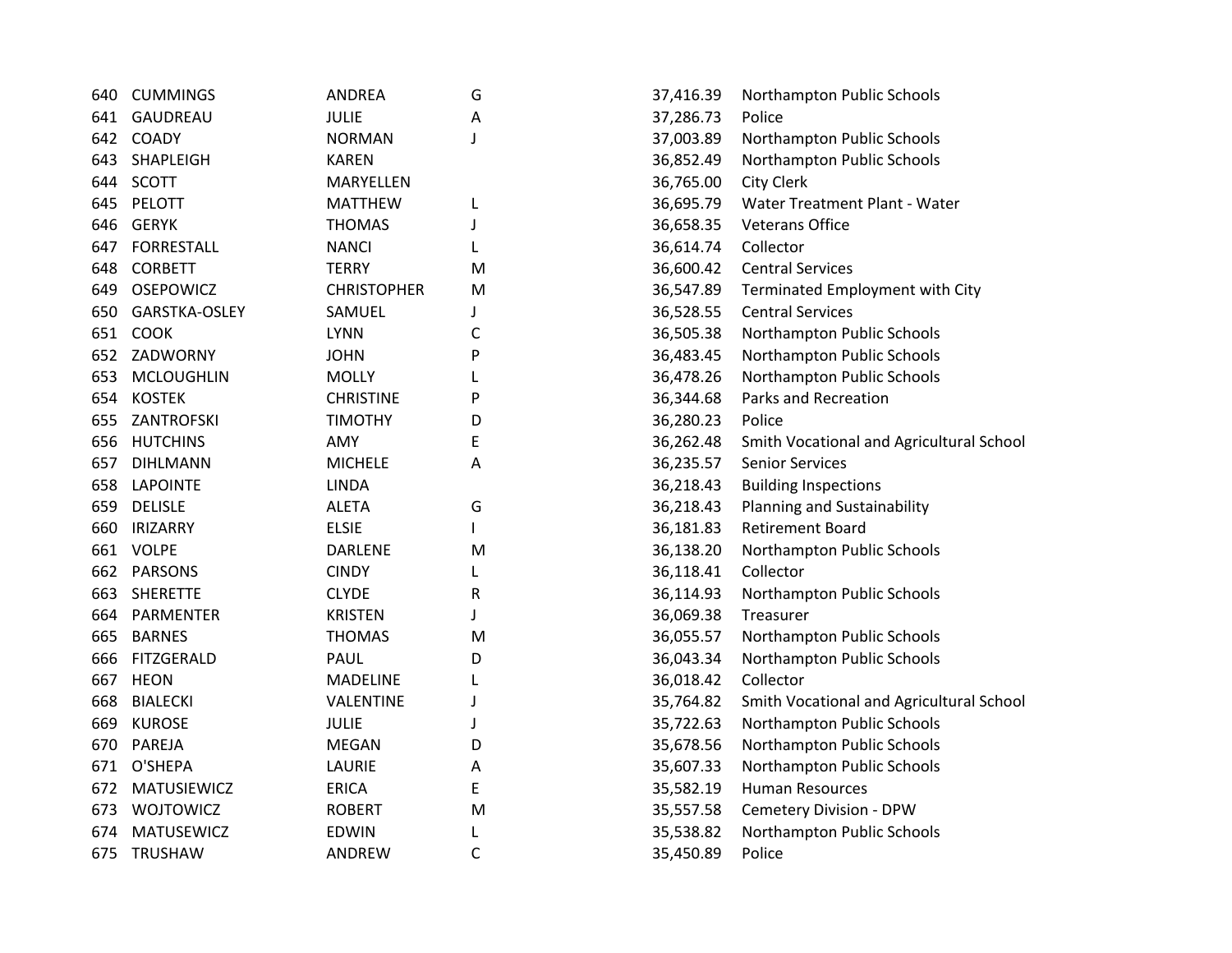| 676 | <b>BARRY</b>     | PAUL             | M | 35,325.57 | Police                                   |
|-----|------------------|------------------|---|-----------|------------------------------------------|
| 677 | <b>THOMPSON</b>  | <b>CHERYL</b>    | A | 35,284.71 | Northampton Public Schools               |
| 678 | <b>RODRIGUEZ</b> | <b>MILAGROS</b>  |   | 35,275.34 | Northampton Public Schools               |
| 679 | <b>BERAN</b>     | <b>CHRISTINE</b> | M | 35,069.82 | Smith Vocational and Agricultural School |
| 680 | <b>MAGUIRE</b>   | <b>JAMES</b>     | F | 34,981.53 | Northampton Public Schools               |
| 681 | <b>BYLNOWSKI</b> | EDWARD           | R | 34,855.81 | Terminated Employment with City          |
| 682 | <b>SANTIAGO</b>  | SAMUEL           |   | 34,808.82 | <b>Central Services</b>                  |
| 683 | <b>JUDD</b>      | LAURA            | E | 34,768.39 | Northampton Public Schools               |
| 684 | <b>CAHILLANE</b> | <b>HEATHER</b>   | L | 34,742.25 | <b>Senior Services</b>                   |
| 685 | <b>TOWLER</b>    | <b>JENNIFER</b>  | R | 34,729.51 | Northampton Public Schools               |
| 686 | <b>MOYNIHAN</b>  | <b>JO-ANNE</b>   | M | 34,587.89 | Northampton Public Schools               |
| 687 | FREY             | <b>JOHN</b>      | D | 34,490.62 | <b>Building Inspections</b>              |
| 688 | <b>DELANO</b>    | <b>CLAY</b>      | G | 34,457.26 | Police                                   |
| 689 | <b>ERIKSEN</b>   | <b>HEIDE</b>     | E | 34,392.42 | Northampton Public Schools               |
| 690 | BELLAVANCE-GRACE | <b>BETH</b>      |   | 34,280.28 | Northampton Public Schools               |
|     | 691 RADKE        | <b>MARY</b>      | В | 34,250.97 | Northampton Public Schools               |
| 692 | <b>SEERY</b>     | <b>JASON</b>     | R | 34,149.53 | Terminated Employment with City          |
|     | 693 PAREJA       | AMARU            | А | 34,065.22 | Northampton Public Schools               |
| 694 | <b>LAPOINTE</b>  | <b>JEREMY</b>    | M | 34,023.51 | <b>Sewer Operations - Sewer</b>          |
| 695 | <b>BUNCH</b>     | <b>ALLYSON</b>   | F | 33,890.22 | Northampton Public Schools               |
| 696 | <b>BONILLA</b>   | LUIS             | Α | 33,873.68 | Smith Vocational and Agricultural School |
| 697 | <b>MILLET</b>    | ABEL             | A | 33,653.34 | Northampton Public Schools               |
| 698 | SWEENEY          | <b>MICHAEL</b>   | A | 33,576.60 | Northampton Public Schools               |
| 699 | LACASSE          | <b>MARK</b>      | A | 33,541.08 | Northampton Public Schools               |
| 700 | <b>DUFFY</b>     | <b>DYLAN</b>     | S | 33,364.30 | Parks and Recreation Division - DPW      |
| 701 | <b>CARROLL</b>   | ERIN             | А | 33,213.81 | Parks and Recreation                     |
| 702 | <b>BOULEY</b>    | <b>HEATHER</b>   | M | 33,194.48 | Smith Vocational and Agricultural School |
| 703 | <b>KAPLAN</b>    | <b>BLAIR</b>     | Ε | 33,093.09 | Northampton Public Schools               |
| 704 | <b>FENNESSEY</b> | <b>PATRICK</b>   |   | 32,884.93 | Northampton Public Schools               |
| 705 | ZADWORNY         | <b>JOSEPH</b>    | J | 32,846.74 | Northampton Public Schools               |
| 706 | <b>NASH</b>      | <b>MARGARET</b>  | J | 32,820.08 | Northampton Public Schools               |
| 707 | <b>WESTON</b>    | <b>KATHLEEN</b>  | С | 32,727.38 | Parks and Recreation                     |
| 708 | <b>TOIA</b>      | <b>ERIC</b>      | M | 32,599.41 | Fire/Rescue                              |
| 709 | <b>KOLODZIEJ</b> | <b>GAYLE</b>     | M | 32,576.73 | <b>City Clerk</b>                        |
| 710 | <b>BOSKI</b>     | <b>JILL</b>      | M | 32,500.13 | Smith Vocational and Agricultural School |
| 711 | <b>DENNIS</b>    | <b>DONNA</b>     | M | 32,497.93 | Collector                                |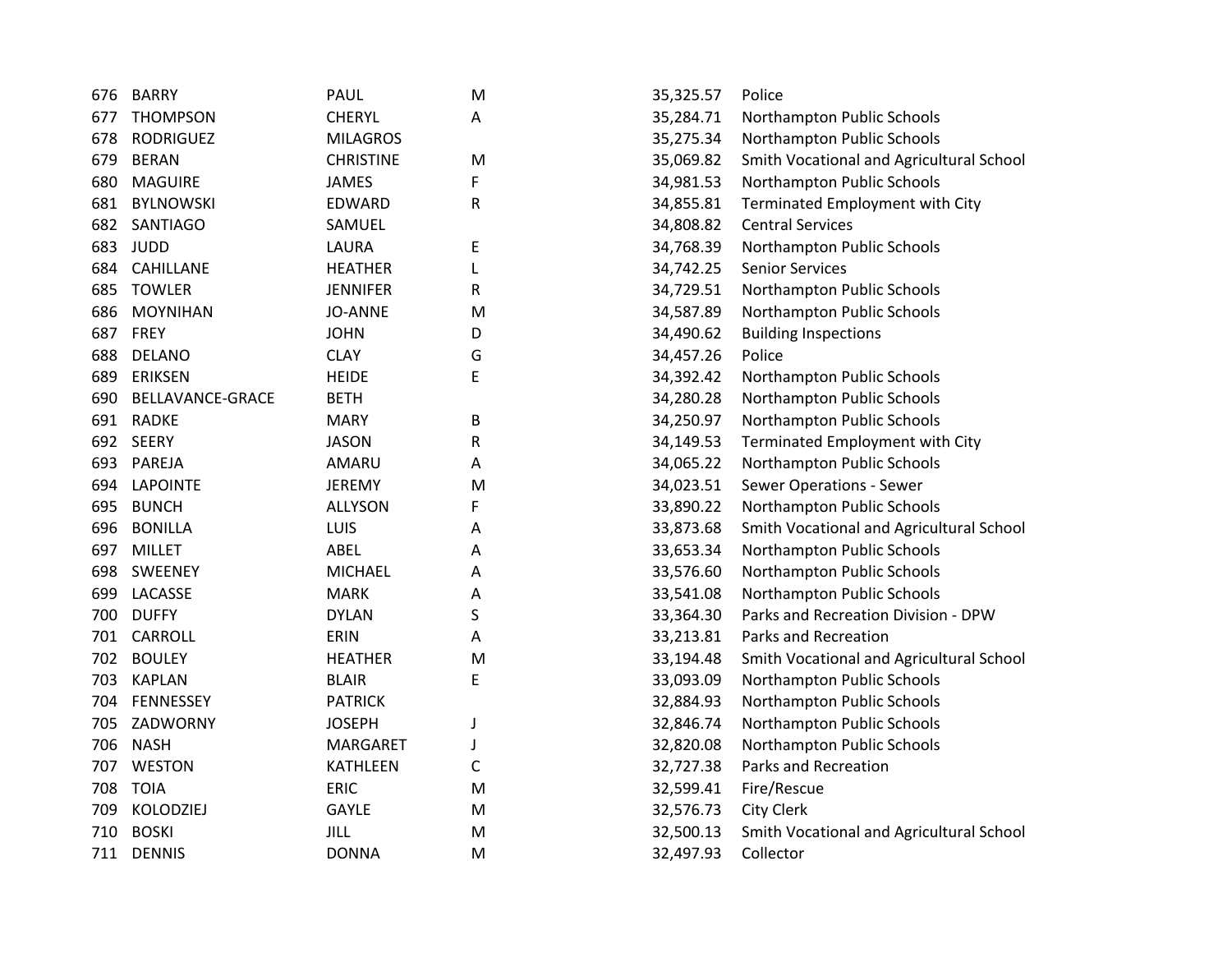| 712 | PION             | <b>MARK</b>      | S         | 32,481.90 | Smith Vocational and Agricultural School |
|-----|------------------|------------------|-----------|-----------|------------------------------------------|
| 713 | <b>PODEL</b>     | <b>JENNIFER</b>  | N         | 32,196.31 | Northampton Public Schools               |
| 714 | <b>MCCARTHY</b>  | <b>KEVIN</b>     | P         | 32,192.80 | Northampton Public Schools               |
| 715 | SAKOWICZ         | <b>CATHERINE</b> | E         | 32,159.38 | <b>Administration - DPW</b>              |
| 716 | <b>WHALEN</b>    | <b>JEROMIE</b>   | P         | 32,078.81 | Northampton Public Schools               |
| 717 | <b>MOLNAR</b>    | <b>DAVID</b>     | M         | 32,037.87 | Collector                                |
| 718 | <b>KIES</b>      | <b>ROBERT</b>    | N         | 31,912.82 | <b>Central Services</b>                  |
| 719 | <b>BROOKS</b>    | <b>JOANNE</b>    | ${\sf M}$ | 31,890.28 | <b>Senior Services</b>                   |
| 720 | <b>SAWICKI</b>   | <b>SEAN</b>      | M         | 31,829.50 | Northampton Public Schools               |
| 721 | <b>NORMAND</b>   | <b>CATHLEEN</b>  | F         | 31,667.28 | <b>Central Services</b>                  |
| 722 | <b>ROIT</b>      | <b>SUSAN</b>     | M         | 31,546.16 | Northampton Public Schools               |
| 723 | <b>SEBESTA</b>   | <b>BRIGITTA</b>  |           | 31,530.21 | Northampton Public Schools               |
| 724 | <b>KAPLOWITT</b> | <b>BETH</b>      | Α         | 31,381.88 | <b>Administration - DPW</b>              |
| 725 | SULTANA          | LAURA            | E         | 31,376.31 | Northampton Public Schools               |
| 726 | <b>CARR-MAL</b>  | <b>MICHELLE</b>  |           | 31,355.71 | Northampton Public Schools               |
| 727 | <b>JIMENEZ</b>   | <b>JOSHUA</b>    |           | 31,310.70 | Northampton Public Schools               |
| 728 | <b>DAVIS</b>     | <b>BRYAN</b>     | G         | 31,234.76 | Fire/Rescue                              |
| 729 | <b>ADAMS</b>     | WILLIAM          | ${\sf R}$ | 31,150.20 | Northampton Public Schools               |
| 730 | <b>JASINSKI</b>  | <b>JEFFREY</b>   | J         | 31,125.41 | Fire/Rescue                              |
| 731 | <b>BROWSKY</b>   | <b>MELISSA</b>   | Α         | 31,100.55 | Fire/Rescue                              |
| 732 | <b>DARNOLD</b>   | <b>KEITH</b>     |           | 31,006.14 | Fire/Rescue                              |
| 733 | <b>DELANEY</b>   | <b>JENNIFER</b>  | B         | 31,001.90 | Auditor                                  |
| 734 | <b>BIENIA</b>    | <b>MICHELLE</b>  | L         | 30,959.33 | Assessors                                |
| 735 | <b>MATTHEWS</b>  | <b>BENJAMIN</b>  | C         | 30,902.32 | Smith Vocational and Agricultural School |
| 736 | ARMSTRONG        | <b>PATRICIA</b>  | S         | 30,673.89 | Northampton Public Schools               |
| 737 | <b>RODRIGUEZ</b> | <b>ROBERTO</b>   | M         | 30,524.79 | Northampton Public Schools               |
| 738 | <b>CARSON</b>    | KIMBERLY         | J         | 30,512.16 | <b>Building Inspections</b>              |
| 739 | COX              | <b>CINDY</b>     | Α         | 30,471.85 | Northampton Public Schools               |
| 740 | WALMSLEY         | <b>KATHARINE</b> |           | 30,374.14 | Northampton Public Schools               |
| 741 | SULLIVAN         | <b>MARGARET</b>  | E         | 30,370.77 | Northampton Public Schools               |
| 742 | <b>DION</b>      | <b>DANIEL</b>    | R         | 30,298.12 | Water Treatment Plant - Water            |
| 743 | PRATT            | <b>JASON</b>     | C         | 30,204.31 | Terminated Employment with City          |
| 744 | <b>YODER</b>     | <b>RUBY</b>      | E         | 29,992.21 | Smith Vocational and Agricultural School |
| 745 | <b>BOCK</b>      | <b>JOSEPH</b>    | L         | 29,812.68 | Northampton Public Schools               |
| 746 | PEDROSA          | <b>KELVIN</b>    | P         | 29,743.86 | Northampton Public Schools               |
| 747 | <b>HAUGHTON</b>  | <b>DENISE</b>    |           | 29,578.53 | Northampton Public Schools               |
|     |                  |                  |           |           |                                          |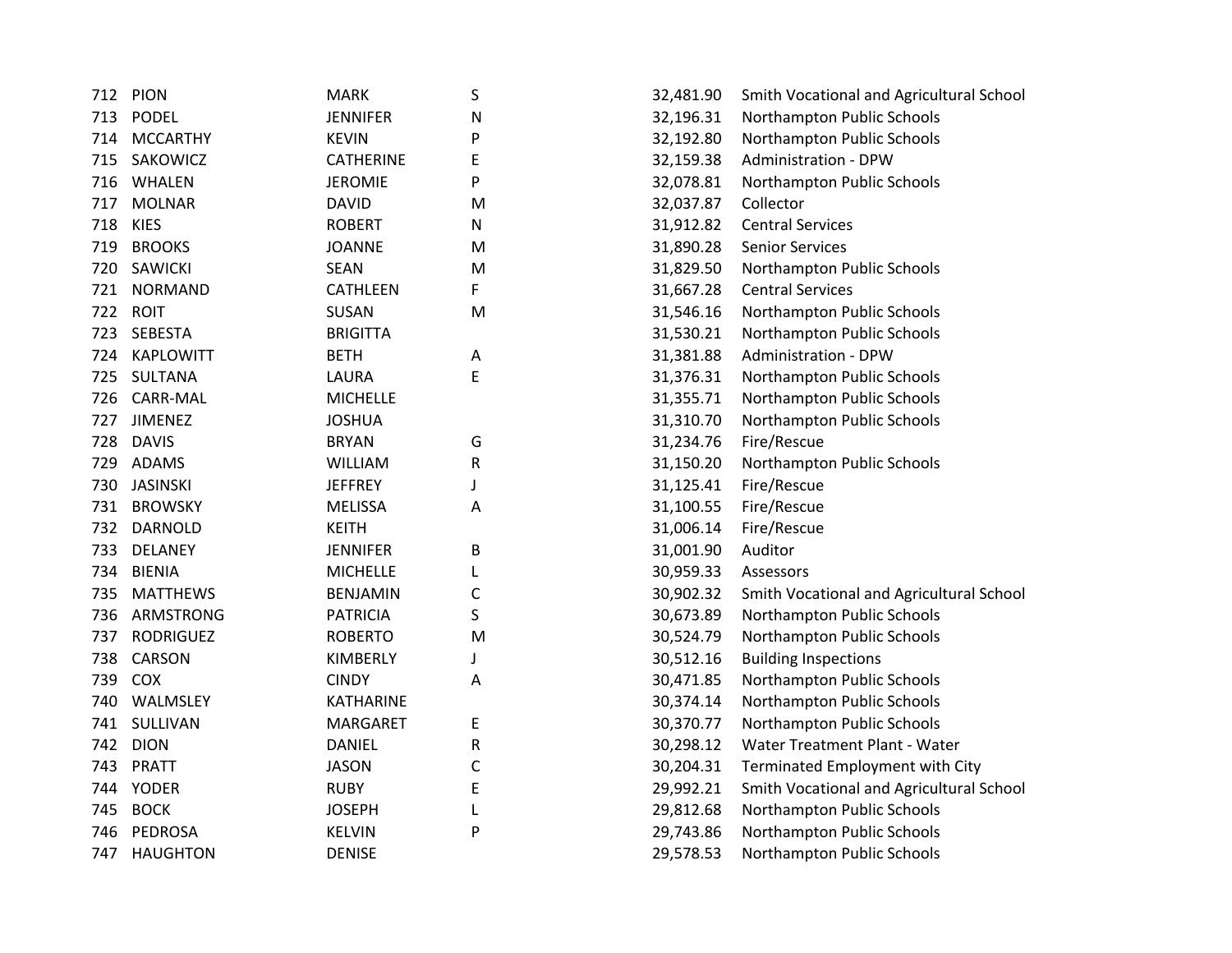| 748 | <b>GUERTIN</b>     | <b>ROGER</b>      | D           | 29,485.36 | Northampton Public Schools               |
|-----|--------------------|-------------------|-------------|-----------|------------------------------------------|
| 749 | <b>SERAFINO</b>    | <b>JILL</b>       | Α           | 29,381.67 | Terminated Employment with City          |
| 750 | <b>EVANS</b>       | ANDREW            | R           | 29,362.25 | Waste Water Treatment Plant - Sewer      |
| 751 | <b>TERRY</b>       | <b>RENAE</b>      | E           | 29,099.62 | Northampton Public Schools               |
| 752 | <b>ALBORNOZ</b>    | <b>DIANA</b>      | A           | 29,053.47 | Northampton Public Schools               |
| 753 | <b>MOORS</b>       | SUSAN             |             | 28,960.79 | Northampton Public Schools               |
| 754 | <b>BEAUPRE</b>     | <b>GEORGE</b>     | W           | 28,943.68 | <b>Central Services</b>                  |
| 755 | <b>RODRIGUEZ</b>   | <b>LIZZETTE</b>   |             | 28,790.00 | Northampton Public Schools               |
| 756 | <b>WINNIE</b>      | <b>WILLIAM</b>    | J           | 28,478.51 | Northampton Public Schools               |
| 757 | WATERMAN           | <b>DONNA</b>      | L           | 28,429.25 | Northampton Public Schools               |
| 758 | SHEEHAN            | <b>MICHAEL</b>    | D           | 28,299.20 | Northampton Public Schools               |
| 759 | <b>DANIELS</b>     | <b>SHANNON</b>    | L           | 28,234.02 | Northampton Public Schools               |
| 760 | <b>GREENBURG</b>   | <b>ADAM</b>       | M           | 28,075.39 | Northampton Public Schools               |
| 761 | <b>PASEK</b>       | <b>CHESTER</b>    |             | 27,843.91 | Northampton Public Schools               |
| 762 | RICHARD-HARRINGTON | <b>GABRIELLE</b>  | A           | 27,644.28 | Northampton Public Schools               |
| 763 | COVALENCO          | <b>CONSTANTIN</b> |             | 27,608.85 | Northampton Public Schools               |
| 764 | CARTAGENA          | CARLOS            |             | 27,505.74 | Terminated Employment with City          |
| 765 | <b>WONG</b>        | <b>MARJORIE</b>   |             | 26,959.86 | Northampton Public Schools               |
| 766 | <b>ASHER</b>       | <b>GREGORY</b>    | R           | 26,924.33 | Terminated Employment with City          |
| 767 | <b>BERNIER</b>     | <b>AMANDA</b>     | L           | 26,611.02 | Northampton Public Schools               |
| 768 | SULLIVAN           | <b>SUSAN</b>      | M           | 26,466.47 | Northampton Public Schools               |
| 769 | <b>MOSKAL</b>      | <b>CYNTHIA</b>    | A           | 26,329.17 | Northampton Public Schools               |
| 770 | <b>FERRER</b>      | <b>JASON</b>      | J           | 26,266.37 | Northampton Public Schools               |
| 771 | <b>GILMORE</b>     | <b>CHAPIN</b>     |             | 26,163.55 | Collector                                |
| 772 | <b>WOOLARD</b>     | <b>SETH</b>       | P           | 26,031.75 | Assessors                                |
| 773 | <b>LENNOX</b>      | <b>ANANDA</b>     | M           | 26,000.00 | Northampton Public Schools               |
| 774 | SANDERSON          | <b>STEVEN</b>     | ${\sf M}$   | 25,786.99 | Arts and Culture                         |
| 775 | <b>RUSSELL</b>     | <b>WHITNEY</b>    | $\mathsf C$ | 25,618.21 | Northampton Public Schools               |
| 776 | <b>BROWN</b>       | <b>JANET</b>      |             | 25,561.56 | Northampton Public Schools               |
| 777 | <b>GLEASON</b>     | <b>ALISON</b>     | M           | 25,540.63 | Northampton Public Schools               |
| 778 | <b>NEELON</b>      | SARAH             | E           | 25,210.81 | Terminated Employment with City          |
| 779 | <b>HARRINGTON</b>  | <b>JARYN</b>      | L           | 25,121.48 | Smith Vocational and Agricultural School |
| 780 | MARANVILLE         | <b>ROSE</b>       | M           | 24,929.43 | Northampton Public Schools               |
| 781 | <b>MILLER</b>      | <b>JAMES</b>      | M           | 24,884.63 | Terminated Employment with City          |
| 782 | <b>TOSSWILL</b>    | <b>PATRICIA</b>   | M           | 24,464.17 | Northampton Public Schools               |
|     | 783 PULVER         | LAURIE            | J           | 24,430.16 | Terminated Employment with City          |
|     |                    |                   |             |           |                                          |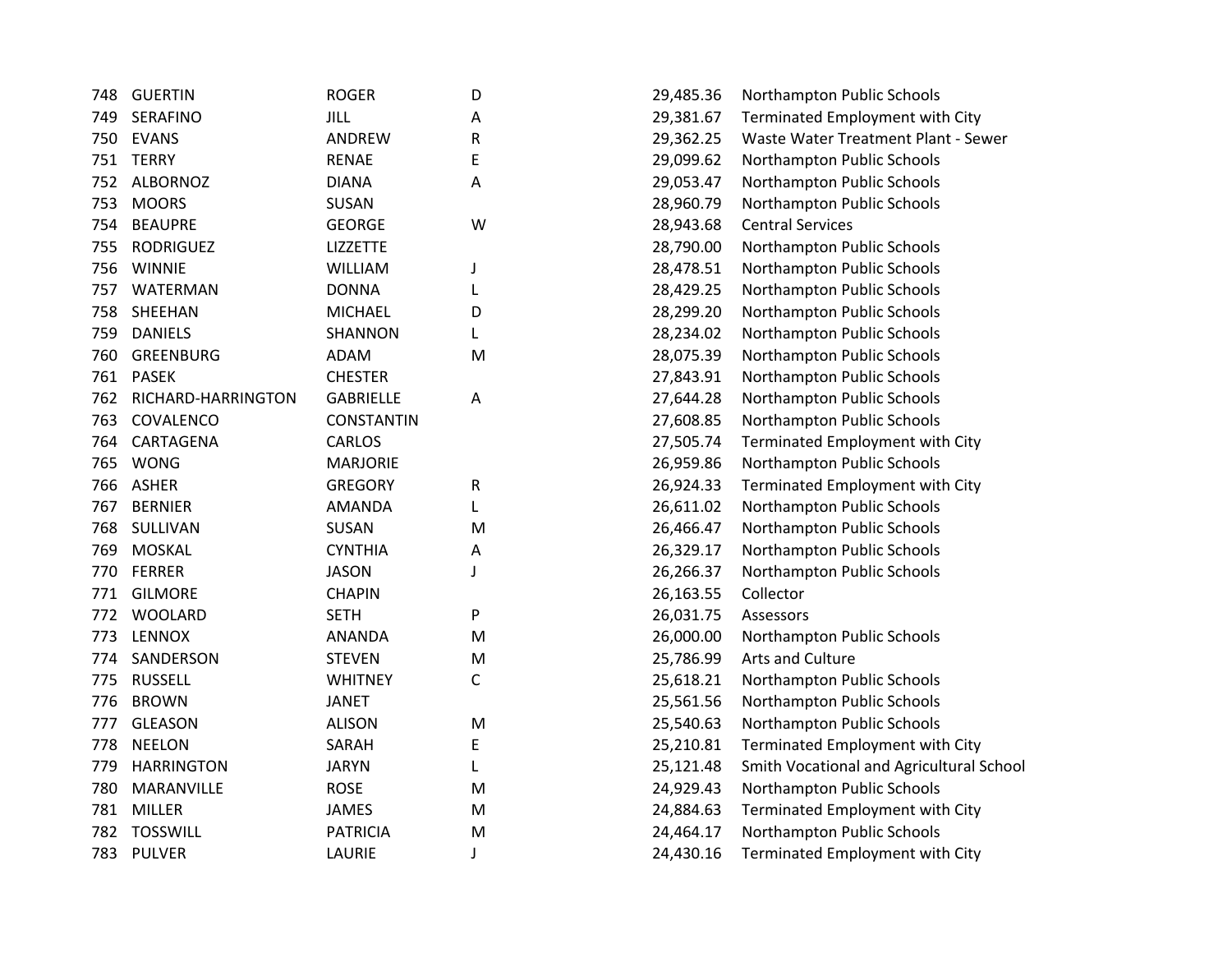|     | PAUL                | <b>PEGGY</b>         |           |           |                                          |
|-----|---------------------|----------------------|-----------|-----------|------------------------------------------|
| 784 |                     |                      | Α         | 24,406.06 | Northampton Public Schools               |
| 785 | <b>TAYLOR</b>       | <b>DONNA</b>         | ${\sf M}$ | 24,358.19 | Northampton Public Schools               |
| 786 | ARENA               | <b>MICHELLE</b>      | Α         | 24,329.59 | Northampton Public Schools               |
| 787 | <b>SAFRON</b>       | <b>MICHAEL</b>       |           | 24,287.28 | Northampton Public Schools               |
| 788 | O'LEARY             | <b>BRENDON</b>       | S         | 24,066.70 | Terminated Employment with City          |
| 789 | <b>KINNER</b>       | <b>NANCY LEILANI</b> |           | 23,951.13 | Smith Vocational and Agricultural School |
| 790 | <b>MORIARTY</b>     | <b>DOROTHY</b>       | A         | 23,946.04 | Northampton Public Schools               |
| 791 | PINSONNEAULT        | <b>GREGORY</b>       |           | 23,568.60 | <b>Streets Division - DPW</b>            |
| 792 | <b>JOHNSON</b>      | <b>DEIRDRE</b>       | К         | 23,513.58 | Northampton Public Schools               |
| 793 | <b>MARTEL</b>       | <b>CHARLENE</b>      | E         | 23,467.49 | Northampton Public Schools               |
| 794 | CARROLL             | <b>STEPHEN</b>       | W         | 23,467.14 | Smith Vocational and Agricultural School |
| 795 | <b>LEACH</b>        | <b>CARRIE</b>        | E         | 23,400.38 | Northampton Public Schools               |
| 796 | <b>BERLIN</b>       | <b>HEATHER</b>       | J         | 23,392.90 | Northampton Public Schools               |
| 797 | <b>OQUENDO</b>      | VANESSA              |           | 23,290.44 | Terminated Employment with City          |
| 798 | <b>SCHMIDT</b>      | <b>KATHRYN</b>       | D         | 23,270.27 | Northampton Public Schools               |
| 799 | <b>RYAN-WISE</b>    | <b>MAUREEN</b>       |           | 23,252.27 | Smith Vocational and Agricultural School |
| 800 | <b>WITKOS</b>       | <b>KAREN</b>         | Α         | 23,106.65 | Northampton Public Schools               |
| 801 | <b>TOMPKINS</b>     | VALERIE              | L         | 23,079.15 | Northampton Public Schools               |
| 802 | <b>WAITE</b>        | <b>SUSAN</b>         | M         | 23,046.00 | Solid Waste - Transfer Station           |
| 803 | <b>OSEPOWICZ</b>    | SUSAN                | M         | 23,010.43 | Terminated Employment with City          |
| 804 | <b>DUSO</b>         | <b>RANDOLPH</b>      | G         | 22,996.83 | Terminated Employment with City          |
| 805 | <b>KINNER</b>       | <b>JODY</b>          | E         | 22,869.04 | Northampton Public Schools               |
| 806 | LAMANNA             | <b>ERICA</b>         | L         | 22,788.91 | Northampton Public Schools               |
| 807 | <b>PASTOR</b>       | <b>IRAIDA</b>        |           | 22,776.31 | Northampton Public Schools               |
| 808 | DI GERONIMO         | <b>TODD</b>          |           | 22,756.83 | Northampton Public Schools               |
| 809 | <b>SCHABACKER</b>   | <b>DAWN</b>          | К         | 22,747.64 | Collector                                |
| 810 | <b>MARSHALL</b>     | <b>BARBARA</b>       | J         | 22,605.33 | Northampton Public Schools               |
| 811 | <b>WHITE</b>        | <b>ELIZABETH</b>     | A         | 22,589.15 | Terminated Employment with City          |
| 812 | SULLIVAN            | <b>DAWN</b>          | А         | 22,576.00 | Northampton Public Schools               |
| 813 | <b>WHITTIER-LIU</b> | <b>LINDSAY</b>       | Α         | 22,532.28 | Northampton Public Schools               |
| 814 | LAMAY               | <b>BARBARA</b>       | J         | 22,504.63 | Northampton Public Schools               |
| 815 | <b>SIMS</b>         | <b>MICHAEL</b>       | Α         | 22,478.53 | <b>Central Services</b>                  |
| 816 | SULLIVAN            | <b>KAREN</b>         | D         | 22,412.68 | Northampton Public Schools               |
|     |                     |                      |           |           |                                          |
| 817 | <b>KEOUGH</b>       | KIMBERLY             | А         | 22,332.91 | Smith Vocational and Agricultural School |
| 818 | <b>CARPENTER</b>    | <b>ANN</b>           |           | 22,293.79 | Northampton Public Schools               |
| 819 | <b>JONES</b>        | PARMALEE             | J         | 22,249.15 | Northampton Public Schools               |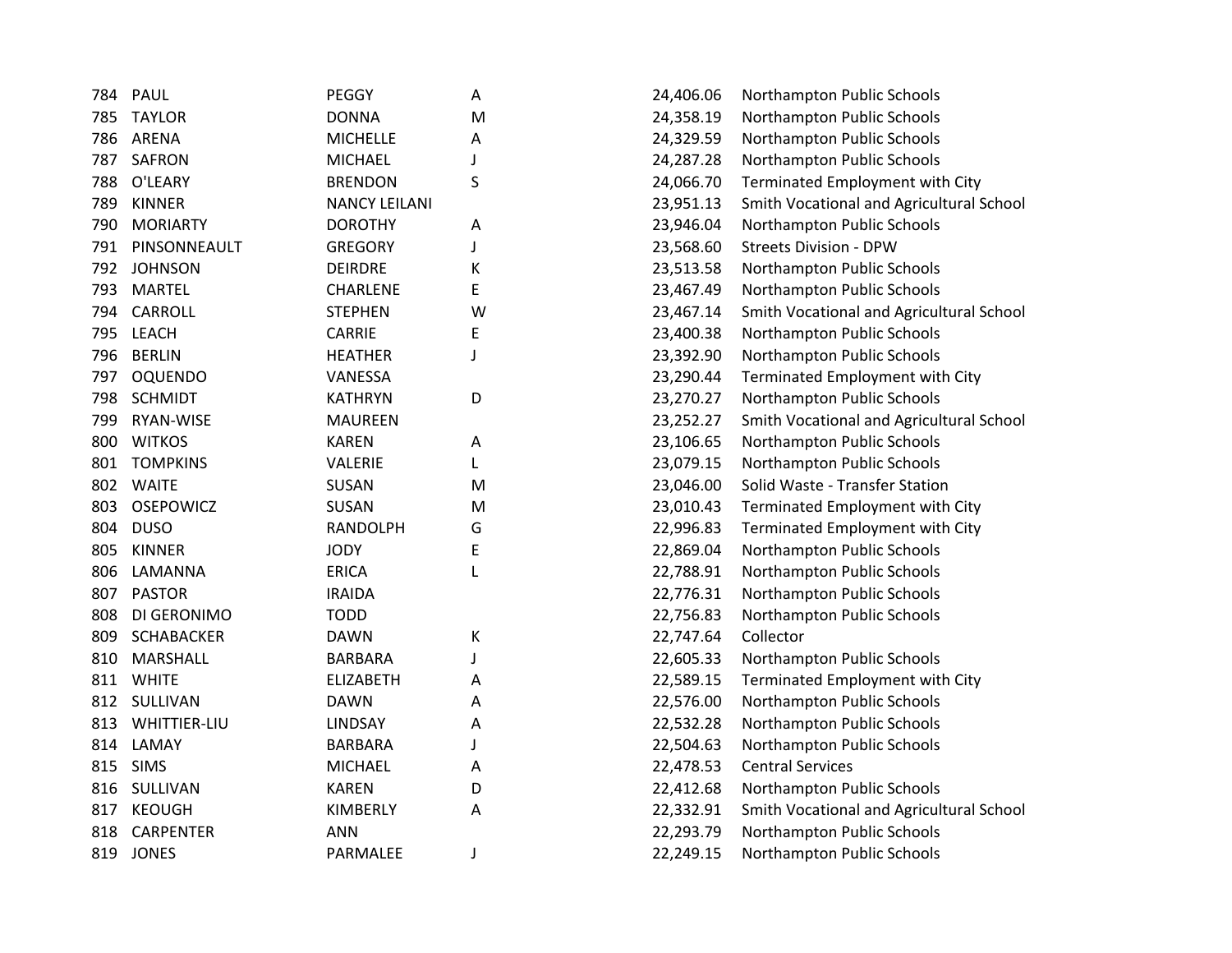| 820 | <b>BOMBARD</b>     | <b>SANDRA</b>    | J | 22,228.70 | Northampton Public Schools               |
|-----|--------------------|------------------|---|-----------|------------------------------------------|
| 821 | COLON              | <b>ELBA</b>      |   | 22,131.81 | Northampton Public Schools               |
| 822 | GODARD             | SUSAN            | M | 22,069.16 | Northampton Public Schools               |
| 823 | LASTOWSKI          | <b>JOANNE</b>    | T | 22,039.64 | Northampton Public Schools               |
| 824 | <b>SHAW</b>        | <b>BEVERLY</b>   | Α | 22,037.58 | Northampton Public Schools               |
| 825 | <b>DOPPMANN</b>    | <b>PATRICIA</b>  | K | 22,001.47 | Terminated Employment with City          |
| 826 | <b>MORVIDELLI</b>  | <b>JOAN</b>      | C | 21,909.25 | Northampton Public Schools               |
| 827 | <b>NORTONSMITH</b> | <b>GINA</b>      | M | 21,895.02 | Northampton Public Schools               |
| 828 | <b>KUSNIERZ</b>    | <b>ANTHONY</b>   | J | 21,824.96 | Northampton Public Schools               |
| 829 | <b>FLORES</b>      | <b>VIVIAN</b>    |   | 21,824.43 | Northampton Public Schools               |
| 830 | VANOUDENHOVE       | <b>LISA</b>      | A | 21,772.65 | Northampton Public Schools               |
| 831 | WILLIS             | SAMANTHA         | L | 21,731.91 | Northampton Public Schools               |
| 832 | NEUGEBOREN         | <b>AARON</b>     | B | 21,700.12 | Northampton Public Schools               |
| 833 | <b>SMITH</b>       | <b>SCOTT</b>     | R | 21,656.68 | Northampton Public Schools               |
| 834 | <b>GREANEY</b>     | <b>HOWARD</b>    | B | 21,646.91 | Northampton Public Schools               |
| 835 | <b>CINTRON</b>     | <b>HECTOR</b>    | L | 21,646.32 | Northampton Public Schools               |
| 836 | <b>PACHECO</b>     | <b>NORMAN</b>    | D | 21,634.59 | Northampton Public Schools               |
| 837 | <b>RUSSELL</b>     | <b>PATRICIA</b>  | L | 21,623.96 | Northampton Public Schools               |
| 838 | DE JASU            | <b>NORA</b>      | D | 21,502.77 | Northampton Public Schools               |
| 839 | <b>KUNZE</b>       | <b>MATTHEW</b>   | н | 21,477.91 | Terminated Employment with City          |
| 840 | <b>RIVERA</b>      | <b>MARILYN</b>   |   | 21,376.66 | Northampton Public Schools               |
| 841 | <b>FISHER</b>      | <b>ANGUS</b>     | W | 21,336.94 | Northampton Public Schools               |
| 842 | <b>BEDOYA</b>      | <b>REINA</b>     | J | 21,334.25 | Northampton Public Schools               |
| 843 | <b>TIRADO</b>      | <b>RUTH</b>      | S | 21,276.43 | Smith Vocational and Agricultural School |
| 844 | <b>ADAMS</b>       | <b>LOREEN</b>    | T | 21,269.48 | Northampton Public Schools               |
| 845 | <b>GOODALE</b>     | <b>ELIZABETH</b> | L | 21,057.65 | Terminated Employment with City          |
| 846 | RAMOS-HERNANDEZ    | ESMERALDA        |   | 21,054.00 | Northampton Public Schools               |
| 847 | <b>MCBRIDE</b>     | <b>HEATHER</b>   | B | 21,039.86 | Health                                   |
| 848 | <b>TOLDA</b>       | <b>GIOVANNA</b>  | R | 20,875.55 | Northampton Public Schools               |
| 849 | <b>REDDEN</b>      | <b>WANDA</b>     |   | 20,847.09 | Northampton Public Schools               |
| 850 | L'HEUREUX          | <b>STEPHANIE</b> | J | 20,835.00 | Subs - Northampton Public Schools        |
| 851 | <b>NAZARIO</b>     | <b>JOELIA</b>    |   | 20,718.54 | Smith Vocational and Agricultural School |
| 852 | <b>MICHON</b>      | <b>CHERYL</b>    | Α | 20,667.29 | Northampton Public Schools               |
| 853 | SULLIVAN           | <b>GRIFFIN</b>   | Α | 20,660.12 | Northampton Public Schools               |
| 854 | <b>TRUSAS</b>      | <b>LUCINDA</b>   | J | 20,587.28 | Northampton Public Schools               |
| 855 | <b>REEVES</b>      | <b>JAYNE</b>     |   | 20,547.43 | Northampton Public Schools               |
|     |                    |                  |   |           |                                          |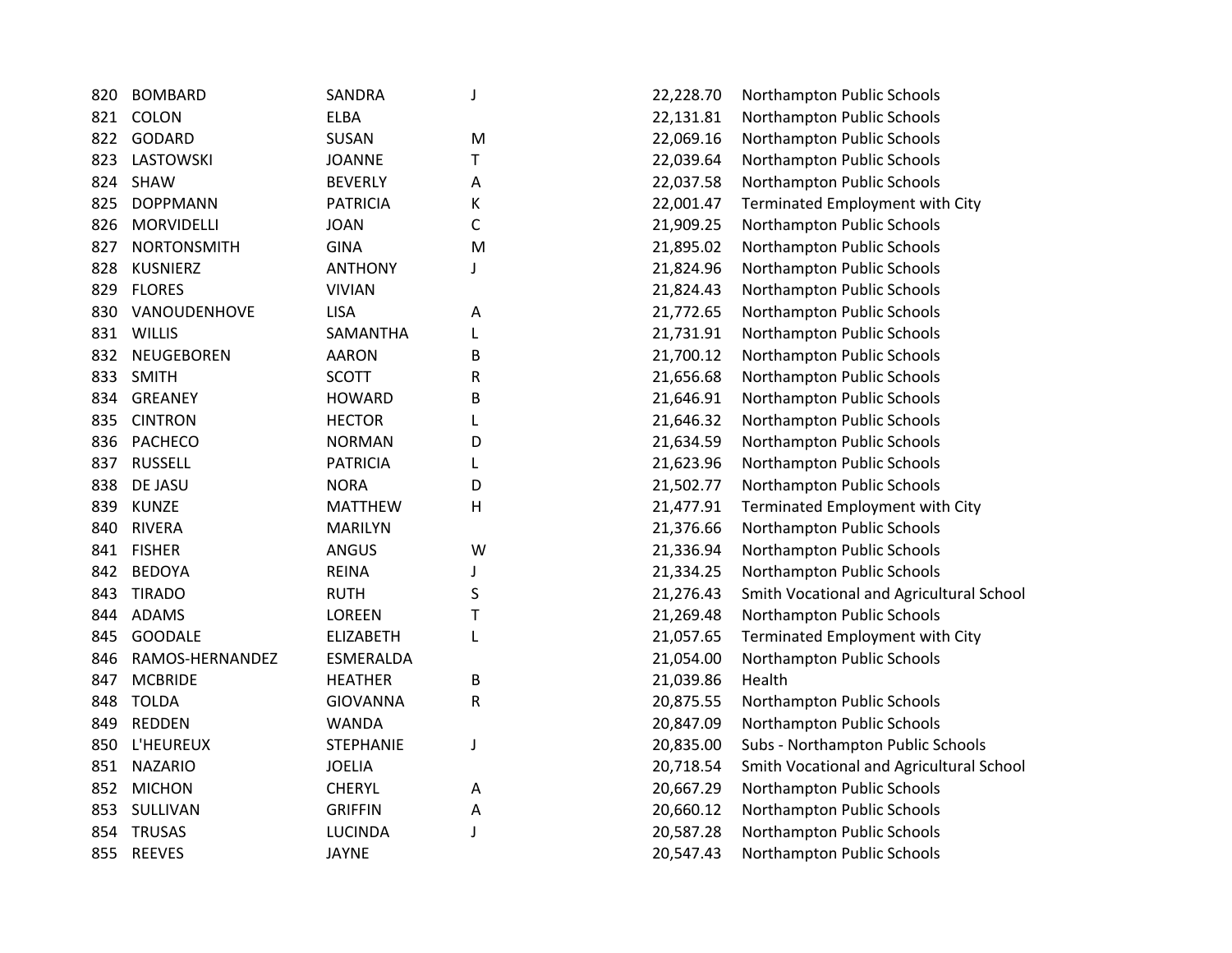| 856 | RIGANO-MURRAY         | <b>PAULA</b>       |   | 20,474.82 | Northampton Public Schools               |
|-----|-----------------------|--------------------|---|-----------|------------------------------------------|
| 857 | <b>MUNSKA</b>         | <b>BARBARA</b>     | Α | 20,375.08 | Northampton Public Schools               |
| 858 | <b>WOLF</b>           | <b>KELLY</b>       | D | 20,364.76 | Smith Vocational and Agricultural School |
| 859 | <b>RAUCHER</b>        | <b>TRINA</b>       | D | 20,334.28 | Northampton Public Schools               |
| 860 | <b>FLYNN</b>          | <b>THERESA</b>     | M | 20,292.93 | Northampton Public Schools               |
| 861 | <b>LIENERT</b>        | <b>JACQUELINE</b>  | M | 20,150.71 | Northampton Public Schools               |
| 862 | <b>MILLS</b>          | <b>MEGAN</b>       | R | 19,996.94 | Smith Vocational and Agricultural School |
| 863 | <b>MARKS</b>          | <b>DAVID</b>       | T | 19,980.51 | Northampton Public Schools               |
| 864 | <b>JUDD</b>           | <b>PATRICIA</b>    | A | 19,868.96 | Northampton Public Schools               |
| 865 | <b>MANLEY</b>         | <b>RENEE</b>       |   | 19,674.33 | Terminated Employment with City          |
| 866 | <b>LOPEZ</b>          | CARMEN             | L | 19,545.92 | Northampton Public Schools               |
| 867 | <b>STAVELY HALE</b>   | <b>MICHAEL</b>     | J | 19,529.41 | Northampton Public Schools               |
| 868 | <b>SCHIPELLITE</b>    | <b>KAREN</b>       | M | 19,388.91 | Northampton Public Schools               |
| 869 | <b>GEARY</b>          | <b>BENJAMIN</b>    | R | 19,147.94 | <b>Central Services</b>                  |
| 870 | SAVINO                | <b>SCOTT</b>       | А | 19,139.62 | Terminated Employment with City          |
| 871 | <b>SMITH</b>          | <b>NICHOLAS</b>    | M | 18,946.15 | Northampton Public Schools               |
| 872 | <b>MARTIN</b>         | <b>KELLY</b>       | M | 18,933.31 | Northampton Public Schools               |
| 873 | <b>GOSSELIN</b>       | JEFFREY            | L | 18,926.49 | Northampton Public Schools               |
| 874 | <b>TETREAULT</b>      | JENNIFER           | L | 18,914.00 | Northampton Public Schools               |
| 875 | GALDAMEZ              | <b>KATHERINE</b>   | D | 18,858.49 | Northampton Public Schools               |
| 876 | ST. GEORGE            | <b>CHRISTOPHER</b> | Т | 18,836.27 | Northampton Public Schools               |
| 877 | <b>BRAIDMAN</b>       | <b>KATHERINE</b>   | E | 18,762.98 | Northampton Public Schools               |
| 878 | <b>ANNIS</b>          | <b>MEGAN</b>       | Α | 18,729.98 | Northampton Public Schools               |
| 879 | DE LA VEGA            | <b>MARIA</b>       | L | 18,686.04 | Northampton Public Schools               |
| 880 | <b>TIERNEY</b>        | <b>KAREN</b>       | G | 18,678.78 | Northampton Public Schools               |
| 881 | SPRAGUE               | ALEXANDRA          |   | 18,644.08 | Northampton Public Schools               |
| 882 | ZIELENSKI             | AMY                | M | 18,464.43 | City Clerk                               |
| 883 | <b>JANIK</b>          | CONSTANCE          | M | 18,410.65 | Northampton Public Schools               |
| 884 | <b>RICHARDS</b>       | <b>KATHY</b>       | M | 18,391.48 | Northampton Public Schools               |
| 885 | <b>JONES</b>          | <b>TOLLEY</b>      | M | 18,386.99 | Northampton Public Schools               |
| 886 | <b>LUCEY</b>          | SUSAN              |   | 18,385.25 | Terminated Employment with City          |
| 887 | <b>HOLMAN</b>         | <b>JOANN</b>       |   | 18,298.11 | Northampton Public Schools               |
| 888 | <b>PEFAUR</b>         | <b>KATHLEEN</b>    | E | 18,281.24 | Northampton Public Schools               |
| 889 | DEGRANDPRE            | <b>PATRICIA</b>    | А | 18,256.64 | Northampton Public Schools               |
|     | 890 LEFEVRE HERNANDEZ | <b>NICOLE</b>      | А | 18,236.39 | Terminated Employment with City          |
|     | 891 NATALE            | <b>KATHERINE</b>   | M | 18,193.69 | Northampton Public Schools               |
|     |                       |                    |   |           |                                          |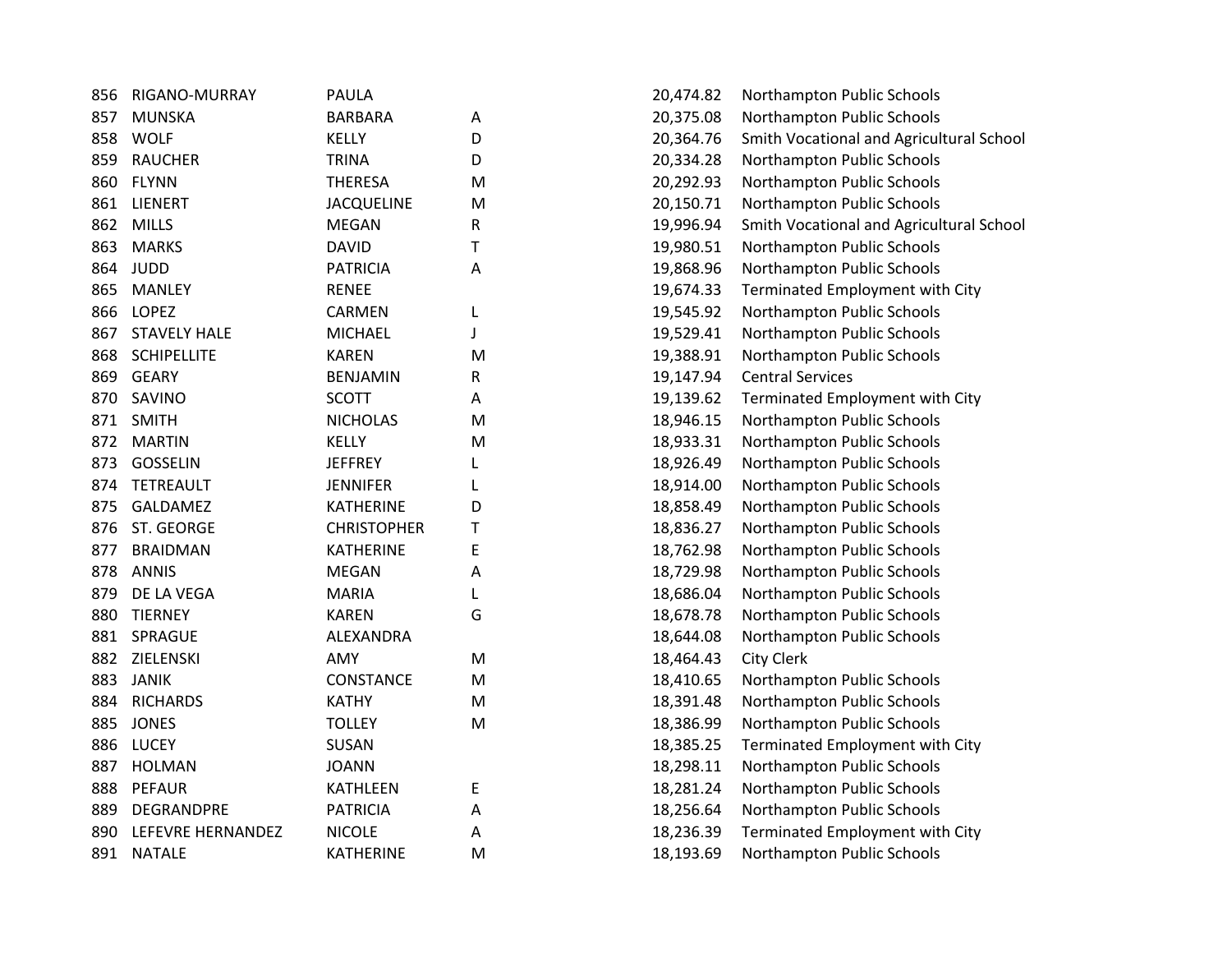| 892 | <b>RODRIGUEZ</b>   | RICHARD          |              | 18,188.74 | Northampton Public Schools        |
|-----|--------------------|------------------|--------------|-----------|-----------------------------------|
| 893 | <b>KINGSLEY</b>    | <b>BONNIE</b>    | L            | 18,099.78 | Terminated Employment with City   |
| 894 | SULLIVAN           | <b>ANDREA</b>    | B            | 18,072.99 | Northampton Public Schools        |
| 895 | LIEBER             | <b>TAMMY</b>     | A            | 17,938.15 | Northampton Public Schools        |
| 896 | <b>JIMENEZ</b>     | <b>EMILY</b>     |              | 17,718.55 | Northampton Public Schools        |
| 897 | <b>BAEZ TORRES</b> | <b>JESSICA</b>   |              | 17,674.05 | Northampton Public Schools        |
| 898 | AKAMATSU-GATSIK    | SARAH            | Υ            | 17,488.62 | Northampton Public Schools        |
| 899 | <b>COULING</b>     | <b>MARY</b>      | E            | 17,485.10 | Northampton Public Schools        |
| 900 | <b>HOLBROOK</b>    | <b>PIXIE</b>     | J            | 17,476.61 | Terminated Employment with City   |
| 901 | <b>REIS</b>        | <b>KATELYN</b>   | Α            | 17,446.94 | Northampton Public Schools        |
|     | 902 ST. PIERRE     | LAURA            | Α            | 17,196.22 | Subs - Northampton Public Schools |
| 903 | <b>BIDUS</b>       | SARAH            | Α            | 17,077.88 | Northampton Public Schools        |
|     | 904 WALLACE        | MARGARET         | G            | 17,064.14 | Terminated Employment with City   |
| 905 | <b>GERRY</b>       | <b>MANDARYN</b>  | E            | 16,930.97 | Northampton Public Schools        |
| 906 | HAAS-HOOVEN        | <b>ABIGAIL</b>   | R            | 16,924.45 | Northampton Public Schools        |
| 907 | LIVELY             | <b>DAVID</b>     | F            | 16,798.40 | Subs - Northampton Public Schools |
| 908 | RAKASKA            | <b>BARBARA</b>   | Α            | 16,738.82 | Northampton Public Schools        |
| 909 | <b>COOK</b>        | <b>CLAUDIA</b>   | E            | 16,714.34 | <b>Central Services</b>           |
| 910 | <b>TUDRYN</b>      | <b>KRISTINA</b>  | L            | 16,696.99 | Northampton Public Schools        |
| 911 | FELDMAN            | <b>ANNA</b>      | M            | 16,633.84 | Northampton Public Schools        |
|     | 912 YEAGER         | <b>MARISSA</b>   | F            | 16,569.08 | Northampton Public Schools        |
| 913 | <b>COSTELLO</b>    | <b>RICHARD</b>   | J            | 16,483.40 | Water Treatment Plant - Water     |
|     | 914 MURRAY         | <b>ADELINE</b>   |              | 16,434.00 | Pension                           |
| 915 | STANKIEWICZ        | <b>JOSEPH</b>    | V            | 16,377.40 | Northampton Public Schools        |
| 916 | <b>MORDE</b>       | <b>MATTHEW</b>   | R            | 16,337.94 | Terminated Employment with City   |
| 917 | <b>COLLINS</b>     | <b>CATHERINE</b> | $\mathsf{C}$ | 16,327.27 | Northampton Public Schools        |
| 918 | <b>MCGRATH</b>     | <b>MEGAN</b>     | J            | 16,229.73 | Mayor's Office                    |
| 919 | <b>MICHAEL</b>     | <b>MELISSA</b>   | J            | 16,173.47 | Subs - Northampton Public Schools |
| 920 | <b>CURTIS</b>      | <b>BRENDA</b>    | L            | 16,133.78 | <b>Central Services</b>           |
|     | 921 BROWN          | <b>JEFFREY</b>   | S            | 16,079.24 | Police                            |
| 922 | <b>MURPHY</b>      | <b>LUCAS</b>     | B            | 16,075.59 | Northampton Public Schools        |
| 923 | <b>KADZIK</b>      | <b>CHRISTINA</b> | M            | 16,066.21 | Northampton Public Schools        |
| 924 | <b>LEVIT</b>       | <b>REBECCA</b>   | E            | 15,843.96 | Northampton Public Schools        |
| 925 | <b>CLAPP</b>       | MARGARET         | $\mathsf C$  | 15,773.92 | Northampton Public Schools        |
| 926 | <b>FOURNIER</b>    | <b>DONALD</b>    | ${\sf R}$    | 15,647.17 | Police                            |
| 927 | <b>HIDALGO</b>     | <b>KAREN</b>     | T            | 15,536.83 | Northampton Public Schools        |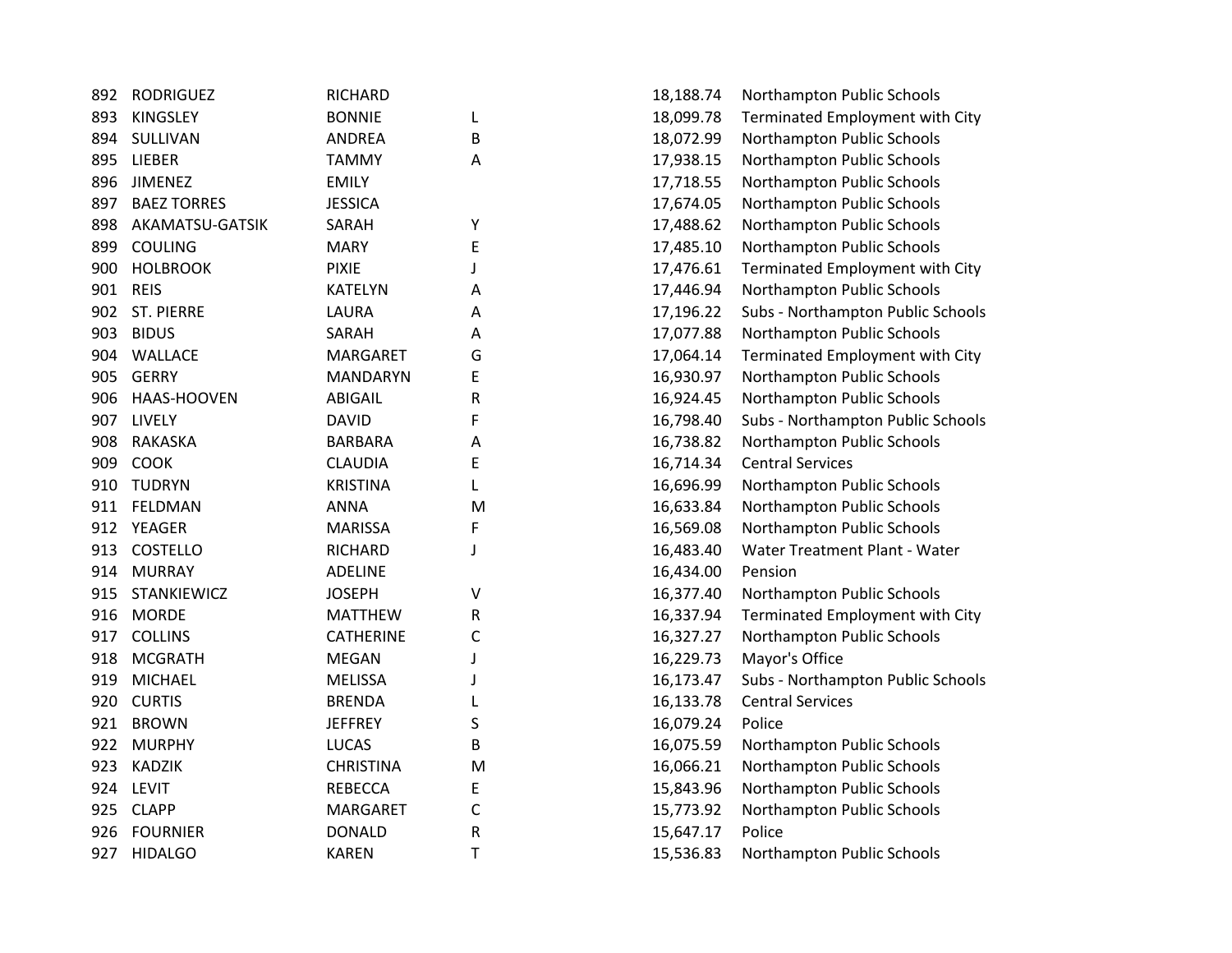| 928 | ZUBINI-WEISS         | <b>PATRICIA</b>  | Α         | 15,496.77 | Northampton Public Schools               |
|-----|----------------------|------------------|-----------|-----------|------------------------------------------|
| 929 | <b>FARRENKOPF</b>    | <b>COREY</b>     | R         | 15,413.40 | Terminated Employment with City          |
| 930 | <b>BRODEUR</b>       | <b>JOHN</b>      | P         | 15,345.24 | Terminated Employment with City          |
|     | 931 SULLIVAN         | <b>J. CHERRY</b> |           | 15,169.23 | Health                                   |
|     | 932 REOPEL           | <b>MICHELE</b>   | Α         | 15,152.75 | Northampton Public Schools               |
| 933 | ZURHEIDE             | <b>JOY</b>       | ${\sf N}$ | 15,145.21 | Terminated Employment with City          |
| 934 | O'BRIEN              | <b>JOHN</b>      |           | 15,100.00 | Subs - Northampton Public Schools        |
| 935 | <b>ROMAN-WALTERS</b> | <b>HELEN</b>     |           | 15,020.69 | Northampton Public Schools               |
| 936 | <b>SMITH</b>         | <b>MARILYN</b>   | P         | 14,889.64 | Northampton Public Schools               |
| 937 | <b>CHARTIER</b>      | <b>SHEILA</b>    | M         | 14,742.30 | Northampton Public Schools               |
| 938 | PATENAUDE            | <b>MICHAEL</b>   | R         | 14,712.54 | Police                                   |
| 939 | <b>BULL</b>          | <b>ELIZABETH</b> | M         | 14,651.80 | Northampton Public Schools               |
| 940 | <b>GAZZILLO</b>      | <b>CAROLYN</b>   | R         | 14,603.02 | Northampton Public Schools               |
| 941 | <b>MCGRATH</b>       | <b>PATRICIA</b>  | M         | 14,600.00 | Subs - Northampton Public Schools        |
| 942 | SANTONI              | <b>LINDA</b>     | M         | 14,388.55 | Northampton Public Schools               |
| 943 | <b>TALBOT</b>        | <b>JULIE</b>     | M         | 14,148.12 | Northampton Public Schools               |
| 944 | <b>JAROSZ</b>        | <b>DESIREE</b>   | Α         | 14,144.55 | Northampton Public Schools               |
| 945 | ALEXANDER            | <b>GAYLE</b>     |           | 14,110.89 | Terminated Employment with City          |
| 946 | <b>FOLEY</b>         | LAURIE           |           | 13,913.75 | Subs - Northampton Public Schools        |
| 947 | <b>BRYANT</b>        | LAURA            | R         | 13,793.53 | Northampton Public Schools               |
| 948 | <b>ZUCHOWSKI</b>     | <b>DEBORAH</b>   | M         | 13,680.98 | Northampton Public Schools               |
| 949 | <b>HOULDCROFT</b>    | <b>TRAVIS</b>    | D         | 13,408.06 | Northampton Public Schools               |
| 950 | <b>FOURNIER</b>      | <b>JESSI</b>     |           | 13,235.95 | Northampton Public Schools               |
| 951 | <b>LIVERNOIS</b>     | <b>EILEEN</b>    | С         | 13,173.24 | Northampton Public Schools               |
| 952 | <b>BAVER</b>         | AMY              | E         | 13,093.00 | Terminated Employment with City          |
| 953 | <b>MORIN</b>         | <b>BARBARA</b>   | M         | 13,074.30 | Northampton Public Schools               |
| 954 | PRUDHOMME            | <b>LESLIE</b>    | J         | 12,927.25 | Terminated Employment with City          |
| 955 | <b>COYLE</b>         | <b>BRENDA</b>    |           | 12,893.14 | Northampton Public Schools               |
| 956 | <b>CLAPP</b>         | <b>ROGER</b>     |           | 12,867.50 | Northampton Public Schools               |
| 957 | <b>COTTON</b>        | <b>TIMOTHY</b>   | S         | 12,558.75 | Smith Vocational and Agricultural School |
| 958 | <b>ALLEN</b>         | <b>JUSTIN</b>    | C         | 12,515.62 | <b>Sewer Operations - Sewer</b>          |
| 959 | LAMONTAGNE           | <b>DIANE</b>     | M         | 12,429.01 | Smith Vocational and Agricultural School |
| 960 | <b>ROSS</b>          | <b>KRISTINE</b>  | F         | 12,340.27 | Terminated Employment with City          |
|     | 961 ZACKS            | <b>LISA</b>      | M         | 12,317.05 | Terminated Employment with City          |
| 962 | <b>LAZUK</b>         | <b>ROBERT</b>    | H         | 12,306.26 | Subs - Northampton Public Schools        |
|     | 963 VIRZI            | SAMUEL           | T         | 12,292.14 | Northampton Public Schools               |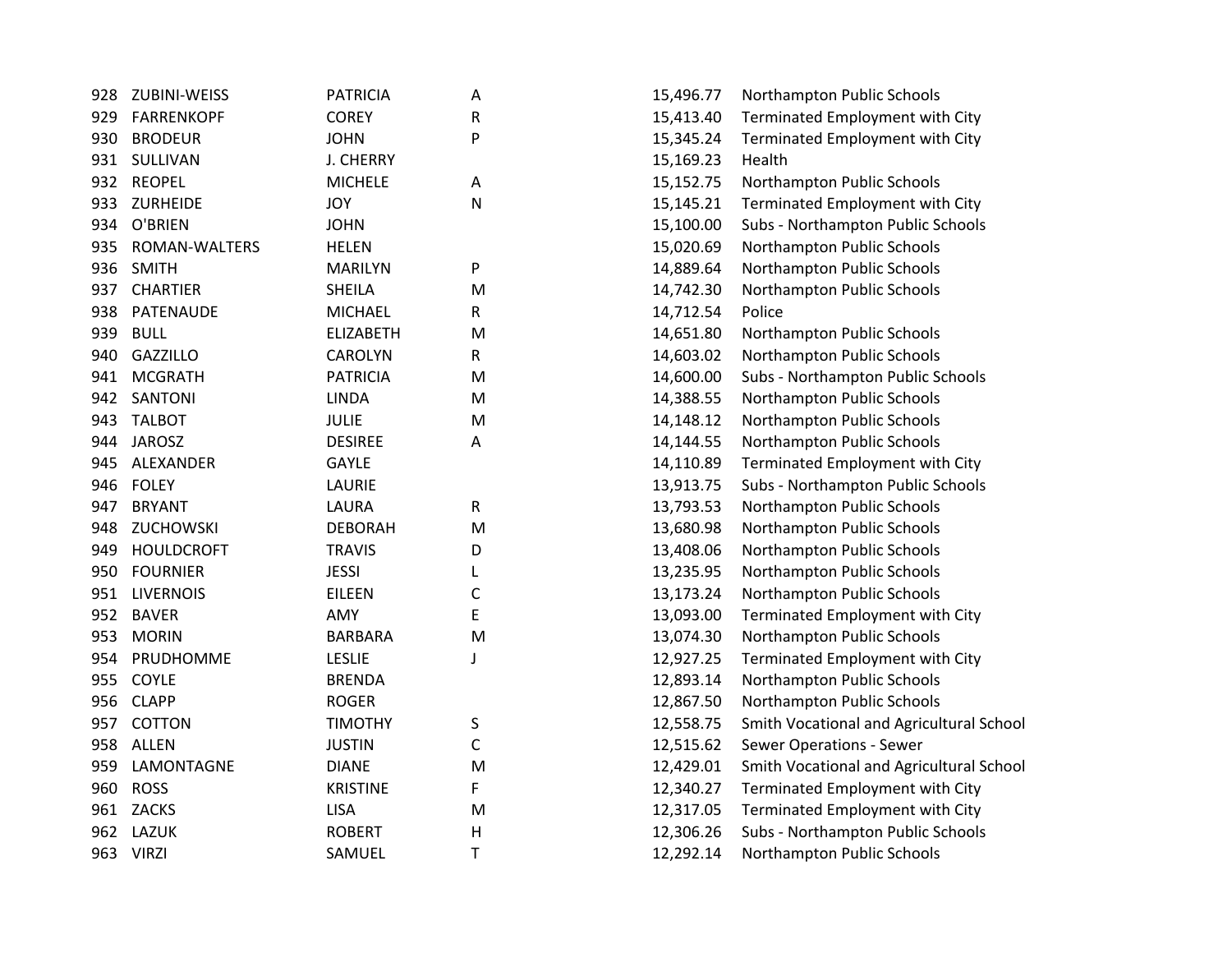| 964 | <b>RUIZ</b>        | <b>JAIRO</b>       |              | 12,225.13 | Terminated Employment with City          |
|-----|--------------------|--------------------|--------------|-----------|------------------------------------------|
| 965 | <b>CZERWINSKI</b>  | <b>MONICA</b>      | L            | 12,193.36 | Police                                   |
| 966 | <b>MAZUCH</b>      | <b>REBECCA</b>     | J            | 12,193.36 | Police                                   |
| 967 | <b>PICKUNKA</b>    | <b>NICHOLAS</b>    | W            | 12,193.36 | Police                                   |
| 968 | <b>MORIN</b>       | SOLANGE            |              | 12,175.44 | Pension                                  |
| 969 | <b>BOSTICK</b>     | <b>JOANN</b>       |              | 12,163.85 | Terminated Employment with City          |
| 970 | O'BRIEN            | <b>MICHAEL</b>     | J            | 12,072.25 | Terminated Employment with City          |
| 971 | <b>HELLMAN</b>     | <b>KENNETH</b>     | C            | 11,922.52 | Terminated Employment with City          |
| 972 | SAWULA             | LAWRENCE           | F            | 11,856.84 | Terminated Employment with City          |
| 973 | <b>BOUGHAN</b>     | <b>ELIZABETH</b>   |              | 11,789.25 | Subs - Northampton Public Schools        |
| 974 | <b>BARANOSKI</b>   | <b>ERIK</b>        | J            | 11,330.00 | Parks and Recreation Division - DPW      |
| 975 | SULLIVAN           | <b>JILLIAN</b>     | M            | 11,212.55 | Terminated Employment with City          |
| 976 | <b>DUFFY</b>       | <b>BRIAN</b>       | E            | 11,110.00 | Parks and Recreation Division - DPW      |
| 977 | PEASE              | <b>CARA</b>        | Α            | 10,965.62 | Collector                                |
| 978 | AMADOR             | <b>JESSICA</b>     | E            | 10,962.02 | Collector                                |
| 979 | VANASSE            | AMY                | Α            | 10,733.12 | Northampton Public Schools               |
| 980 | <b>DIEMAND</b>     | PAUL               | J            | 10,615.22 | Northampton Public Schools               |
| 981 | <b>BANGS</b>       | <b>WILLIAM</b>     | н            | 10,613.00 | Terminated Employment with City          |
| 982 | <b>NOLET</b>       | LEIGH              | А            | 10,597.91 | Northampton Public Schools               |
| 983 | KELLY              | <b>JOHN</b>        | E            | 10,380.42 | Terminated Employment with City          |
| 984 | <b>KINGSLEY</b>    | <b>JOHN</b>        | F            | 10,350.00 | Solid Waste - Transfer Station           |
| 985 | <b>HOLROYDE</b>    | <b>MICHAEL</b>     | D            | 10,189.53 | Subs - Northampton Public Schools        |
| 986 | CHAPMAN            | <b>TINA</b>        | L            | 10,182.90 | Northampton Public Schools               |
| 987 | RAMSDEN            | KAYLA              | M            | 10,077.83 | Subs - Northampton Public Schools        |
| 988 | <b>NELSON</b>      | <b>KARYN</b>       | R            | 10,075.76 | <b>Engineering Division - DPW</b>        |
| 989 | <b>RYAN</b>        | <b>THOMAS</b>      | F            | 10,002.82 | Solid Waste - Transfer Station           |
| 990 | WINGFIELD          | ZACHARY            | E            | 9,837.35  | Parks and Recreation                     |
| 991 | <b>BERTRAND</b>    | <b>JOYCE</b>       | $\mathsf{C}$ | 9,780.14  | Smith Vocational and Agricultural School |
| 992 | <b>CONSTANTINE</b> | <b>KELLY</b>       | S            | 9,741.48  | Health                                   |
| 993 | <b>BOUCHER</b>     | <b>YVONNE</b>      |              | 9,680.00  | Subs - Northampton Public Schools        |
| 994 | <b>CZERWIEC</b>    | <b>JOSEPH</b>      | R            | 9,604.89  | Terminated Employment with City          |
| 995 | <b>HEMMER</b>      | <b>SCOTT</b>       | M            | 9,403.63  | <b>Streets Division - DPW</b>            |
| 996 | <b>CHASE</b>       | <b>JACQUELYNNE</b> | Α            | 9,395.88  | Subs - Northampton Public Schools        |
| 997 | <b>BROWN</b>       | <b>CHRISTOPHER</b> |              | 9,394.00  | Parks and Recreation Division - DPW      |
| 998 | <b>ITTERLY</b>     | <b>GEORGE</b>      | F            | 9,279.64  | Subs - Northampton Public Schools        |
| 999 | PALMER             | <b>BRANDON</b>     | E            | 9,123.00  | Northampton Public Schools               |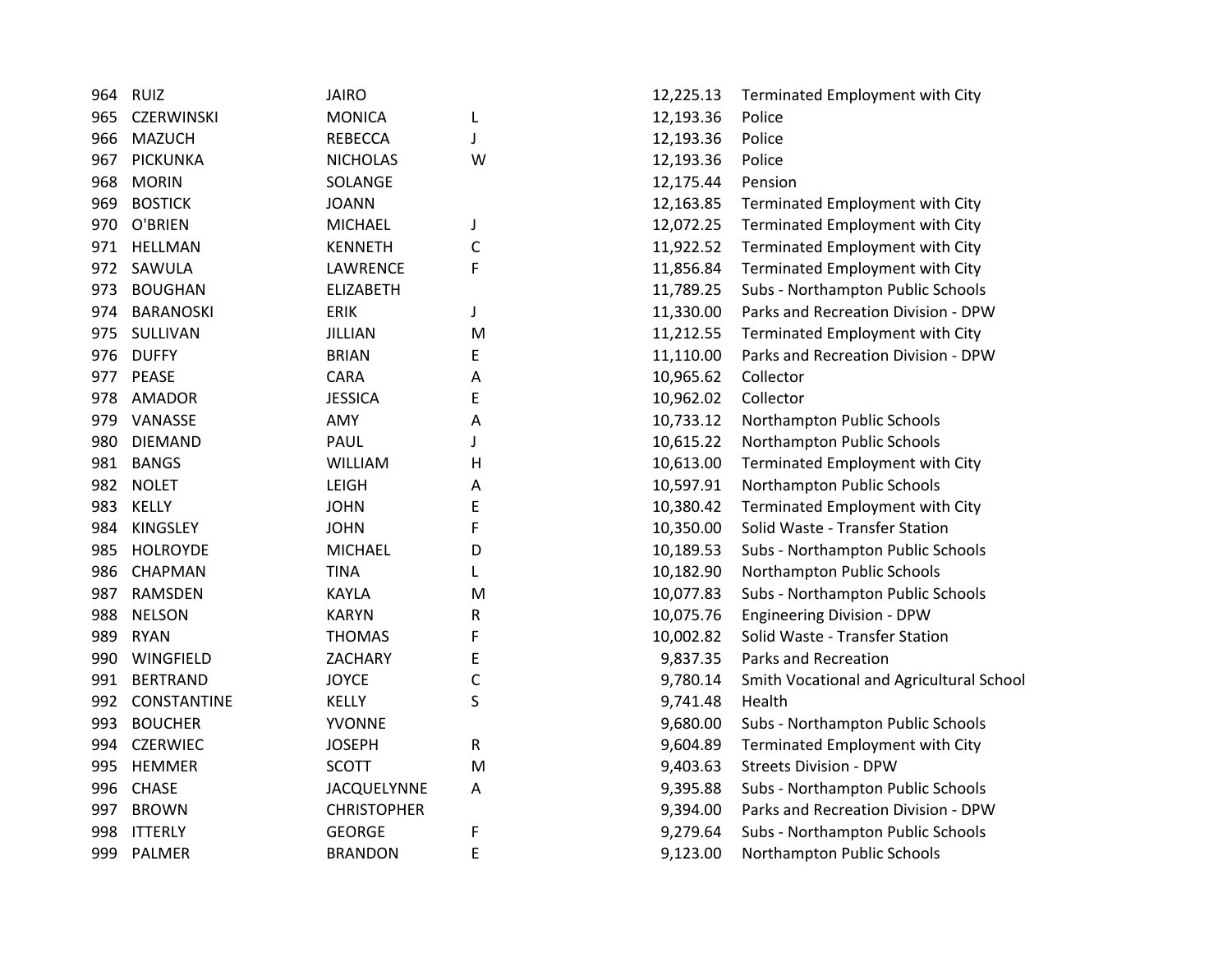| 1000 WOOD       | ANDREW           | J | 9,114.75 | Terminated Employment with City          |
|-----------------|------------------|---|----------|------------------------------------------|
| 1001 ST. JOHN   | <b>CARRIE</b>    |   | 8,962.52 | Subs - Northampton Public Schools        |
| 1002 WINTERS    | <b>TARA</b>      | S | 8,582.71 | Terminated Employment with City          |
| 1003 BATES      | <b>TYLER</b>     |   | 8,536.00 | Terminated Employment with City          |
| 1004 SHERMAN    | <b>RICHARD</b>   | Κ | 8,520.00 | <b>Crossing Guards</b>                   |
| 1005 TILEY      | <b>LINDA</b>     |   | 8,514.15 | Terminated Employment with City          |
| 1006 JAMIESON   | <b>MARTHA</b>    | А | 8,486.14 | Subs - Northampton Public Schools        |
| 1007 SHEPARD    | <b>SUSAN</b>     |   | 8,477.74 | Terminated Employment with City          |
| 1008 FYDENKEVEZ | <b>ROBERTA</b>   | Α | 8,425.18 | Northampton Public Schools               |
| 1009 KLEEBERG   | <b>BETHANY</b>   | E | 8,375.14 | Smith Vocational and Agricultural School |
| 1010 HALE       | <b>JAMES</b>     | R | 8,280.00 | Subs - Northampton Public Schools        |
| 1011 RODRIGUEZ  | <b>RICARDO</b>   | J | 8,273.65 | Terminated Employment with City          |
| 1012 STAMPA     | <b>MAURA</b>     | J | 8,264.22 | Subs - Northampton Public Schools        |
| 1013 LEFEBVRE   | <b>SPENCER</b>   | F | 8,260.16 | Parks and Recreation                     |
| 1014 CONNORS    | <b>PATRICIA</b>  | M | 8,222.85 | Terminated Employment with City          |
| 1015 VENNE      | <b>GENEVIEVE</b> | M | 8,105.02 | Subs - Northampton Public Schools        |
| 1016 BURES      | ANNE             | K | 8,101.80 | Subs - Northampton Public Schools        |
| 1017 ALMEIDA    | <b>CAROLYN</b>   | C | 7,859.19 | Subs - Northampton Public Schools        |
| 1018 GROVER     | <b>TAMMY</b>     |   | 7,801.83 | Smith Vocational and Agricultural School |
| 1019 GONZALEZ   | <b>JORGE</b>     |   | 7,661.50 | Terminated Employment with City          |
| 1020 SANTIAGO   | SAMUEL           |   | 7,610.76 | Northampton Public Schools               |
| 1021 PARENT     | <b>KATHLEEN</b>  | E | 7,543.39 | Northampton Public Schools               |
| 1022 DIORIO     | <b>MARIA</b>     | E | 7,455.85 | Northampton Public Schools               |
| 1023 SAMSON     | <b>DEANNE</b>    | L | 7,420.00 | Northampton Public Schools               |
| 1024 ALLEN      | <b>BRIDGET</b>   | Α | 7,407.73 | Terminated Employment with City          |
| 1025 HUBBARD    | <b>WAYNE</b>     | С | 7,376.96 | Terminated Employment with City          |
| 1026 LAPRADE    | <b>JOSHUA</b>    | M | 7,360.46 | Terminated Employment with City          |
| 1027 FRENCH     | <b>MATTHEW</b>   | R | 7,310.74 | Police                                   |
| 1028 CROSS      | <b>JOSEPH</b>    | G | 7,310.33 | Assessors                                |
| 1029 QUINN      | <b>ELIZABETH</b> | D | 7,257.27 | Northampton Public Schools               |
| 1030 CARBIN     | SUSAN            | D | 7,205.07 | Solid Waste - Transfer Station           |
| 1031 O'CONNOR   | <b>JAMES</b>     | Н | 7,180.51 | Solid Waste - Transfer Station           |
| 1032 ZAGORSKI   | W.               | D | 7,136.84 | Terminated Employment with City          |
| 1033 SCHULZE    | <b>WILLIAM</b>   | R | 7,082.15 | Terminated Employment with City          |
| 1034 ROUSSEAU   | <b>ELIZABETH</b> |   | 7,080.49 | Subs - Northampton Public Schools        |
| 1035 BRENNECK   | <b>JULIEN</b>    | M | 7,057.50 | Northampton Public Schools               |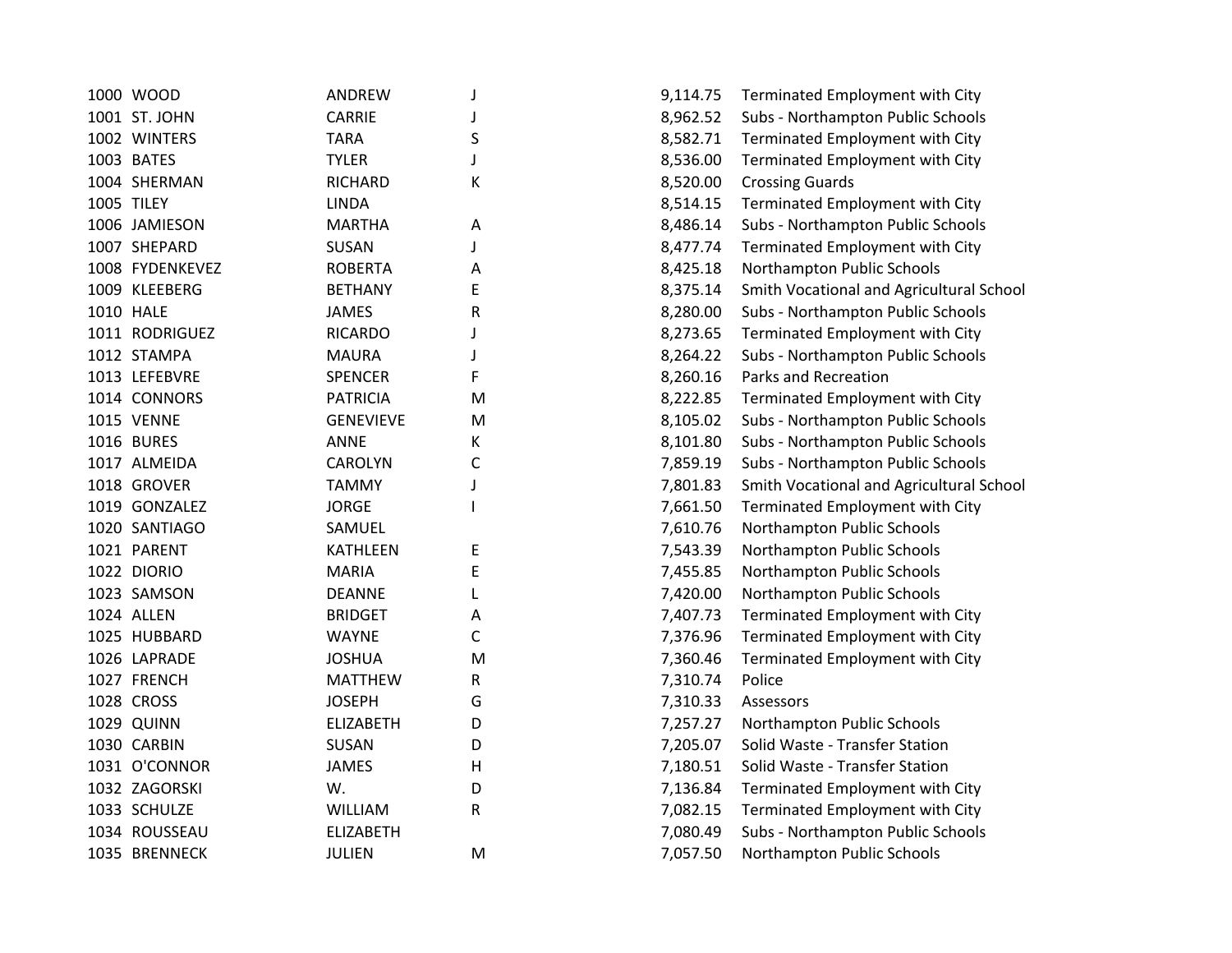|           | 1036 MATHERS      | <b>MICHAEL</b>   | J            | 7,023.99 | Parks and Recreation              |
|-----------|-------------------|------------------|--------------|----------|-----------------------------------|
|           | 1037 MAM          | <b>DANIEL</b>    | 0            | 7,018.00 | Terminated Employment with City   |
|           | 1038 KOLODZINSKI  | <b>WALTER</b>    | J            | 6,998.00 | Subs - Smith Vocational           |
|           | 1039 KOWALSKI     | <b>HENRY</b>     | $\mathbf{I}$ | 6,952.25 | Solid Waste - Transfer Station    |
|           | 1040 RUSSO        | <b>JOSEPH</b>    | S            | 6,890.37 | Terminated Employment with City   |
|           | 1041 SOTO         | <b>DANIEL</b>    | н            | 6,782.57 | Police                            |
|           | 1042 NOYES        | <b>JOSEPH</b>    | С            | 6,771.94 | Terminated Employment with City   |
|           | 1043 PETERSON     | <b>DEANNA</b>    | С            | 6,736.38 | Subs - Northampton Public Schools |
|           | 1044 MAYA-LASTRA  | <b>MARTHA</b>    | L            | 6,725.65 | Subs - Northampton Public Schools |
| 1045 KELL |                   | <b>SELINA</b>    |              | 6,695.54 | Terminated Employment with City   |
|           | 1046 HIRTLE       | <b>JAMES</b>     | W            | 6,658.00 | Terminated Employment with City   |
|           | 1047 MCCLELLAN    | <b>SUSAN</b>     |              | 6,651.98 | Northampton Public Schools        |
|           | 1048 GREZZI-MULEA | <b>MONICA</b>    | ٧            | 6,636.04 | Northampton Public Schools        |
|           | 1049 PILGER       | ALEXANDER        | В            | 6,591.23 | Subs - Northampton Public Schools |
|           | 1050 SPERDUTI     | <b>MARIA</b>     | J            | 6,580.00 | Subs - Northampton Public Schools |
|           | 1051 BRAKEY       | <b>LYNN</b>      | A            | 6,553.47 | Northampton Public Schools        |
|           | 1052 TUFTS        | ADAM             | В            | 6,514.12 | Subs - Northampton Public Schools |
|           | 1053 GRISE        | <b>BRYON</b>     | Α            | 6,511.80 | <b>Building Inspections</b>       |
|           | 1054 TRAVERS      | <b>DAVID</b>     | J            | 6,500.00 | Terminated Employment with City   |
|           | 1055 SHEA         | <b>ELEANORE</b>  |              | 6,412.70 | Terminated Employment with City   |
|           | 1056 DIETRICH     | <b>DEBORAH</b>   | W            | 6,313.80 | Terminated Employment with City   |
|           | 1057 LOCKWOOD     | <b>SANDRA</b>    | K            | 6,299.94 | Northampton Public Schools        |
|           | 1058 THIBEDAU     | <b>KRISTIN</b>   | M            | 6,279.78 | Northampton Public Schools        |
|           | 1059 CHASE        | <b>TRICIA</b>    | E            | 6,161.74 | Terminated Employment with City   |
|           | 1060 SUPERBA      | <b>STEPHEN</b>   | R            | 6,153.01 | Terminated Employment with City   |
|           | 1061 BROUSSARD    | AMBER            | L            | 6,148.72 | Northampton Public Schools        |
|           | 1062 TULAY        | <b>LINDA</b>     |              | 5,918.35 | Northampton Public Schools        |
|           | 1063 HANNIGAN     | <b>THERESA</b>   | S            | 5,867.89 | Northampton Public Schools        |
|           | 1064 NEWTON       | <b>IAN</b>       | E            | 5,833.59 | Terminated Employment with City   |
|           | 1065 SICOTTE      | <b>JASMINE</b>   | L            | 5,788.70 | Terminated Employment with City   |
|           | 1066 ROMANSKI     | <b>SEAN</b>      | M            | 5,703.40 | <b>Senior Services</b>            |
|           | 1067 KOWAL        | <b>DANIELLE</b>  | C            | 5,680.40 | Northampton Public Schools        |
|           | 1068 ERIKSON      | <b>PATRICIA</b>  | F            | 5,680.00 | Subs - Northampton Public Schools |
|           | 1069 HOLLENDER    | <b>GABRIELLE</b> | E            | 5,660.10 | Subs - Northampton Public Schools |
|           | 1070 NASH         | <b>REGINA</b>    | H            | 5,654.00 | Terminated Employment with City   |
|           | 1071 SLEDZIESKI   | ALEXANDER        | P            | 5,627.00 | Northampton Public Schools        |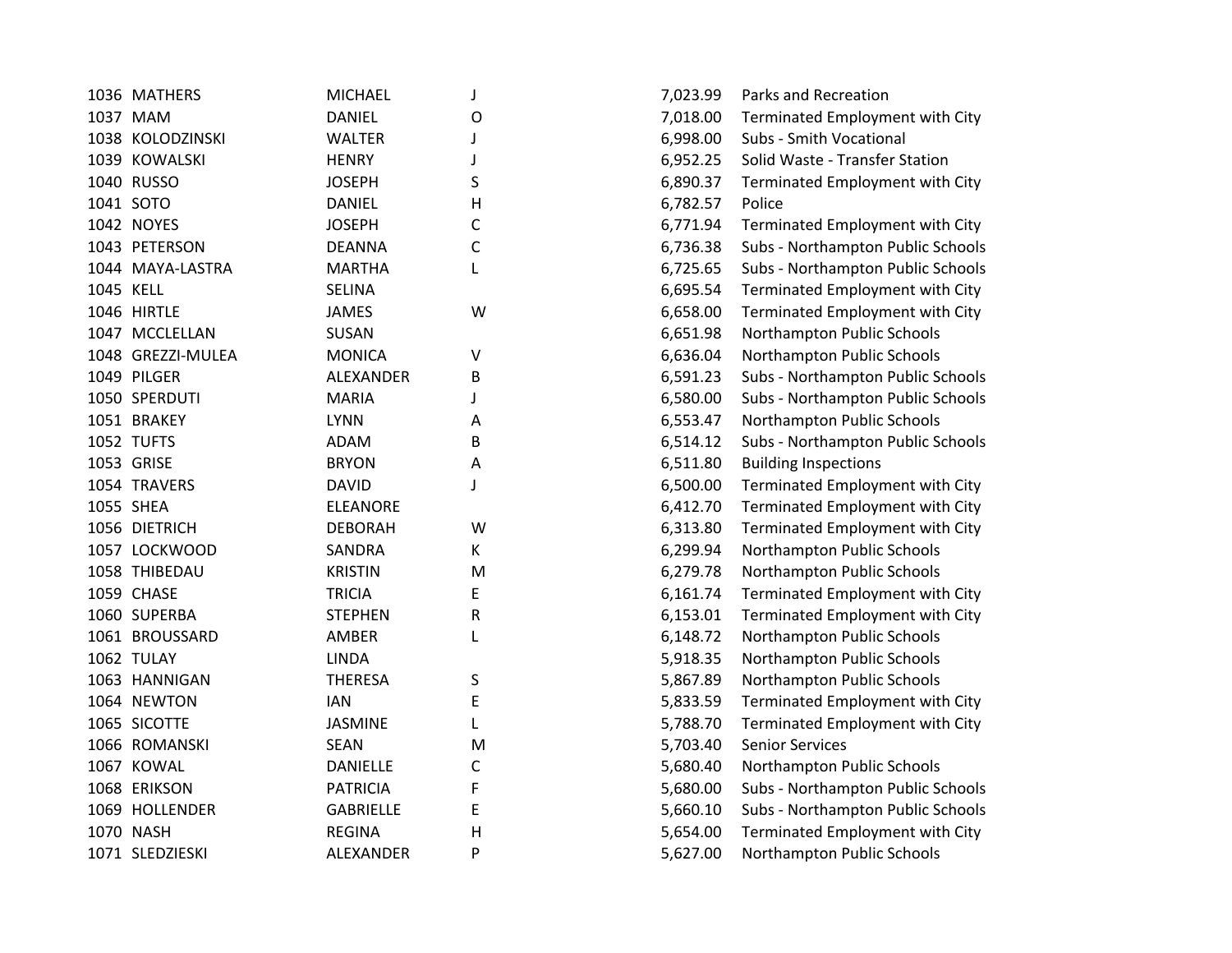| 1072 HUBBARD    | <b>WILLIAM</b>     | В | 5,574.25 | <b>Senior Services</b>                   |
|-----------------|--------------------|---|----------|------------------------------------------|
| 1073 CARTER     | <b>DONNA</b>       | M | 5,560.51 | Smith Vocational and Agricultural School |
| 1074 AIKEN      | <b>THOMAS</b>      |   | 5,500.00 | Terminated Employment with City          |
| 1075 DWIGHT     | <b>WILLIAM</b>     | н | 5,499.96 | <b>City Council</b>                      |
| 1076 CONNOLLY   | <b>REEVES</b>      |   | 5,416.73 | Parks and Recreation                     |
| 1077 LOVE       | <b>SHELBY</b>      | Α | 5,399.26 | Terminated Employment with City          |
| 1078 TREMAINE   | <b>HEATHER</b>     |   | 5,374.04 | Subs - Northampton Public Schools        |
| 1079 STOKOWSKI  | ALEXANDER          | M | 5,333.22 | Parks and Recreation                     |
| 1080 DECKER     | <b>JANET</b>       | L | 5,259.56 | Terminated Employment with City          |
| 1081 NUGENT     | <b>CHERYL</b>      | D | 5,237.74 | Northampton Public Schools               |
| 1082 BAUMAN     | <b>JOHN</b>        | К | 5,232.39 | Subs - Northampton Public Schools        |
| 1083 SLAUGHTER  | <b>DOUGLAS</b>     | W | 5,100.00 | Subs - Smith Vocational                  |
| 1084 KACZENSKI  | <b>JOHN</b>        |   | 5,055.36 | Northampton Public Schools               |
| 1085 PAGAN      | <b>CRUZ</b>        | A | 5,025.77 | IT                                       |
| 1086 SAWICKI    | <b>ELLEN</b>       | N | 5,023.10 | Subs - Northampton Public Schools        |
| 1087 RIOUX      | ADAM               | L | 5,017.71 | Parks and Recreation                     |
| 1088 HARRIS     | <b>ERIC</b>        | ٧ | 5,016.00 | Terminated Employment with City          |
| 1089 SNAPE      | <b>JASON</b>       | А | 5,004.39 | Solid Waste - Transfer Station           |
| 1090 CARNEY     | <b>MAUREEN</b>     | Т | 5,000.04 | <b>City Council</b>                      |
| 1091 SPECTOR    | PAUL               | N | 5,000.04 | <b>City Council</b>                      |
| 1092 LABARGE    | <b>MARIANNE</b>    | L | 5,000.04 | <b>City Council</b>                      |
| 1093 MURPHY     | <b>DAVID</b>       | А | 5,000.04 | City Council                             |
| 1094 ADAMS      | <b>JESSE</b>       | M | 5,000.04 | <b>City Council</b>                      |
| 1095 KLEIN      | <b>ALISA</b>       | F | 5,000.04 | <b>City Council</b>                      |
| 1096 O'DONNELL  | <b>RYAN</b>        | R | 5,000.04 | <b>City Council</b>                      |
| 1097 SCIARRA    | <b>GINA-LOUISE</b> | C | 5,000.04 | <b>City Council</b>                      |
| 1098 STASIOWSKI | <b>GARY</b>        | S | 4,979.08 | Water Treatment Plant - Water            |
| 1099 ST ONGE    | <b>ALBERT</b>      |   | 4,922.61 | Terminated Employment with City          |
| 1100 SUPRENANT  | <b>TAMMY</b>       | R | 4,922.16 | Collector                                |
| 1101 NEVERSON   | <b>ANTHONY</b>     | C | 4,907.50 | <b>Senior Services</b>                   |
| 1102 PEASE      | <b>JANE</b>        | L | 4,808.89 | Northampton Public Schools               |
| 1103 MARTINEZ   | DELIABRIDGET       |   | 4,711.02 | Subs - Northampton Public Schools        |
| 1104 STONE      | <b>ABIGAIL</b>     | К | 4,707.66 | Northampton Public Schools               |
| 1105 MANION     | <b>BETH</b>        | А | 4,698.27 | Subs - Northampton Public Schools        |
| 1106 VENNE      | <b>MICHEL</b>      |   | 4,698.00 | Northampton Public Schools               |
| 1107 RAMIREZ    | <b>KHAILA</b>      | К | 4,592.00 | Northampton Public Schools               |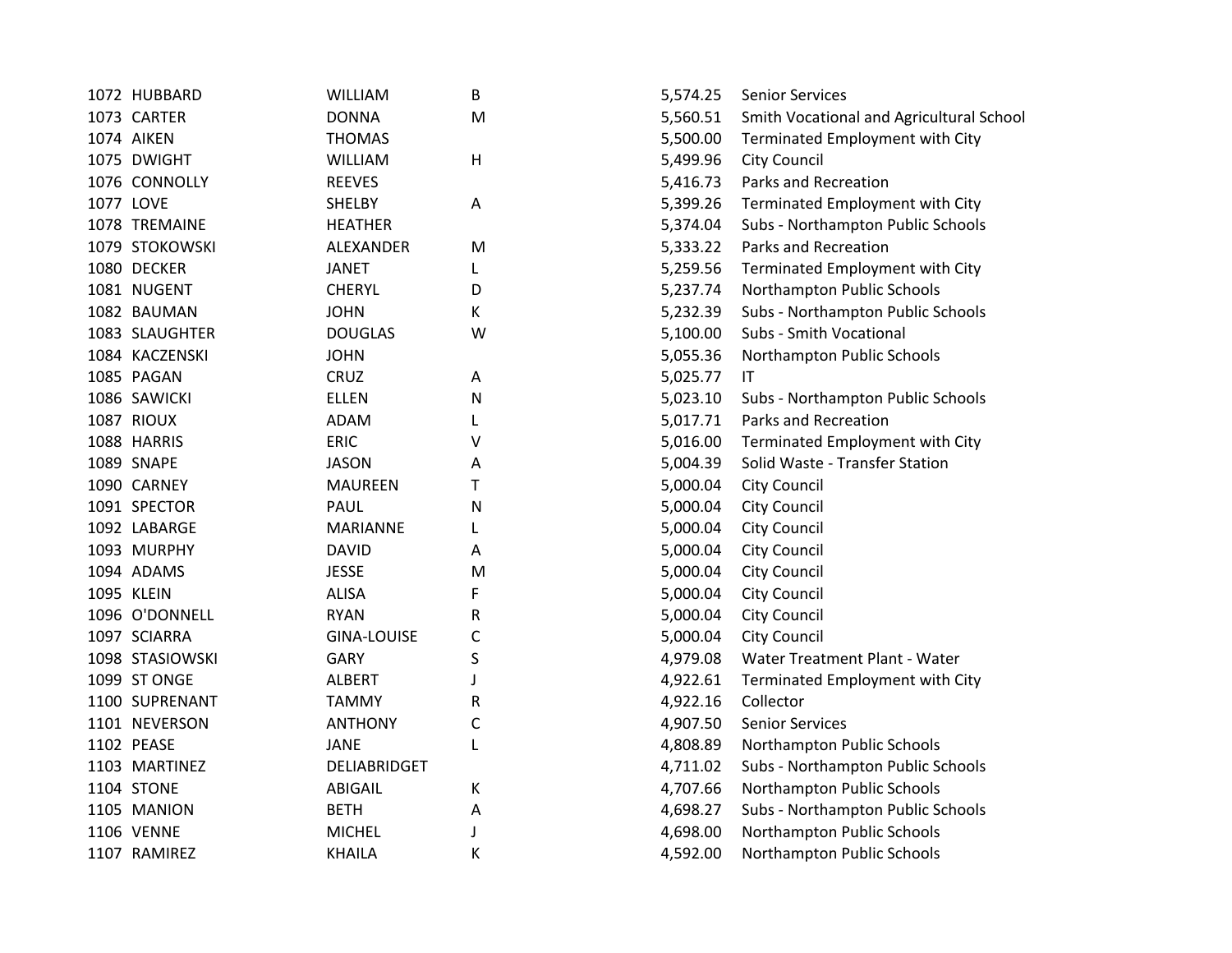| <b>JOHN</b>                                                                                                                                                                                                                                                                                                                                                                                                                                                                                                                                                                               | L         | 4,592.00 | Subs - Smith Vocational             |
|-------------------------------------------------------------------------------------------------------------------------------------------------------------------------------------------------------------------------------------------------------------------------------------------------------------------------------------------------------------------------------------------------------------------------------------------------------------------------------------------------------------------------------------------------------------------------------------------|-----------|----------|-------------------------------------|
| SAMUEL                                                                                                                                                                                                                                                                                                                                                                                                                                                                                                                                                                                    |           | 4,591.66 | Subs - Northampton Public Schools   |
| <b>SEAN</b>                                                                                                                                                                                                                                                                                                                                                                                                                                                                                                                                                                               | E         | 4,559.01 | Terminated Employment with City     |
| <b>JAVIER</b>                                                                                                                                                                                                                                                                                                                                                                                                                                                                                                                                                                             |           | 4,431.85 | Northampton Public Schools          |
| <b>PERRY</b>                                                                                                                                                                                                                                                                                                                                                                                                                                                                                                                                                                              | J         | 4,348.00 | Northampton Public Schools          |
| <b>GEORGE</b>                                                                                                                                                                                                                                                                                                                                                                                                                                                                                                                                                                             | Α         | 4,330.02 | <b>Building Inspections</b>         |
| <b>BRIAN</b>                                                                                                                                                                                                                                                                                                                                                                                                                                                                                                                                                                              | J         | 4,329.00 | Terminated Employment with City     |
| SASHA                                                                                                                                                                                                                                                                                                                                                                                                                                                                                                                                                                                     | N         | 4,318.62 | Parks and Recreation                |
| <b>AUDREY</b>                                                                                                                                                                                                                                                                                                                                                                                                                                                                                                                                                                             | M         | 4,284.00 | <b>Crossing Guards</b>              |
| <b>LUCAS</b>                                                                                                                                                                                                                                                                                                                                                                                                                                                                                                                                                                              | E         | 4,280.05 | Parks and Recreation                |
| <b>GREGORY</b>                                                                                                                                                                                                                                                                                                                                                                                                                                                                                                                                                                            |           | 4,270.25 | Terminated Employment with City     |
| PAUL                                                                                                                                                                                                                                                                                                                                                                                                                                                                                                                                                                                      | R         | 4,260.00 | <b>Crossing Guards</b>              |
| <b>KAREN</b>                                                                                                                                                                                                                                                                                                                                                                                                                                                                                                                                                                              | J         | 4,252.44 | Subs - Northampton Public Schools   |
| ALEXANDER                                                                                                                                                                                                                                                                                                                                                                                                                                                                                                                                                                                 | R         | 4,224.00 | Parks and Recreation Division - DPV |
| <b>HEATHER</b>                                                                                                                                                                                                                                                                                                                                                                                                                                                                                                                                                                            | L         | 4,222.15 | Terminated Employment with City     |
| <b>JOSEPH</b>                                                                                                                                                                                                                                                                                                                                                                                                                                                                                                                                                                             |           | 4,212.00 | <b>Crossing Guards</b>              |
| <b>KENNETH</b>                                                                                                                                                                                                                                                                                                                                                                                                                                                                                                                                                                            | Α         | 4,128.00 | <b>Crossing Guards</b>              |
| <b>JOHN</b>                                                                                                                                                                                                                                                                                                                                                                                                                                                                                                                                                                               | S         | 4,097.31 | Subs - Northampton Public Schools   |
| <b>BARBARA</b>                                                                                                                                                                                                                                                                                                                                                                                                                                                                                                                                                                            | Α         | 4,068.00 | <b>Crossing Guards</b>              |
| <b>JOSEPH</b>                                                                                                                                                                                                                                                                                                                                                                                                                                                                                                                                                                             |           | 4,032.00 | <b>Crossing Guards</b>              |
| <b>NATASHA</b>                                                                                                                                                                                                                                                                                                                                                                                                                                                                                                                                                                            |           | 3,996.49 | Terminated Employment with City     |
| <b>KRISTEN</b>                                                                                                                                                                                                                                                                                                                                                                                                                                                                                                                                                                            | J         | 3,941.38 | Subs - Northampton Public Schools   |
| <b>CHLOE</b>                                                                                                                                                                                                                                                                                                                                                                                                                                                                                                                                                                              | ${\sf M}$ | 3,917.01 | Parks and Recreation                |
| <b>REBECCA</b>                                                                                                                                                                                                                                                                                                                                                                                                                                                                                                                                                                            |           | 3,900.00 | Subs - Northampton Public Schools   |
| <b>MICHELE</b>                                                                                                                                                                                                                                                                                                                                                                                                                                                                                                                                                                            | D         | 3,871.25 | Subs - Northampton Public Schools   |
| <b>JONATHAN</b>                                                                                                                                                                                                                                                                                                                                                                                                                                                                                                                                                                           | ${\sf R}$ | 3,863.00 | Subs - Northampton Public Schools   |
| <b>MATTHEW</b>                                                                                                                                                                                                                                                                                                                                                                                                                                                                                                                                                                            | M         | 3,812.05 | Northampton Public Schools          |
| <b>MARGARET</b>                                                                                                                                                                                                                                                                                                                                                                                                                                                                                                                                                                           | J         | 3,796.56 | Subs - Northampton Public Schools   |
| <b>BENJAMIN</b>                                                                                                                                                                                                                                                                                                                                                                                                                                                                                                                                                                           |           | 3,765.00 | Northampton Public Schools          |
| <b>BRIAN</b>                                                                                                                                                                                                                                                                                                                                                                                                                                                                                                                                                                              | P         | 3,765.00 | Northampton Public Schools          |
| SARAH                                                                                                                                                                                                                                                                                                                                                                                                                                                                                                                                                                                     | Α         | 3,765.00 | Northampton Public Schools          |
| <b>CHRISTOPHER</b>                                                                                                                                                                                                                                                                                                                                                                                                                                                                                                                                                                        | R         | 3,733.28 | Terminated Employment with City     |
| JULIA                                                                                                                                                                                                                                                                                                                                                                                                                                                                                                                                                                                     | W         | 3,721.48 | Terminated Employment with City     |
| <b>JUSTIN</b>                                                                                                                                                                                                                                                                                                                                                                                                                                                                                                                                                                             | R         | 3,696.00 | Terminated Employment with City     |
| <b>MATTHEW</b>                                                                                                                                                                                                                                                                                                                                                                                                                                                                                                                                                                            | P         | 3,674.00 | Northampton Public Schools          |
| <b>MARY</b>                                                                                                                                                                                                                                                                                                                                                                                                                                                                                                                                                                               | J         | 3,645.90 | Terminated Employment with City     |
| 1108 GAGNON<br>1109 ROTHENBERG<br>1110 CASELLA<br>1111 LUENGO-GARRIDO<br>1112 MESSER<br>1113 FOURNIER<br>1114 D'AMICO<br>1115 CLAPP<br>1116 MORIARTY<br>1117 FAPPIANO<br>1118 HENNICK<br>1119 CRAIG<br>1120 SAWAN<br>1121 SUBOCZ<br>1122 PUNSKA<br>1123 LAROUCHE<br>1124 ELKAS<br>1125 WITKOS<br>1126 PRATT<br>1127 GRABON<br>1128 KISLYUK<br>1129 WALKER<br>1130 SNYDER<br>1131 STEWART<br>1132 FELDHEIM<br>1133 SASS<br>1134 PRUDHOMME<br>1135 LAROCHE<br>1136 CAULTON<br>1137 BROWN<br>1138 WILLIAMS<br>1139 GONZALEZ<br>1140 NIEMCZYK<br>1141 BURGOS<br>1142 STRIEBEL<br>1143 PORCINO |           |          |                                     |

| L | 4,592.00 | Subs - Smith Vocational             |
|---|----------|-------------------------------------|
| L | 4,591.66 | Subs - Northampton Public Schools   |
| E | 4,559.01 | Terminated Employment with City     |
|   | 4,431.85 | Northampton Public Schools          |
| J | 4,348.00 | Northampton Public Schools          |
| Α | 4,330.02 | <b>Building Inspections</b>         |
| J | 4,329.00 | Terminated Employment with City     |
| N | 4,318.62 | Parks and Recreation                |
| M | 4,284.00 | <b>Crossing Guards</b>              |
| E | 4,280.05 | Parks and Recreation                |
|   | 4,270.25 | Terminated Employment with City     |
| R | 4,260.00 | <b>Crossing Guards</b>              |
| J | 4,252.44 | Subs - Northampton Public Schools   |
| R | 4,224.00 | Parks and Recreation Division - DPW |
| L | 4,222.15 | Terminated Employment with City     |
|   | 4,212.00 | <b>Crossing Guards</b>              |
| A | 4,128.00 | <b>Crossing Guards</b>              |
| S | 4,097.31 | Subs - Northampton Public Schools   |
| A | 4,068.00 | <b>Crossing Guards</b>              |
|   | 4,032.00 | <b>Crossing Guards</b>              |
|   | 3,996.49 | Terminated Employment with City     |
| J | 3,941.38 | Subs - Northampton Public Schools   |
| M | 3,917.01 | <b>Parks and Recreation</b>         |
|   | 3,900.00 | Subs - Northampton Public Schools   |
| D | 3,871.25 | Subs - Northampton Public Schools   |
| R | 3,863.00 | Subs - Northampton Public Schools   |
| M | 3,812.05 | Northampton Public Schools          |
| J | 3,796.56 | Subs - Northampton Public Schools   |
|   | 3,765.00 | Northampton Public Schools          |
| P | 3,765.00 | Northampton Public Schools          |
| Α | 3,765.00 | Northampton Public Schools          |
| R | 3,733.28 | Terminated Employment with City     |
| W | 3,721.48 | Terminated Employment with City     |
| R | 3,696.00 | Terminated Employment with City     |
| P | 3,674.00 | Northampton Public Schools          |
| J | 3,645.90 | Terminated Employment with City     |
|   |          |                                     |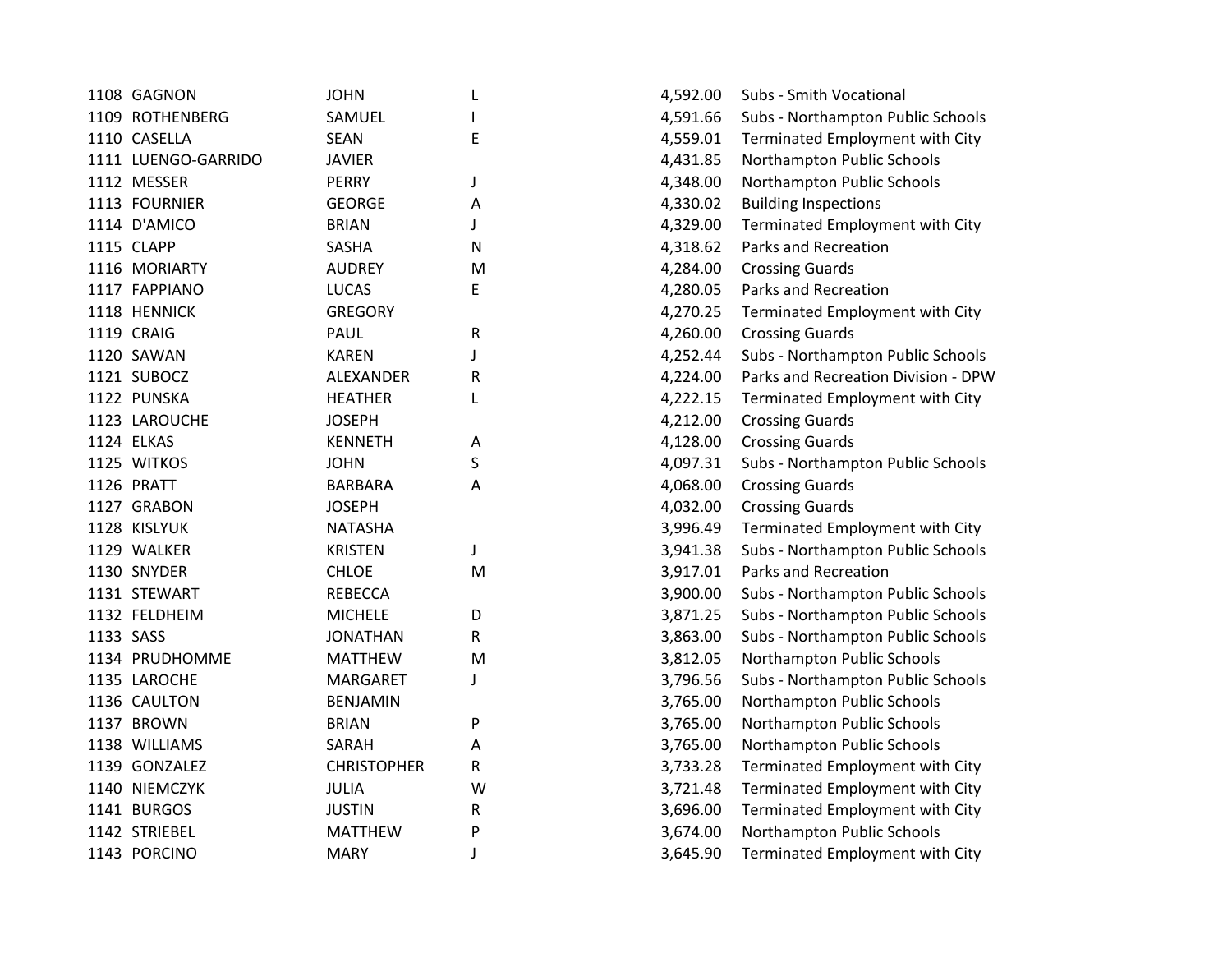|           | 1144 PAPAGEORGE-DESROCHER ALAN |                   | J | 3,608.00 | <b>Streets Division - DPW</b>     |
|-----------|--------------------------------|-------------------|---|----------|-----------------------------------|
|           | 1145 FELLOWS                   | <b>MARCIA</b>     | Α | 3,606.01 | Solid Waste - Transfer Station    |
|           | 1146 EDMONDS                   | <b>KENDRA</b>     | Α | 3,604.70 | Terminated Employment with City   |
|           | 1147 KELLOGG                   | <b>SEAN</b>       | J | 3,591.00 | Northampton Public Schools        |
|           | 1148 JONES                     | <b>KENNETH</b>    | J | 3,591.00 | Northampton Public Schools        |
| 1149 LEV  |                                | SAMUEL            | Τ | 3,557.50 | Northampton Public Schools        |
|           | 1150 KOTT                      | <b>JOYCE</b>      | A | 3,524.97 | Northampton Public Schools        |
|           | 1151 CROSS                     | <b>PATRICIA</b>   | A | 3,521.92 | Collector                         |
|           | 1152 MARGARITES                | <b>CHARLES</b>    | R | 3,500.00 | Subs - Smith Vocational           |
|           | 1153 MERCIER                   | SARAH             | R | 3,470.84 | Terminated Employment with City   |
|           | 1154 BOAS                      | <b>CALEB</b>      | W | 3,432.00 | Terminated Employment with City   |
|           | 1155 MOSES                     | <b>SCOTT</b>      | P | 3,426.00 | Subs - Smith Vocational           |
|           | 1156 LIPTAK                    | <b>RILEY</b>      | J | 3,394.98 | Terminated Employment with City   |
|           | 1157 PHENG                     | <b>TOLAREASEY</b> |   | 3,389.86 | Northampton Public Schools        |
|           | 1158 HARRINGTON                | <b>MEGHAN</b>     | B | 3,378.19 | Terminated Employment with City   |
|           | 1159 GORE                      | <b>EVELYN</b>     | M | 3,376.36 | Subs - Northampton Public Schools |
| 1160 RICE |                                | <b>MATTHEW</b>    | A | 3,331.89 | Police                            |
|           | 1161 BIALEK                    | <b>JOSHUA</b>     | J | 3,329.00 | Northampton Public Schools        |
|           | 1162 JEFFWAY                   | <b>CELESTE</b>    | R | 3,273.90 | Subs - Northampton Public Schools |
|           | 1163 CHANG                     | <b>DAVID</b>      | M | 3,255.70 | Terminated Employment with City   |
|           | 1164 TARAIL                    | <b>CYNTHIA</b>    |   | 3,170.77 | <b>Senior Services</b>            |
|           | 1165 SMITH-BOVE                | ALEXANDER         | F | 3,142.85 | Northampton Public Schools        |
|           | 1166 WESTOVER                  | <b>MEREDITH</b>   | S | 3,129.19 | Parks and Recreation              |
|           | 1167 MASE                      | <b>CAROLYN</b>    | M | 3,123.49 | Parks and Recreation              |
|           | 1168 MASE                      | <b>MEREDITH</b>   | R | 3,121.48 | Parks and Recreation              |
|           | 1169 RAPACKI                   | <b>KATHRYN</b>    | J | 3,121.01 | Northampton Public Schools        |
|           | 1170 BEAUGARD                  | <b>EDOUARD</b>    | P | 3,098.47 | Subs - Northampton Public Schools |
|           | 1171 SULLIVAN                  | JULIA             | E | 3,073.13 | Terminated Employment with City   |
|           | 1172 NEJAME                    | <b>ROBEY</b>      | D | 3,054.14 | Parks and Recreation              |
|           | 1173 HAMMOND                   | <b>JEFFREY</b>    | L | 3,039.34 | Terminated Employment with City   |
|           | 1174 BRUSHWAY                  | <b>THOMAS</b>     | J | 3,012.00 | <b>Crossing Guards</b>            |
|           | 1175 JOHANSON                  | <b>DIANA</b>      | Ε | 3,000.00 | Northampton Public Schools        |
|           | 1176 LYONS                     | <b>MICHAEL</b>    | J | 3,000.00 | <b>Retirement Board</b>           |
|           | 1177 LAROSE                    | <b>SHIRLEY</b>    | Α | 3,000.00 | <b>Retirement Board</b>           |
|           | 1178 SULLIVAN                  | <b>THOMAS</b>     | F | 3,000.00 | <b>Retirement Board</b>           |
|           | 1179 DOHERTY                   | <b>TRACEY</b>     | Α | 2,979.40 | Terminated Employment with City   |

| 3,608.00 | <b>Streets Division - DPW</b>     |
|----------|-----------------------------------|
| 3,606.01 | Solid Waste - Transfer Station    |
| 3,604.70 | Terminated Employment with City   |
| 3,591.00 | Northampton Public Schools        |
| 3,591.00 | Northampton Public Schools        |
| 3,557.50 | Northampton Public Schools        |
| 3,524.97 | Northampton Public Schools        |
| 3,521.92 | Collector                         |
| 3,500.00 | <b>Subs - Smith Vocational</b>    |
| 3,470.84 | Terminated Employment with City   |
| 3,432.00 | Terminated Employment with City   |
| 3,426.00 | Subs - Smith Vocational           |
| 3,394.98 | Terminated Employment with City   |
| 3,389.86 | Northampton Public Schools        |
| 3,378.19 | Terminated Employment with City   |
| 3,376.36 | Subs - Northampton Public Schools |
| 3,331.89 | Police                            |
| 3,329.00 | Northampton Public Schools        |
| 3,273.90 | Subs - Northampton Public Schools |
| 3,255.70 | Terminated Employment with City   |
| 3,170.77 | <b>Senior Services</b>            |
| 3,142.85 | Northampton Public Schools        |
| 3,129.19 | <b>Parks and Recreation</b>       |
| 3,123.49 | <b>Parks and Recreation</b>       |
| 3,121.48 | Parks and Recreation              |
| 3,121.01 | Northampton Public Schools        |
| 3,098.47 | Subs - Northampton Public Schools |
| 3,073.13 | Terminated Employment with City   |
| 3,054.14 | Parks and Recreation              |
| 3,039.34 | Terminated Employment with City   |
| 3,012.00 | <b>Crossing Guards</b>            |
| 3,000.00 | Northampton Public Schools        |
| 3,000.00 | <b>Retirement Board</b>           |
| 3,000.00 | <b>Retirement Board</b>           |
| 3,000.00 | Retirement Board                  |
| 2,979.40 | Terminated Employment with City   |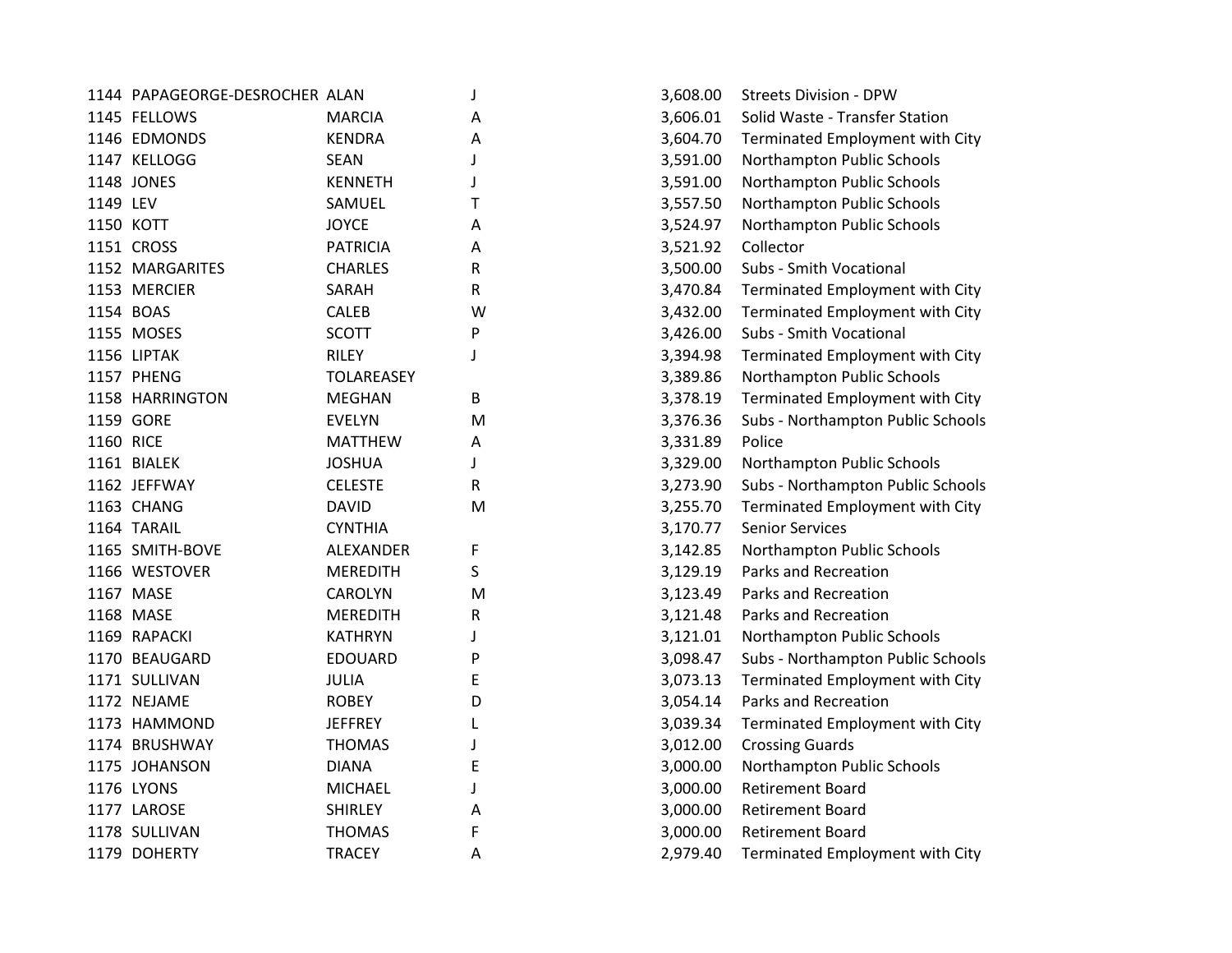| 1180 JUDD             | <b>PAMELA</b>      | L | 2,920.30 | Northampton Public Schools     |
|-----------------------|--------------------|---|----------|--------------------------------|
| 1181 ZADWORNY         | ALEXANDER          | M | 2,909.83 | Northampton Public Schools     |
| 1182 HUBBARD          | <b>BRITTANY</b>    | R | 2,905.62 | Terminated Employment wit      |
| 1183 MOTYL            | <b>THEODORE</b>    | S | 2,870.00 | Smith Vocational and Agricul   |
| 1184 KLOC             | <b>LISA</b>        | J | 2,847.75 | Northampton Public Schools     |
| 1185 CURTIS           | <b>TRAVERS</b>     | J | 2,845.00 | Northampton Public Schools     |
| 1186 SICARD           | CASSANDRA          | L | 2,845.00 | Northampton Public Schools     |
| 1187 WASSUNG          | <b>DENNIS</b>      | C | 2,843.95 | Terminated Employment wit      |
| 1188 MATAKANSKI       | <b>KIANA</b>       | Н | 2,830.14 | Parks and Recreation           |
| 1189 THORNTON         | AMY                | L | 2,818.57 | Parks and Recreation           |
| 1190 GALL             | <b>HANNAH</b>      | E | 2,789.00 | Northampton Public Schools     |
| 1191 JENKINS-SULLIVAN | <b>KATHERINE</b>   | J | 2,784.35 | Terminated Employment wit      |
| 1192 CAHILLANE        | ALEXANDER          | J | 2,779.69 | Terminated Employment wit      |
| 1193 CAYO             | <b>BRIAN</b>       | W | 2,758.64 | Terminated Employment wit      |
| 1194 CARBERY          | <b>JENNIFER</b>    | Α | 2,739.00 | <b>Senior Services</b>         |
| 1195 CALLAHAN         | <b>TIMOTHY</b>     | R | 2,730.76 | Terminated Employment wit      |
| 1196 MAZESKI          | <b>TIFFANY</b>     | Α | 2,712.12 | Terminated Employment wit      |
| 1197 DUFFUS           | <b>MARK</b>        | R | 2,682.76 | Solid Waste - Transfer Statior |
| 1198 JOHNSON          | <b>KENNETH</b>     | L | 2,675.13 | Subs - Northampton Public So   |
| 1199 WARNER           | <b>JOSEPH</b>      |   | 2,630.88 | Parks and Recreation           |
| 1200 O'LEARY          | SHANNON            | R | 2,604.94 | Terminated Employment wit      |
| 1201 LEWIS-NASH       | <b>SOPHIA</b>      | D | 2,594.16 | Terminated Employment wit      |
| 1202 SCAGEL           | <b>ANN</b>         | E | 2,519.76 | Terminated Employment wit      |
| 1203 HOLMAN           | <b>JEFFREY</b>     |   | 2,505.00 | Northampton Public Schools     |
| 1204 DESZYNSKI        | <b>CHRISTOPHER</b> | M | 2,505.00 | Northampton Public Schools     |
| 1205 SITZMAN          | <b>NANCY</b>       | A | 2,502.00 | Parks and Recreation           |
| 1206 PINKHAM          | SANDRA             | E | 2,500.45 | Terminated Employment wit      |
| 1207 COTTON           | <b>JOHN</b>        | E | 2,500.00 | Smith Vocational and Agricul   |
| 1208 CAHILLANE        | <b>MICHAEL</b>     | T | 2,500.00 | Smith Vocational and Agricul   |
| 1209 FITZGERALD       | <b>THOMAS</b>      | M | 2,500.00 | Smith Vocational and Agricul   |
| 1210 DAMON            | <b>CATHERINE</b>   | L | 2,500.00 | Terminated Employment wit      |
| 1211 CHEVERETTE       | <b>DANA</b>        | N | 2,499.96 | Fire/Rescue                    |
| 1212 MINNICK          | <b>LISA</b>        |   | 2,499.96 | Northampton Public Schools     |
| 1213 NYKORCHUK        | <b>KARI</b>        | M | 2,499.96 | Northampton Public Schools     |
| 1214 ZUCHOWSKI        | EDWARD             | S | 2,499.96 | Northampton Public Schools     |
| 1215 MEYER            | RICHARD            | D | 2,499.96 | Northampton Public Schools     |
|                       |                    |   |          |                                |

| L | 2,920.30 | Northampton Public Schools               |
|---|----------|------------------------------------------|
| M | 2,909.83 | Northampton Public Schools               |
| R | 2,905.62 | Terminated Employment with City          |
| S | 2,870.00 | Smith Vocational and Agricultural School |
| J | 2,847.75 | Northampton Public Schools               |
| J | 2,845.00 | Northampton Public Schools               |
| L | 2,845.00 | Northampton Public Schools               |
| C | 2,843.95 | Terminated Employment with City          |
| Н | 2,830.14 | Parks and Recreation                     |
| L | 2,818.57 | Parks and Recreation                     |
| E | 2,789.00 | Northampton Public Schools               |
| J | 2,784.35 | Terminated Employment with City          |
| J | 2,779.69 | Terminated Employment with City          |
| W | 2,758.64 | Terminated Employment with City          |
| A | 2,739.00 | <b>Senior Services</b>                   |
| R | 2,730.76 | Terminated Employment with City          |
| A | 2,712.12 | Terminated Employment with City          |
| R | 2,682.76 | Solid Waste - Transfer Station           |
| L | 2,675.13 | Subs - Northampton Public Schools        |
|   | 2,630.88 | Parks and Recreation                     |
| R | 2,604.94 | Terminated Employment with City          |
| D | 2,594.16 | Terminated Employment with City          |
| E | 2,519.76 | Terminated Employment with City          |
|   | 2,505.00 | Northampton Public Schools               |
| M | 2,505.00 | Northampton Public Schools               |
| A | 2,502.00 | Parks and Recreation                     |
| E | 2,500.45 | Terminated Employment with City          |
| E | 2,500.00 | Smith Vocational and Agricultural School |
| T | 2,500.00 | Smith Vocational and Agricultural School |
| M | 2,500.00 | Smith Vocational and Agricultural School |
| L | 2,500.00 | Terminated Employment with City          |
| N | 2,499.96 | Fire/Rescue                              |
|   | 2,499.96 | Northampton Public Schools               |
| M | 2,499.96 | Northampton Public Schools               |
| S | 2,499.96 | Northampton Public Schools               |
| D | 2,499.96 | Northampton Public Schools               |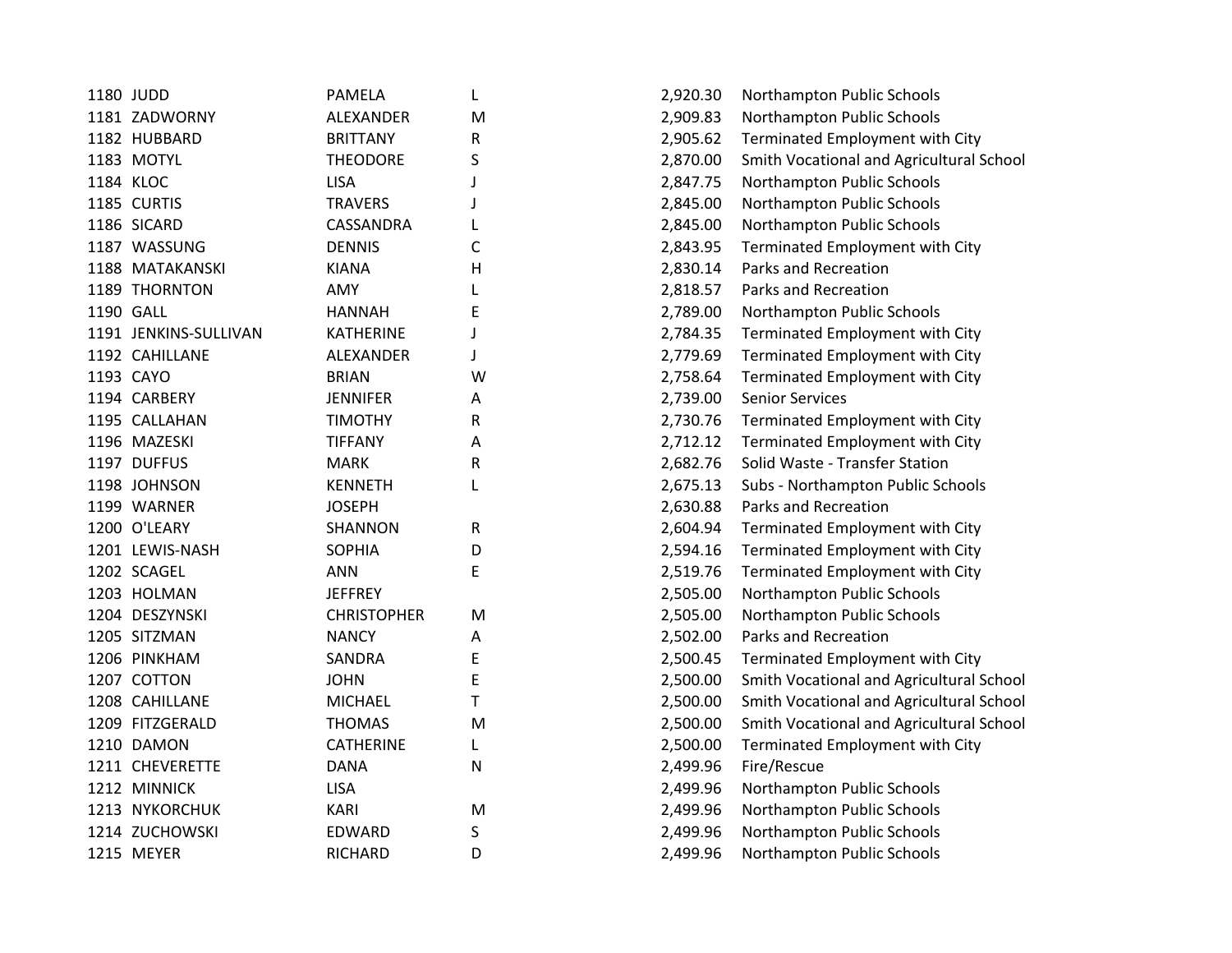|          | 1216 MOORE          | <b>HOWARD</b>      | Τ           | 2,499.96 | Northampton Public Schools        |
|----------|---------------------|--------------------|-------------|----------|-----------------------------------|
|          | 1217 DUVAL          | <b>BLUE</b>        | M           | 2,499.96 | Northampton Public Schools        |
|          | 1218 HENNESSEY      | <b>ANN</b>         | M           | 2,499.96 | Northampton Public Schools        |
|          | 1219 HANNAH         | PAM                |             | 2,499.96 | Northampton Public Schools        |
|          | 1220 CARBERY        | <b>PETER</b>       | L           | 2,460.00 | Northampton Public Schools        |
| 1221 TEH |                     | <b>JAYTOE</b>      |             | 2,460.00 | Northampton Public Schools        |
|          | 1222 BARANOWSKI     | <b>CHARLES</b>     | W           | 2,414.88 | Parks and Recreation              |
|          | 1223 NIEDZWIECKI    | JILLIAN            | M           | 2,384.75 | Northampton Public Schools        |
|          | 1224 LAPWOOD        | REBEKAH            |             | 2,323.01 | Parks and Recreation              |
|          | 1225 PAUKER         | ANDREW             | L           | 2,310.00 | Subs - Northampton Public Schools |
|          | 1226 CATUOGNO       | <b>MICHAEL</b>     | Α           | 2,296.00 | Northampton Public Schools        |
|          | 1227 KRAUSE         | <b>ASHLEY</b>      | E           | 2,296.00 | Northampton Public Schools        |
|          | 1228 YASUTOMO       | <b>DEIRDRE</b>     | M           | 2,270.47 | Terminated Employment with City   |
|          | 1229 BURKOTT LUCIER | SUSAN              |             | 2,269.98 | Terminated Employment with City   |
|          | 1230 FERRITER       | <b>JOHN</b>        | J           | 2,161.00 | Northampton Public Schools        |
|          | 1231 BLACKMON       | SANDRA             | L           | 2,144.89 | Terminated Employment with City   |
|          | 1232 SLEEPER        | <b>MARGARET</b>    | Ε           | 2,139.45 | Subs - Northampton Public Schools |
|          | 1233 PULLAN         | <b>LUCY</b>        | S           | 2,103.20 | Northampton Public Schools        |
|          | 1234 SCOTT          | <b>KENNETH</b>     |             | 2,100.00 | <b>Crossing Guards</b>            |
|          | 1235 SCOLA          | <b>MARC</b>        |             | 2,079.38 | Terminated Employment with City   |
|          | 1236 MCGRATH        | <b>RUTH</b>        | E           | 2,042.00 | Terminated Employment with City   |
|          | 1237 SERIO          | AMY                |             | 2,030.00 | Subs - Northampton Public Schools |
|          | 1238 CASAGRANDE     | <b>JAMES</b>       | W           | 2,025.00 | Northampton Public Schools        |
|          | 1239 WEST           | <b>CHRISTOPHER</b> | G           | 1,995.00 | Northampton Public Schools        |
|          | 1240 VOLKMANN       | <b>ELEANOR</b>     | L           | 1,993.89 | Subs - Northampton Public Schools |
|          | 1241 WIDNER         | <b>ELIZABETH</b>   |             | 1,984.04 | Northampton Public Schools        |
|          | 1242 KING           | <b>JENNIFER</b>    | A           | 1,904.00 | Subs - Smith Vocational           |
|          | 1243 LUMELSKY       | ZANE               | C           | 1,890.00 | Subs - Northampton Public Schools |
|          | 1244 FALLON         | LAURA              | Α           | 1,874.97 | Northampton Public Schools        |
|          | 1245 KRESS          | <b>THOMAS</b>      | Е           | 1,760.00 | Subs - Northampton Public Schools |
|          | 1246 COLLINS        | <b>CANDICE</b>     | Α           | 1,759.89 | Northampton Public Schools        |
|          | 1247 SCOTT          | <b>DONALD</b>      | M           | 1,750.00 | Northampton Public Schools        |
|          | 1248 BATRA          | PERSARAM           | $\mathsf O$ | 1,713.38 | Subs - Northampton Public Schools |
|          | 1249 BROWN          | <b>WALTER</b>      | F           | 1,682.26 | Subs - Northampton Public Schools |
|          | 1250 HOWLEY         | <b>JAMES</b>       | R           | 1,668.00 | Solid Waste - Transfer Station    |
|          | 1251 PORTER         | <b>MEGAN</b>       | E           | 1,663.12 | Terminated Employment with City   |
|          |                     |                    |             |          |                                   |

| 2,499.96 | Northampton Public Schools        |
|----------|-----------------------------------|
| 2,499.96 | Northampton Public Schools        |
| 2,499.96 | Northampton Public Schools        |
| 2,499.96 | Northampton Public Schools        |
| 2,460.00 | Northampton Public Schools        |
| 2,460.00 | Northampton Public Schools        |
| 2,414.88 | <b>Parks and Recreation</b>       |
| 2,384.75 | Northampton Public Schools        |
| 2,323.01 | Parks and Recreation              |
| 2,310.00 | Subs - Northampton Public Schools |
| 2,296.00 | Northampton Public Schools        |
| 2,296.00 | Northampton Public Schools        |
| 2,270.47 | Terminated Employment with City   |
| 2,269.98 | Terminated Employment with City   |
| 2,161.00 | Northampton Public Schools        |
| 2,144.89 | Terminated Employment with City   |
| 2,139.45 | Subs - Northampton Public Schools |
| 2,103.20 | Northampton Public Schools        |
| 2,100.00 | <b>Crossing Guards</b>            |
| 2,079.38 | Terminated Employment with City   |
| 2,042.00 | Terminated Employment with City   |
| 2,030.00 | Subs - Northampton Public Schools |
| 2,025.00 | Northampton Public Schools        |
| 1,995.00 | Northampton Public Schools        |
| 1,993.89 | Subs - Northampton Public Schools |
| 1,984.04 | Northampton Public Schools        |
| 1,904.00 | Subs - Smith Vocational           |
| 1,890.00 | Subs - Northampton Public Schools |
| 1,874.97 | Northampton Public Schools        |
| 1,760.00 | Subs - Northampton Public Schools |
| 1,759.89 | Northampton Public Schools        |
| 1,750.00 | Northampton Public Schools        |
| 1,713.38 | Subs - Northampton Public Schools |
| 1,682.26 | Subs - Northampton Public Schools |
| 1,668.00 | Solid Waste - Transfer Station    |
| 1,663.12 | Terminated Employment with City   |
|          |                                   |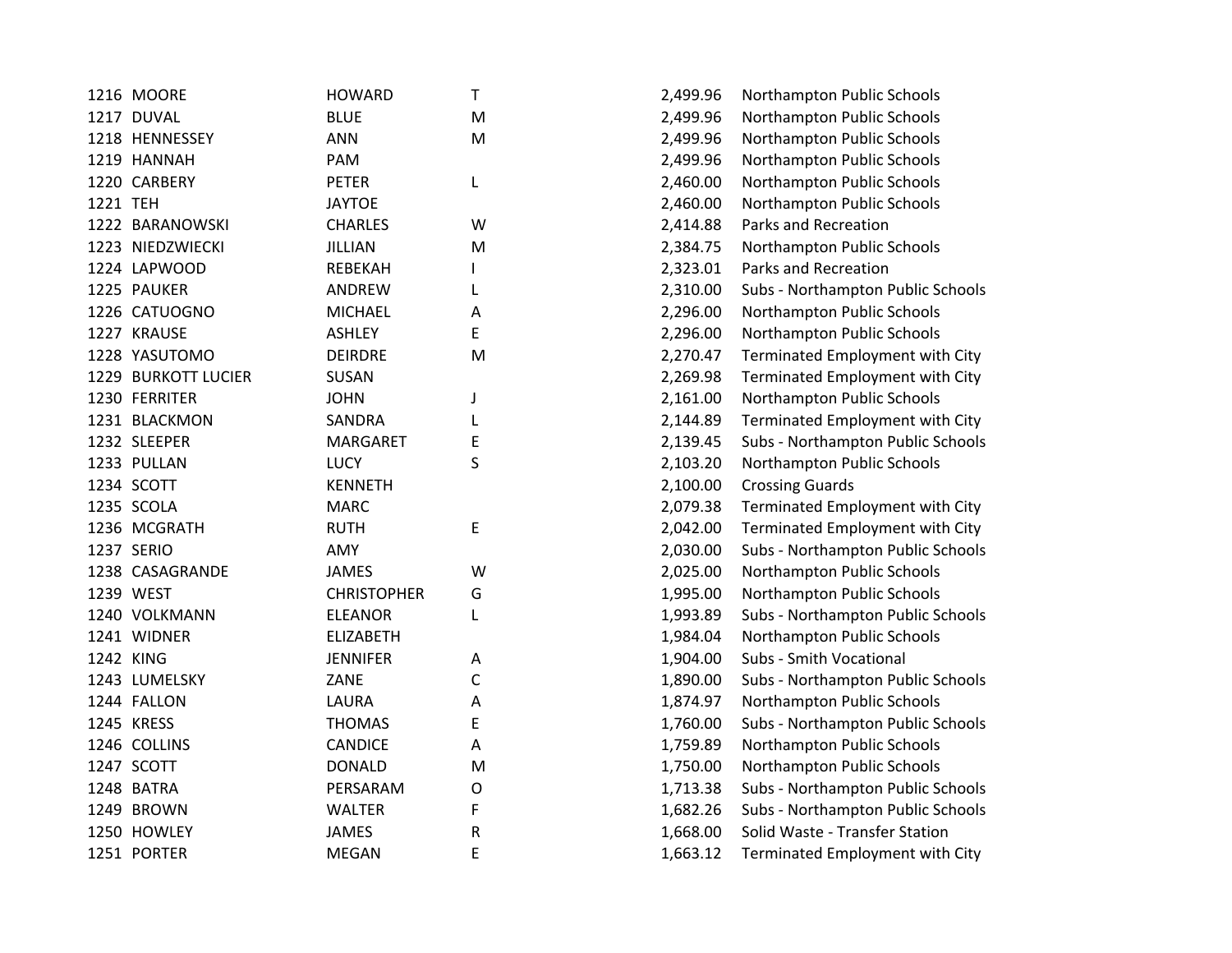| 1252 CRESCITELLI | <b>ABIGAIL</b>   | J         | 1,658.70 | Parks and Recreation             |
|------------------|------------------|-----------|----------|----------------------------------|
| 1253 YAMILKOSKI  | LAUREN           | Κ         | 1,654.88 | Terminated Employment with City  |
| 1254 CROUCH      | <b>ANN</b>       | R         | 1,620.00 | <b>Crossing Guards</b>           |
| 1255 HADLEY      | <b>MICHELLE</b>  | Н         | 1,608.77 | Northampton Public Schools       |
| 1256 LUCEY       | <b>ELIJAH</b>    | M         | 1,544.75 | Solid Waste - Transfer Station   |
| 1257 VANCE       | <b>ALLEN</b>     | D         | 1,537.19 | Parks and Recreation             |
| 1258 LOUX        | <b>DOUGLAS</b>   | B         | 1,534.85 | Parks and Recreation             |
| 1259 SCOTT       | MADELEINE        | E         | 1,519.61 | Parks and Recreation             |
| 1260 SCOTT       | <b>DEBRA</b>     | Α         | 1,516.15 | Northampton Public Schools       |
| 1261 CONNER      | <b>RICHARD H</b> |           | 1,515.14 | Terminated Employment with City  |
| 1262 RINALDI     | <b>RALPH</b>     | Α         | 1,500.00 | Subs - Smith Vocational          |
| 1263 KLIMCZAK    | <b>CORNELIA</b>  | н         | 1,488.03 | Northampton Public Schools       |
| 1264 VINSKEY     | <b>HEATHER</b>   | D         | 1,424.60 | Subs - Northampton Public School |
| 1265 GRIFFIN     | KIMBERLY         | J         | 1,386.76 | Subs - Northampton Public School |
| 1266 MOORS       | <b>KEITH</b>     | R         | 1,370.04 | Northampton Public Schools       |
| 1267 TAUTZNIK    | <b>BRITTNI</b>   | M         | 1,355.59 | Northampton Public Schools       |
| 1268 LEWIS       | ALEXANDRA        | Ε         | 1,319.27 | Subs - Northampton Public School |
| 1269 EVANS-PEREZ | <b>ALBERT</b>    | J         | 1,300.14 | Terminated Employment with City  |
| 1270 EKLUND      | <b>KRISTEN</b>   | A         | 1,283.83 | Terminated Employment with City  |
| 1271 PRICE       | <b>MARY</b>      | J         | 1,262.50 | Terminated Employment with City  |
| 1272 RIESER      | ABIGAIL          | W         | 1,251.76 | Solid Waste - Transfer Station   |
| 1273 SULLIVAN    | ALEXANDER        | С         | 1,220.92 | Terminated Employment with City  |
| 1274 HONEYMAN    | <b>LYNNE</b>     | R         | 1,202.97 | Terminated Employment with City  |
| 1275 DEMARINIS   | <b>SHELLY</b>    | Α         | 1,198.63 | Subs - Northampton Public School |
| 1276 HORTON      | <b>TIMOTHY</b>   | R         | 1,197.18 | Parks and Recreation             |
| 1277 RUSSO       | <b>MAGGIE</b>    | R         | 1,195.29 | Terminated Employment with City  |
| 1278 GRAY        | <b>MICHAEL</b>   | P         | 1,192.50 | <b>Senior Services</b>           |
| 1279 AKERS       | <b>PAULINE</b>   | N         | 1,191.33 | Subs - Northampton Public School |
| 1280 JASINSKI    | <b>CHARLES</b>   | Ε         | 1,190.00 | Subs - Smith Vocational          |
| 1281 MCCARTHY    | <b>KERRY</b>     | J         | 1,168.91 | Terminated Employment with City  |
| 1282 MICHON      | AMBER            | M         | 1,151.28 | Parks and Recreation             |
| 1283 MARVIN      | <b>ELLA</b>      | V         | 1,131.84 | Parks and Recreation             |
| 1284 KETCHALE    | <b>MATTHEW</b>   | T         | 1,111.11 | Terminated Employment with City  |
| <b>1285 HUNT</b> | <b>TYLER</b>     | E         | 1,106.41 | Parks and Recreation             |
| 1286 CAHILLANE   | MADELINE         | ${\sf M}$ | 1,101.60 | Parks and Recreation             |
| 1287 EMERSON     | <b>CHRISTIE</b>  | D         | 1,088.30 | Parks and Recreation             |
|                  |                  |           |          |                                  |

| J | 1,658.70 | Parks and Recreation              |
|---|----------|-----------------------------------|
| K | 1,654.88 | Terminated Employment with City   |
| R | 1,620.00 | <b>Crossing Guards</b>            |
| H | 1,608.77 | Northampton Public Schools        |
| M | 1,544.75 | Solid Waste - Transfer Station    |
| D | 1,537.19 | Parks and Recreation              |
| B | 1,534.85 | Parks and Recreation              |
| E | 1,519.61 | Parks and Recreation              |
| A | 1,516.15 | Northampton Public Schools        |
|   | 1,515.14 | Terminated Employment with City   |
| A | 1,500.00 | Subs - Smith Vocational           |
| Н | 1,488.03 | Northampton Public Schools        |
| D | 1,424.60 | Subs - Northampton Public Schools |
| J | 1,386.76 | Subs - Northampton Public Schools |
| R | 1,370.04 | Northampton Public Schools        |
| M | 1,355.59 | Northampton Public Schools        |
| E | 1,319.27 | Subs - Northampton Public Schools |
| J | 1,300.14 | Terminated Employment with City   |
| A | 1,283.83 | Terminated Employment with City   |
| J | 1,262.50 | Terminated Employment with City   |
| W | 1,251.76 | Solid Waste - Transfer Station    |
| С | 1,220.92 | Terminated Employment with City   |
| R | 1,202.97 | Terminated Employment with City   |
| A | 1,198.63 | Subs - Northampton Public Schools |
| R | 1,197.18 | Parks and Recreation              |
| R | 1,195.29 | Terminated Employment with City   |
| P | 1,192.50 | <b>Senior Services</b>            |
| Ν | 1,191.33 | Subs - Northampton Public Schools |
| E | 1,190.00 | Subs - Smith Vocational           |
| J | 1,168.91 | Terminated Employment with City   |
| M | 1,151.28 | Parks and Recreation              |
| V | 1,131.84 | Parks and Recreation              |
| T | 1,111.11 | Terminated Employment with City   |
| E | 1,106.41 | Parks and Recreation              |
| M | 1,101.60 | Parks and Recreation              |
| D | 1,088.30 | Parks and Recreation              |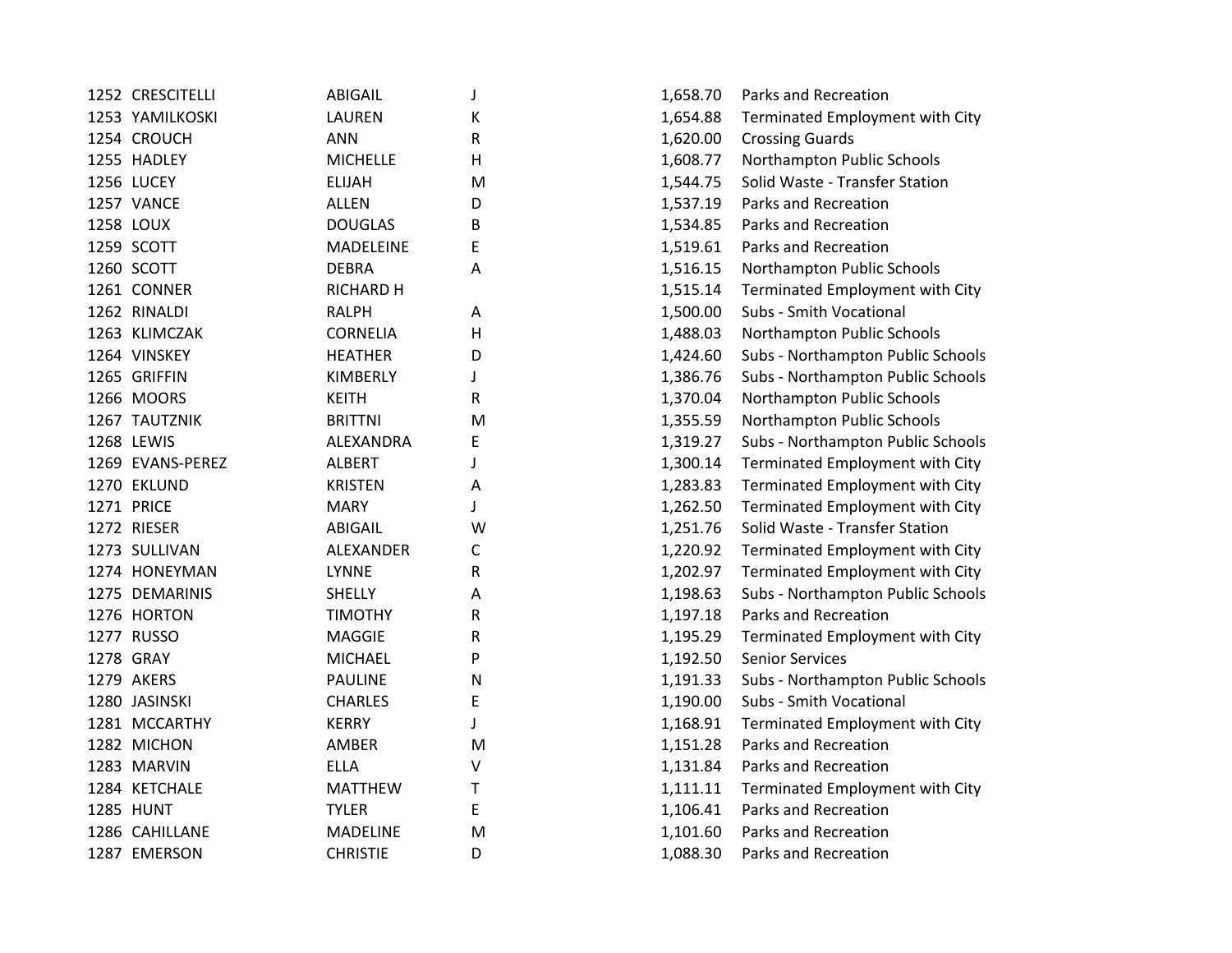| 1288 WYCKOFF      | <b>KATHLEEN</b>  | Α | 1,077.80 | Northampton Public Schools        |
|-------------------|------------------|---|----------|-----------------------------------|
| 1289 BARNETT      | SUSAN            |   | 1,076.50 | Senior Work Off Program           |
| 1290 ROMANOWSKI   | <b>GRACE</b>     |   | 1,076.50 | Senior Work Off Program           |
| 1291 CONNLY       | <b>DAVID</b>     |   | 1,076.50 | Senior Work Off Program           |
| 1292 SLOCOMBE     | <b>DONNA</b>     |   | 1,076.50 | Senior Work Off Program           |
| 1293 BOUTHILLETTE | <b>RITA</b>      |   | 1,076.50 | Senior Work Off Program           |
| 1294 LASTOWSKI    | <b>MARY</b>      |   | 1,076.50 | Senior Work Off Program           |
| 1295 BERMAN       | SASHA            |   | 1,076.50 | Senior Work Off Program           |
| 1296 THIEME       | <b>CHARLES</b>   |   | 1,076.50 | Senior Work Off Program           |
| 1297 WENDOLOWSKI  | <b>MARK</b>      | А | 1,066.14 | <b>Building Inspections</b>       |
| 1298 VISNIEWSKI   | <b>MICHAEL</b>   | J | 1,055.03 | Terminated Employment with City   |
| 1299 LINDEN       | SUZANNE          | R | 1,050.00 | Subs - Northampton Public Schools |
| 1300 MUSANTE      | <b>ELIZABETH</b> |   | 1,040.00 | Subs - Northampton Public Schools |
| 1301 SKORUPSKI    | <b>SHIRLEY</b>   |   | 1,040.00 | Subs - Northampton Public Schools |
| 1302 VAN ARSDELL  | <b>MARION</b>    | B | 1,040.00 | Subs - Northampton Public Schools |
| 1303 GALKO        | <b>NOAH</b>      | Τ | 1,020.73 | Northampton Public Schools        |
| 1304 GIRARD       | <b>SCOTT</b>     |   | 1,007.60 | Senior Work Off Program           |
| 1305 LAVALLEE     | <b>JESSICA</b>   | R | 1,002.19 | Subs - Northampton Public Schools |
| 1306 CARR         | <b>KATHRYN</b>   | E | 1,000.00 | Northampton Public Schools        |
| 1307 ROSEN        | <b>WILLIAM</b>   | R | 999.96   | Mayor's Office                    |
| 1308 SMITH        | <b>GLENN</b>     | E | 973.38   | Subs - Northampton Public Schools |
| 1309 TAILLON      | <b>FRANCIS</b>   | J | 968.00   | Terminated Employment with City   |
| 1310 MAHONEY      | <b>MARGARET</b>  | Α | 942.29   | Parks and Recreation              |
| 1311 FULLER       | <b>AMANDA</b>    | ٧ | 937.51   | Parks and Recreation              |
| 1312 HALLMAN      | <b>ANNA</b>      | M | 935.55   | Terminated Employment with City   |
| 1313 PEASE        | <b>JOHN</b>      | т | 934.92   | Subs - Northampton Public Schools |
| 1314 GROMELSKI    | <b>GERALDINE</b> | Α | 909.39   | Solid Waste - Transfer Station    |
| 1315 O'LOUGHLIN   | CAOLAN           | P | 900.00   | Terminated Employment with City   |
| 1316 MCKENNA      | <b>MARY</b>      | А | 870.00   | Subs - Northampton Public Schools |
| 1317 LOVEJOY      | <b>KAREN</b>     | M | 852.82   | Subs - Northampton Public Schools |
| 1318 JURGENSEN    | <b>EVA</b>       | C | 847.50   | Northampton Public Schools        |
| 1319 GARCIA       | <b>ANAISA</b>    | G | 847.50   | Northampton Public Schools        |
| 1320 MORIARTY     | <b>HOWARD</b>    | J | 840.00   | Terminated Employment with City   |
| 1321 SLATTERY     | <b>KIERAN</b>    | M | 820.00   | Subs - Northampton Public Schools |
| 1322 MORIN        | SAMANTHA         | F | 802.50   | Terminated Employment with City   |
| 1323 ADAMS        | <b>ASHLEY</b>    | T | 789.75   | Subs - Northampton Public Schools |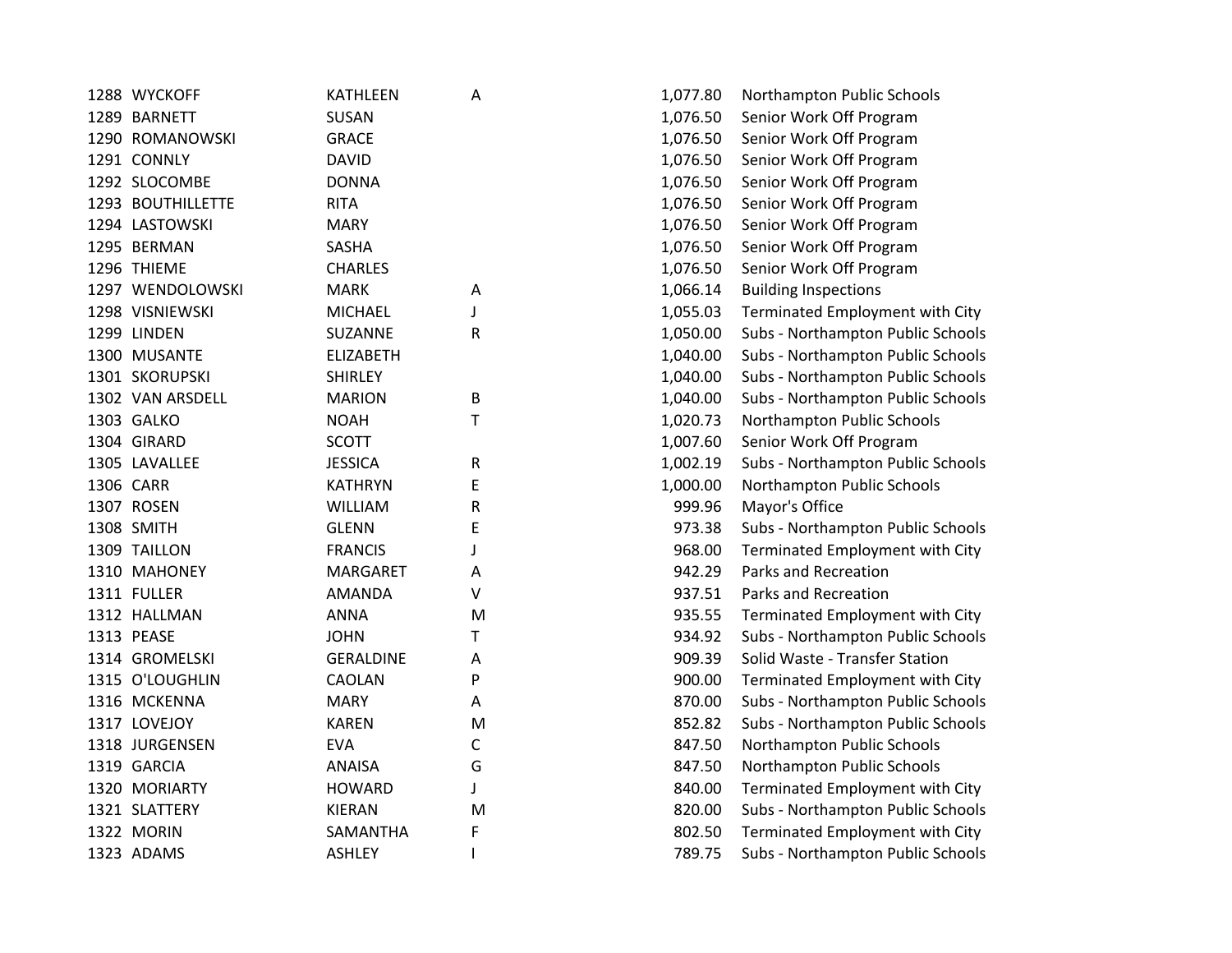| 783.78<br>1325 ILLICH<br><b>THERESA</b><br>D<br>780.39<br>1326 ADAMS<br><b>RACHEL</b><br>M<br>1327 ARBER<br><b>SVEIN</b><br>770.00<br>R<br>1328 WELLS<br>770.00<br><b>MICHAEL</b><br>J<br><b>NILSA</b><br>768.24<br>1329 RAMOS-MONGE<br>Terminated Employment with City<br>L<br>1330 VERBIN<br>756.76<br>ZACHARY<br>F<br>1331 CAMPEDELLI<br>750.00<br>Mayor's Office<br><b>BRIAN</b><br>J<br>1332 REALL<br>750.00<br><b>ELAINE</b><br>Mayor's Office<br>726.40<br>1333 FARKAS<br><b>SANDOR</b><br>1334 CURTIS-MAYNARD<br><b>EBEN</b><br>D<br>721.17<br>Terminated Employment with City<br>720.00<br>1335 BRUSHWAY<br><b>REGINA</b><br>Senior Work Off Program<br>M<br>1336 MILTON<br><b>MARIANNE</b><br>C<br>704.51<br>Terminated Employment with City<br>1337 COYLE<br>700.00<br><b>CALLIE</b><br>M<br>1338 O'LEARY<br>К<br>697.13<br><b>CAROLINE</b><br>1339 HECHT<br>К<br>694.77<br><b>AMANDA</b><br>Terminated Employment with City<br>1340 BOOTH<br><b>REID</b><br>693.12<br>Terminated Employment with City<br>1341 SQUIRES<br>H<br>675.00<br>Subs - Smith Vocational<br><b>DAVID</b><br>668.94<br>1342 MALONI<br><b>ROBERT</b><br>Α<br><b>Building Inspections</b><br>1343 CONNOLLY<br><b>JAMES</b><br>643.13<br>Parks and Recreation<br>1344 NOLAN<br><b>CHRISTINE</b><br>640.00<br>A<br>Solid Waste - Transfer Station<br>1345 LUCEY<br><b>DAVID</b><br>639.96<br>J<br>1346 BOSS<br>630.00<br>Subs - Smith Vocational<br><b>HILLARD</b><br>P<br>1347 SHELFFO<br>ANDREW<br>624.99<br>Terminated Employment with City<br>J<br>1348 CURRIE<br>WARREN<br>E<br>624.00<br>Terminated Employment with City<br>1349 RUST<br><b>BRIAN</b><br>C<br>611.78<br>Police<br>1350 BELL<br>607.92<br><b>KEVIN</b><br>D<br>Terminated Employment with City<br>S<br>607.92<br>1351 RANIERI<br><b>MICHAEL</b><br>Terminated Employment with City<br>1352 LARSON<br>К<br>600.00<br><b>City Clerk</b><br><b>JANET</b><br>1353 HELLIWELL<br>SANDRA<br>$\mathsf{N}$<br>600.00<br><b>City Clerk</b><br>1354 KLEPACKI<br><b>CHARLES</b><br>600.00<br><b>City Clerk</b><br>J<br>1355 DESMARAIS<br><b>DONNA</b><br>559.98<br>M<br>Terminated Employment with City<br>1356 MACDONALD<br><b>ANTONIA</b><br>550.76<br>Parks and Recreation<br>L<br>1357 CARR<br><b>TERRY</b><br>545.14<br>Parks and Recreation<br>А<br>S<br>1358 EVER-HALE<br><b>SIMON</b><br>545.00<br>Northampton Public Schools<br>1359 HEYL<br><b>MARGERY</b><br>540.14 | 1324 AHRENS | LOIS | 785.85 | Senior Work Off Program           |
|-----------------------------------------------------------------------------------------------------------------------------------------------------------------------------------------------------------------------------------------------------------------------------------------------------------------------------------------------------------------------------------------------------------------------------------------------------------------------------------------------------------------------------------------------------------------------------------------------------------------------------------------------------------------------------------------------------------------------------------------------------------------------------------------------------------------------------------------------------------------------------------------------------------------------------------------------------------------------------------------------------------------------------------------------------------------------------------------------------------------------------------------------------------------------------------------------------------------------------------------------------------------------------------------------------------------------------------------------------------------------------------------------------------------------------------------------------------------------------------------------------------------------------------------------------------------------------------------------------------------------------------------------------------------------------------------------------------------------------------------------------------------------------------------------------------------------------------------------------------------------------------------------------------------------------------------------------------------------------------------------------------------------------------------------------------------------------------------------------------------------------------------------------------------------------------------------------------------------------------------------------------------------------------------------------------------------------------------------------------------------------------------------------------------------|-------------|------|--------|-----------------------------------|
|                                                                                                                                                                                                                                                                                                                                                                                                                                                                                                                                                                                                                                                                                                                                                                                                                                                                                                                                                                                                                                                                                                                                                                                                                                                                                                                                                                                                                                                                                                                                                                                                                                                                                                                                                                                                                                                                                                                                                                                                                                                                                                                                                                                                                                                                                                                                                                                                                       |             |      |        | Subs - Northampton Public Schools |
|                                                                                                                                                                                                                                                                                                                                                                                                                                                                                                                                                                                                                                                                                                                                                                                                                                                                                                                                                                                                                                                                                                                                                                                                                                                                                                                                                                                                                                                                                                                                                                                                                                                                                                                                                                                                                                                                                                                                                                                                                                                                                                                                                                                                                                                                                                                                                                                                                       |             |      |        | Subs - Northampton Public Schools |
|                                                                                                                                                                                                                                                                                                                                                                                                                                                                                                                                                                                                                                                                                                                                                                                                                                                                                                                                                                                                                                                                                                                                                                                                                                                                                                                                                                                                                                                                                                                                                                                                                                                                                                                                                                                                                                                                                                                                                                                                                                                                                                                                                                                                                                                                                                                                                                                                                       |             |      |        | Subs - Northampton Public Schools |
|                                                                                                                                                                                                                                                                                                                                                                                                                                                                                                                                                                                                                                                                                                                                                                                                                                                                                                                                                                                                                                                                                                                                                                                                                                                                                                                                                                                                                                                                                                                                                                                                                                                                                                                                                                                                                                                                                                                                                                                                                                                                                                                                                                                                                                                                                                                                                                                                                       |             |      |        | Subs - Northampton Public Schools |
|                                                                                                                                                                                                                                                                                                                                                                                                                                                                                                                                                                                                                                                                                                                                                                                                                                                                                                                                                                                                                                                                                                                                                                                                                                                                                                                                                                                                                                                                                                                                                                                                                                                                                                                                                                                                                                                                                                                                                                                                                                                                                                                                                                                                                                                                                                                                                                                                                       |             |      |        |                                   |
|                                                                                                                                                                                                                                                                                                                                                                                                                                                                                                                                                                                                                                                                                                                                                                                                                                                                                                                                                                                                                                                                                                                                                                                                                                                                                                                                                                                                                                                                                                                                                                                                                                                                                                                                                                                                                                                                                                                                                                                                                                                                                                                                                                                                                                                                                                                                                                                                                       |             |      |        | Subs - Northampton Public Schools |
|                                                                                                                                                                                                                                                                                                                                                                                                                                                                                                                                                                                                                                                                                                                                                                                                                                                                                                                                                                                                                                                                                                                                                                                                                                                                                                                                                                                                                                                                                                                                                                                                                                                                                                                                                                                                                                                                                                                                                                                                                                                                                                                                                                                                                                                                                                                                                                                                                       |             |      |        |                                   |
|                                                                                                                                                                                                                                                                                                                                                                                                                                                                                                                                                                                                                                                                                                                                                                                                                                                                                                                                                                                                                                                                                                                                                                                                                                                                                                                                                                                                                                                                                                                                                                                                                                                                                                                                                                                                                                                                                                                                                                                                                                                                                                                                                                                                                                                                                                                                                                                                                       |             |      |        |                                   |
|                                                                                                                                                                                                                                                                                                                                                                                                                                                                                                                                                                                                                                                                                                                                                                                                                                                                                                                                                                                                                                                                                                                                                                                                                                                                                                                                                                                                                                                                                                                                                                                                                                                                                                                                                                                                                                                                                                                                                                                                                                                                                                                                                                                                                                                                                                                                                                                                                       |             |      |        | Subs - Northampton Public Schools |
|                                                                                                                                                                                                                                                                                                                                                                                                                                                                                                                                                                                                                                                                                                                                                                                                                                                                                                                                                                                                                                                                                                                                                                                                                                                                                                                                                                                                                                                                                                                                                                                                                                                                                                                                                                                                                                                                                                                                                                                                                                                                                                                                                                                                                                                                                                                                                                                                                       |             |      |        |                                   |
|                                                                                                                                                                                                                                                                                                                                                                                                                                                                                                                                                                                                                                                                                                                                                                                                                                                                                                                                                                                                                                                                                                                                                                                                                                                                                                                                                                                                                                                                                                                                                                                                                                                                                                                                                                                                                                                                                                                                                                                                                                                                                                                                                                                                                                                                                                                                                                                                                       |             |      |        |                                   |
|                                                                                                                                                                                                                                                                                                                                                                                                                                                                                                                                                                                                                                                                                                                                                                                                                                                                                                                                                                                                                                                                                                                                                                                                                                                                                                                                                                                                                                                                                                                                                                                                                                                                                                                                                                                                                                                                                                                                                                                                                                                                                                                                                                                                                                                                                                                                                                                                                       |             |      |        |                                   |
|                                                                                                                                                                                                                                                                                                                                                                                                                                                                                                                                                                                                                                                                                                                                                                                                                                                                                                                                                                                                                                                                                                                                                                                                                                                                                                                                                                                                                                                                                                                                                                                                                                                                                                                                                                                                                                                                                                                                                                                                                                                                                                                                                                                                                                                                                                                                                                                                                       |             |      |        | Subs - Northampton Public Schools |
|                                                                                                                                                                                                                                                                                                                                                                                                                                                                                                                                                                                                                                                                                                                                                                                                                                                                                                                                                                                                                                                                                                                                                                                                                                                                                                                                                                                                                                                                                                                                                                                                                                                                                                                                                                                                                                                                                                                                                                                                                                                                                                                                                                                                                                                                                                                                                                                                                       |             |      |        | Subs - Northampton Public Schools |
|                                                                                                                                                                                                                                                                                                                                                                                                                                                                                                                                                                                                                                                                                                                                                                                                                                                                                                                                                                                                                                                                                                                                                                                                                                                                                                                                                                                                                                                                                                                                                                                                                                                                                                                                                                                                                                                                                                                                                                                                                                                                                                                                                                                                                                                                                                                                                                                                                       |             |      |        |                                   |
|                                                                                                                                                                                                                                                                                                                                                                                                                                                                                                                                                                                                                                                                                                                                                                                                                                                                                                                                                                                                                                                                                                                                                                                                                                                                                                                                                                                                                                                                                                                                                                                                                                                                                                                                                                                                                                                                                                                                                                                                                                                                                                                                                                                                                                                                                                                                                                                                                       |             |      |        |                                   |
|                                                                                                                                                                                                                                                                                                                                                                                                                                                                                                                                                                                                                                                                                                                                                                                                                                                                                                                                                                                                                                                                                                                                                                                                                                                                                                                                                                                                                                                                                                                                                                                                                                                                                                                                                                                                                                                                                                                                                                                                                                                                                                                                                                                                                                                                                                                                                                                                                       |             |      |        |                                   |
|                                                                                                                                                                                                                                                                                                                                                                                                                                                                                                                                                                                                                                                                                                                                                                                                                                                                                                                                                                                                                                                                                                                                                                                                                                                                                                                                                                                                                                                                                                                                                                                                                                                                                                                                                                                                                                                                                                                                                                                                                                                                                                                                                                                                                                                                                                                                                                                                                       |             |      |        |                                   |
|                                                                                                                                                                                                                                                                                                                                                                                                                                                                                                                                                                                                                                                                                                                                                                                                                                                                                                                                                                                                                                                                                                                                                                                                                                                                                                                                                                                                                                                                                                                                                                                                                                                                                                                                                                                                                                                                                                                                                                                                                                                                                                                                                                                                                                                                                                                                                                                                                       |             |      |        |                                   |
|                                                                                                                                                                                                                                                                                                                                                                                                                                                                                                                                                                                                                                                                                                                                                                                                                                                                                                                                                                                                                                                                                                                                                                                                                                                                                                                                                                                                                                                                                                                                                                                                                                                                                                                                                                                                                                                                                                                                                                                                                                                                                                                                                                                                                                                                                                                                                                                                                       |             |      |        | Subs - Northampton Public Schools |
|                                                                                                                                                                                                                                                                                                                                                                                                                                                                                                                                                                                                                                                                                                                                                                                                                                                                                                                                                                                                                                                                                                                                                                                                                                                                                                                                                                                                                                                                                                                                                                                                                                                                                                                                                                                                                                                                                                                                                                                                                                                                                                                                                                                                                                                                                                                                                                                                                       |             |      |        |                                   |
|                                                                                                                                                                                                                                                                                                                                                                                                                                                                                                                                                                                                                                                                                                                                                                                                                                                                                                                                                                                                                                                                                                                                                                                                                                                                                                                                                                                                                                                                                                                                                                                                                                                                                                                                                                                                                                                                                                                                                                                                                                                                                                                                                                                                                                                                                                                                                                                                                       |             |      |        |                                   |
|                                                                                                                                                                                                                                                                                                                                                                                                                                                                                                                                                                                                                                                                                                                                                                                                                                                                                                                                                                                                                                                                                                                                                                                                                                                                                                                                                                                                                                                                                                                                                                                                                                                                                                                                                                                                                                                                                                                                                                                                                                                                                                                                                                                                                                                                                                                                                                                                                       |             |      |        |                                   |
|                                                                                                                                                                                                                                                                                                                                                                                                                                                                                                                                                                                                                                                                                                                                                                                                                                                                                                                                                                                                                                                                                                                                                                                                                                                                                                                                                                                                                                                                                                                                                                                                                                                                                                                                                                                                                                                                                                                                                                                                                                                                                                                                                                                                                                                                                                                                                                                                                       |             |      |        |                                   |
|                                                                                                                                                                                                                                                                                                                                                                                                                                                                                                                                                                                                                                                                                                                                                                                                                                                                                                                                                                                                                                                                                                                                                                                                                                                                                                                                                                                                                                                                                                                                                                                                                                                                                                                                                                                                                                                                                                                                                                                                                                                                                                                                                                                                                                                                                                                                                                                                                       |             |      |        |                                   |
|                                                                                                                                                                                                                                                                                                                                                                                                                                                                                                                                                                                                                                                                                                                                                                                                                                                                                                                                                                                                                                                                                                                                                                                                                                                                                                                                                                                                                                                                                                                                                                                                                                                                                                                                                                                                                                                                                                                                                                                                                                                                                                                                                                                                                                                                                                                                                                                                                       |             |      |        |                                   |
|                                                                                                                                                                                                                                                                                                                                                                                                                                                                                                                                                                                                                                                                                                                                                                                                                                                                                                                                                                                                                                                                                                                                                                                                                                                                                                                                                                                                                                                                                                                                                                                                                                                                                                                                                                                                                                                                                                                                                                                                                                                                                                                                                                                                                                                                                                                                                                                                                       |             |      |        |                                   |
|                                                                                                                                                                                                                                                                                                                                                                                                                                                                                                                                                                                                                                                                                                                                                                                                                                                                                                                                                                                                                                                                                                                                                                                                                                                                                                                                                                                                                                                                                                                                                                                                                                                                                                                                                                                                                                                                                                                                                                                                                                                                                                                                                                                                                                                                                                                                                                                                                       |             |      |        |                                   |
|                                                                                                                                                                                                                                                                                                                                                                                                                                                                                                                                                                                                                                                                                                                                                                                                                                                                                                                                                                                                                                                                                                                                                                                                                                                                                                                                                                                                                                                                                                                                                                                                                                                                                                                                                                                                                                                                                                                                                                                                                                                                                                                                                                                                                                                                                                                                                                                                                       |             |      |        |                                   |
|                                                                                                                                                                                                                                                                                                                                                                                                                                                                                                                                                                                                                                                                                                                                                                                                                                                                                                                                                                                                                                                                                                                                                                                                                                                                                                                                                                                                                                                                                                                                                                                                                                                                                                                                                                                                                                                                                                                                                                                                                                                                                                                                                                                                                                                                                                                                                                                                                       |             |      |        |                                   |
|                                                                                                                                                                                                                                                                                                                                                                                                                                                                                                                                                                                                                                                                                                                                                                                                                                                                                                                                                                                                                                                                                                                                                                                                                                                                                                                                                                                                                                                                                                                                                                                                                                                                                                                                                                                                                                                                                                                                                                                                                                                                                                                                                                                                                                                                                                                                                                                                                       |             |      |        |                                   |
|                                                                                                                                                                                                                                                                                                                                                                                                                                                                                                                                                                                                                                                                                                                                                                                                                                                                                                                                                                                                                                                                                                                                                                                                                                                                                                                                                                                                                                                                                                                                                                                                                                                                                                                                                                                                                                                                                                                                                                                                                                                                                                                                                                                                                                                                                                                                                                                                                       |             |      |        |                                   |
|                                                                                                                                                                                                                                                                                                                                                                                                                                                                                                                                                                                                                                                                                                                                                                                                                                                                                                                                                                                                                                                                                                                                                                                                                                                                                                                                                                                                                                                                                                                                                                                                                                                                                                                                                                                                                                                                                                                                                                                                                                                                                                                                                                                                                                                                                                                                                                                                                       |             |      |        |                                   |
|                                                                                                                                                                                                                                                                                                                                                                                                                                                                                                                                                                                                                                                                                                                                                                                                                                                                                                                                                                                                                                                                                                                                                                                                                                                                                                                                                                                                                                                                                                                                                                                                                                                                                                                                                                                                                                                                                                                                                                                                                                                                                                                                                                                                                                                                                                                                                                                                                       |             |      |        |                                   |
|                                                                                                                                                                                                                                                                                                                                                                                                                                                                                                                                                                                                                                                                                                                                                                                                                                                                                                                                                                                                                                                                                                                                                                                                                                                                                                                                                                                                                                                                                                                                                                                                                                                                                                                                                                                                                                                                                                                                                                                                                                                                                                                                                                                                                                                                                                                                                                                                                       |             |      |        | Subs - Northampton Public Schools |

|   | 785.85 | Senior Work Off Program           |
|---|--------|-----------------------------------|
| D | 783.78 | Subs - Northampton Public Schools |
| M | 780.39 | Subs - Northampton Public Schools |
| R | 770.00 | Subs - Northampton Public Schools |
| J | 770.00 | Subs - Northampton Public Schools |
| L | 768.24 | Terminated Employment with City   |
| F | 756.76 | Subs - Northampton Public Schools |
| J | 750.00 | Mayor's Office                    |
|   | 750.00 | Mayor's Office                    |
|   | 726.40 | Subs - Northampton Public Schools |
| D | 721.17 | Terminated Employment with City   |
| M | 720.00 | Senior Work Off Program           |
| C | 704.51 | Terminated Employment with City   |
| M | 700.00 | Subs - Northampton Public Schools |
| K | 697.13 | Subs - Northampton Public Schools |
| Κ | 694.77 | Terminated Employment with City   |
|   | 693.12 | Terminated Employment with City   |
| н | 675.00 | Subs - Smith Vocational           |
| А | 668.94 | <b>Building Inspections</b>       |
|   | 643.13 | Parks and Recreation              |
| A | 640.00 | Subs - Northampton Public Schools |
| J | 639.96 | Solid Waste - Transfer Station    |
| P | 630.00 | Subs - Smith Vocational           |
| J | 624.99 | Terminated Employment with City   |
| E | 624.00 | Terminated Employment with City   |
| C | 611.78 | Police                            |
| D | 607.92 | Terminated Employment with City   |
| S | 607.92 | Terminated Employment with City   |
| K | 600.00 | <b>City Clerk</b>                 |
| Ν | 600.00 | <b>City Clerk</b>                 |
| J | 600.00 | <b>City Clerk</b>                 |
| M | 559.98 | Terminated Employment with City   |
| L | 550.76 | Parks and Recreation              |
| A | 545.14 | Parks and Recreation              |
| S | 545.00 | Northampton Public Schools        |
|   | 540.14 | Subs - Northampton Public Schools |
|   |        |                                   |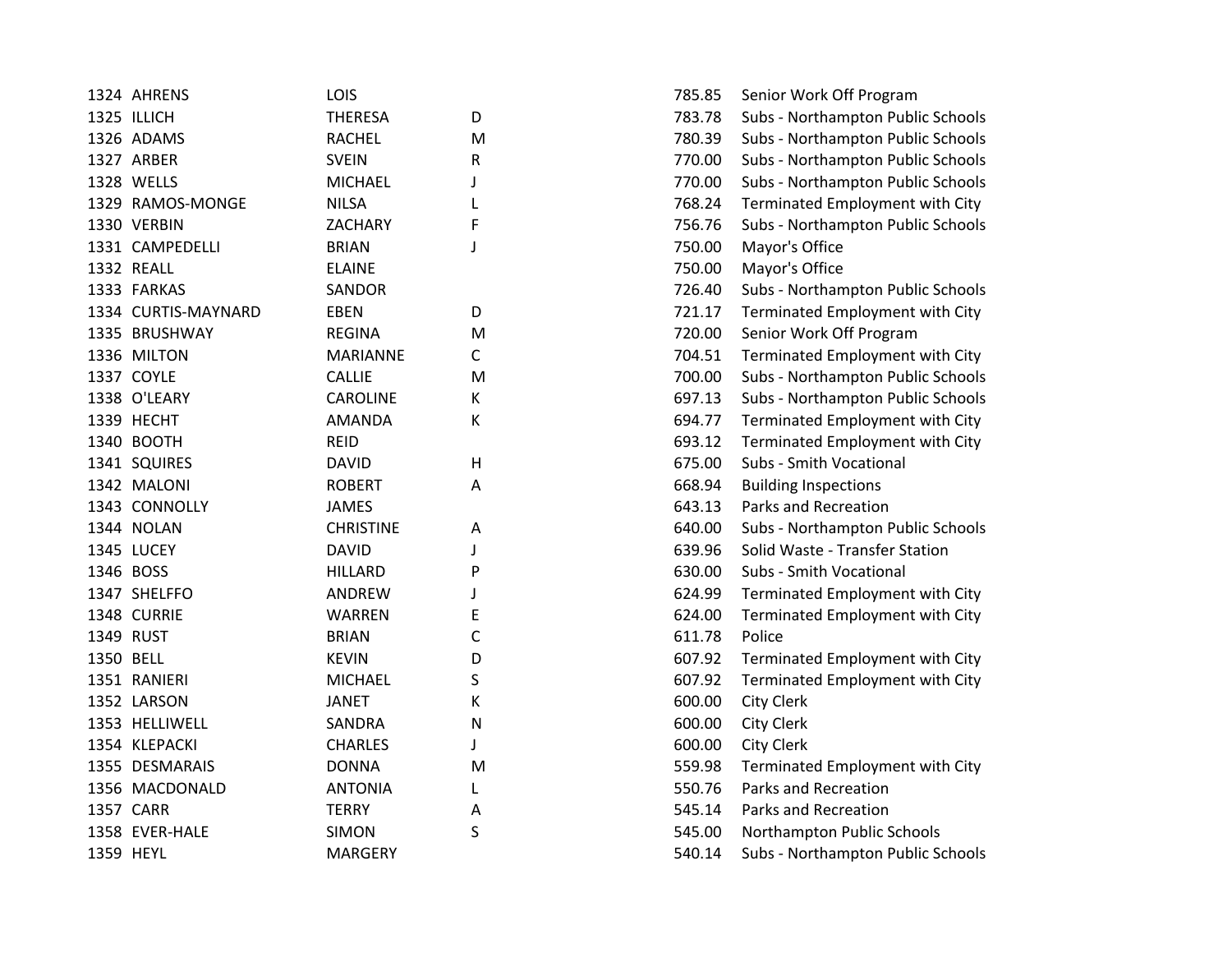|           | 1360 DERSHAM            | <b>DAVID</b>      | $\mathsf{H}$ | 525.00 | Subs - Northampton Public Schools   |
|-----------|-------------------------|-------------------|--------------|--------|-------------------------------------|
|           | 1361 LITTLEFIELD        | <b>JESSE</b>      | R            | 521.50 | Subs - Smith Vocational             |
|           | 1362 WISNIEWSKI         | LILIAN            | Т            | 520.25 | Terminated Employment with City     |
|           | 1363 CICHY              | <b>MITCHELL</b>   | S            | 516.32 | Police                              |
|           | 1364 PHELAN             | <b>HOPE</b>       | Α            | 513.38 | Subs - Northampton Public Schools   |
|           | 1365 RODRIGUEZ RADINSON | <b>GABRIEL</b>    | А            | 507.02 | Subs - Northampton Public Schools   |
|           | 1366 DORVAL             | <b>HALEY</b>      | M            | 507.01 | Terminated Employment with City     |
|           | 1367 BUHL               | SARAH             | M            | 507.00 | Subs - Northampton Public Schools   |
| 1368 LEFF |                         | ALEXANDER         | W            | 500.00 | Parks and Recreation                |
|           | 1369 BOUCHER            | <b>JULIE</b>      | A            | 490.00 | Subs - Smith Vocational             |
|           | 1370 HUTCHINS           | <b>EMME</b>       | Τ            | 459.17 | Terminated Employment with City     |
|           | 1371 MASSONI            | <b>MARGOT</b>     | E            | 455.00 | Subs - Northampton Public Schools   |
|           | 1372 BAKER              | <b>GREGORY</b>    | Α            | 452.38 | Terminated Employment with City     |
|           | 1373 BIGWOOD            | ANNE              | E            | 448.89 | Subs - Northampton Public Schools   |
|           | 1374 WHITE              | <b>ALICE</b>      | T            | 443.65 | Subs - Northampton Public Schools   |
|           | 1375 BYRNES             | <b>JOHN</b>       | J            | 443.64 | Terminated Employment with City     |
|           | 1376 AVERILL            | <b>DANIEL</b>     | E            | 440.00 | Northampton Public Schools          |
|           | 1377 ROURKE             | <b>JONATHAN</b>   | K            | 440.00 | Parks and Recreation Division - DPV |
|           | 1378 QUINN              | <b>ROISIN</b>     |              | 354.79 | Subs - Northampton Public Schools   |
|           | 1379 PODOREFSKY         | <b>KAREN</b>      | L            | 343.38 | Terminated Employment with City     |
|           | 1380 SCRIBNER           | <b>DEBBI</b>      | Κ            | 342.00 | Terminated Employment with City     |
|           | 1381 ROSS               | <b>MOLLY</b>      | P            | 336.76 | Terminated Employment with City     |
|           | 1382 NEWSHAM            | <b>KERRI-JEAN</b> |              | 336.75 | Subs - Northampton Public Schools   |
|           | 1383 CRONK              | <b>VIVIAN</b>     | J            | 326.64 | Subs - Northampton Public Schools   |
|           | 1384 DESALVIO           | <b>DOMINIC</b>    |              | 300.00 | Northampton Public Schools          |
|           | 1385 MAHIEU             | <b>LYNDA</b>      |              | 300.00 | Subs - Northampton Public Schools   |
|           | 1386 LAIRD              | <b>JULIAN</b>     |              | 296.46 | Terminated Employment with City     |
|           | 1387 STRONG             | <b>KENNETH</b>    | Α            | 292.67 | Terminated Employment with City     |
|           | 1388 EDWARDS            | <b>HARRISON</b>   | Т            | 290.00 | Northampton Public Schools          |
|           | 1389 RENARD             | CAROLE            | C            | 285.48 | Terminated Employment with City     |
|           | 1390 AARON              | <b>BAILEY</b>     | J            | 282.23 | Terminated Employment with City     |
|           | 1391 BRZOSKA            | <b>STEVEN</b>     | J            | 281.30 | <b>Building Inspections</b>         |
| 1392 DIAZ |                         | <b>DOMINGO</b>    |              | 280.00 | Subs - Smith Vocational             |
|           | 1393 BLACK              | <b>EUGENE</b>     | E            | 280.00 | Subs - Smith Vocational             |
|           | 1394 SIDEN              | <b>RACHEL</b>     | M            | 260.13 | Terminated Employment with City     |
|           | 1395 HUTCHINS           | <b>IAN</b>        | M            | 233.28 | Terminated Employment with City     |
|           |                         |                   |              |        |                                     |

| Н | 525.00 | Subs - Northampton Public Schools   |
|---|--------|-------------------------------------|
| R | 521.50 | Subs - Smith Vocational             |
| T | 520.25 | Terminated Employment with City     |
| S | 516.32 | Police                              |
| Α | 513.38 | Subs - Northampton Public Schools   |
| Α | 507.02 | Subs - Northampton Public Schools   |
| M | 507.01 | Terminated Employment with City     |
| M | 507.00 | Subs - Northampton Public Schools   |
| W | 500.00 | Parks and Recreation                |
| Α | 490.00 | Subs - Smith Vocational             |
| T | 459.17 | Terminated Employment with City     |
| E | 455.00 | Subs - Northampton Public Schools   |
| A | 452.38 | Terminated Employment with City     |
| E | 448.89 | Subs - Northampton Public Schools   |
| T | 443.65 | Subs - Northampton Public Schools   |
| J | 443.64 | Terminated Employment with City     |
| E | 440.00 | Northampton Public Schools          |
| K | 440.00 | Parks and Recreation Division - DPW |
|   | 354.79 | Subs - Northampton Public Schools   |
| L | 343.38 | Terminated Employment with City     |
| K | 342.00 | Terminated Employment with City     |
| P | 336.76 | Terminated Employment with City     |
|   | 336.75 | Subs - Northampton Public Schools   |
| J | 326.64 | Subs - Northampton Public Schools   |
| L | 300.00 | Northampton Public Schools          |
| J | 300.00 | Subs - Northampton Public Schools   |
| L | 296.46 | Terminated Employment with City     |
| A | 292.67 | Terminated Employment with City     |
| T | 290.00 | Northampton Public Schools          |
| C | 285.48 | Terminated Employment with City     |
| J | 282.23 | Terminated Employment with City     |
| J | 281.30 | <b>Building Inspections</b>         |
|   | 280.00 | Subs - Smith Vocational             |
| E | 280.00 | Subs - Smith Vocational             |
| M | 260.13 | Terminated Employment with City     |
| M | 233.28 | Terminated Employment with City     |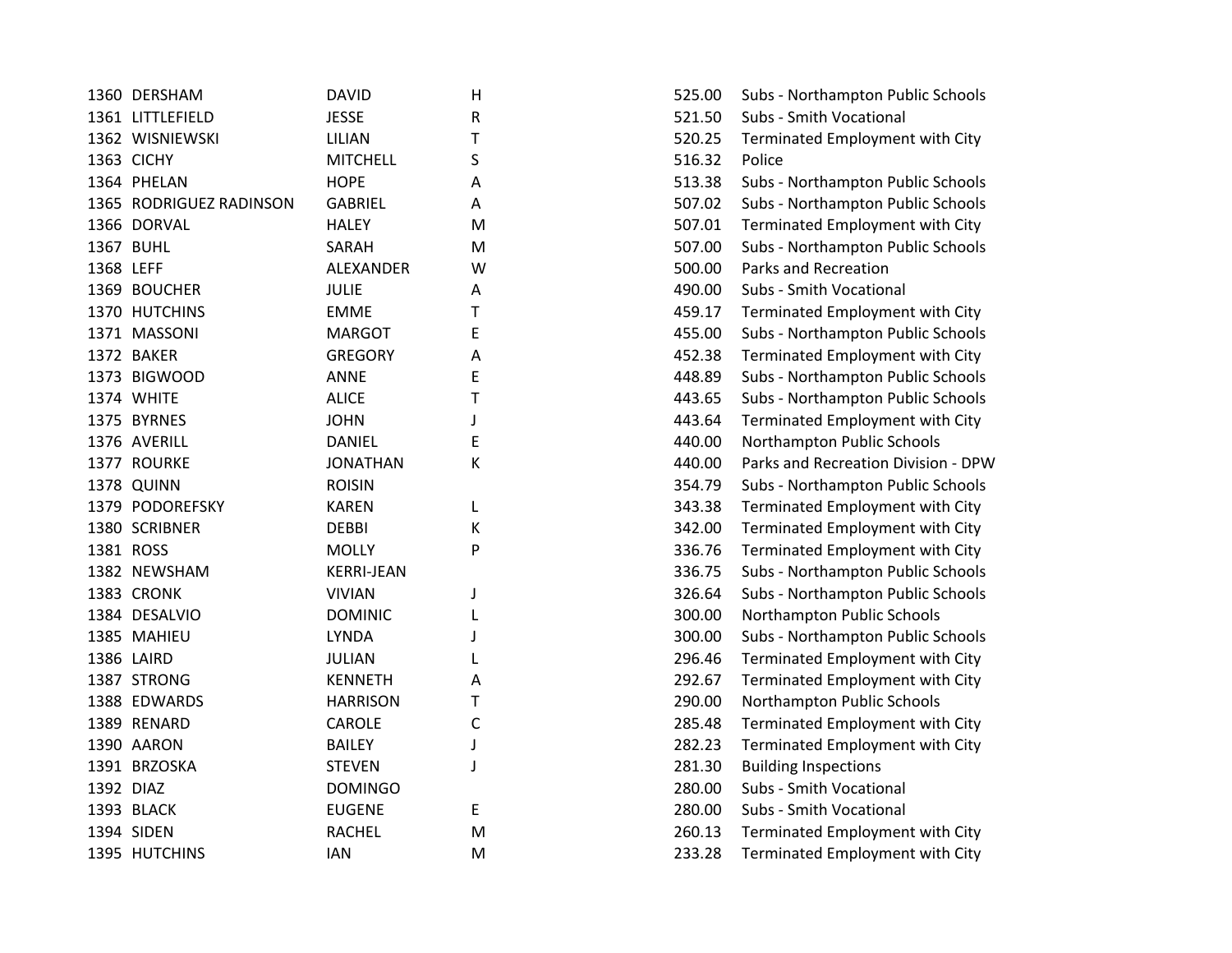| 1396 BURNHAM          | <b>MOLLY</b>     | B | 231.76 | Subs - Northampton Public Schools |
|-----------------------|------------------|---|--------|-----------------------------------|
| 1397 QUINLAN          | <b>PATRICK</b>   | M | 230.85 | Terminated Employment with City   |
| 1398 ROBERTS          | ANDREW           | J | 225.00 | Subs - Northampton Public Schools |
| 1399 HOWARD           | <b>OWEN</b>      | G | 218.70 | Terminated Employment with City   |
| 1400 MCLAUGHLIN       | <b>KRISTIN</b>   | н | 190.13 | Terminated Employment with City   |
| 1401 ANSALDO          | SAMUEL           | R | 180.00 | Northampton Public Schools        |
| 1402 SERIO            | <b>ANDREW</b>    | P | 177.39 | Parks and Recreation              |
| 1403 BLANCO           | <b>STACEY</b>    |   | 174.24 | Terminated Employment with City   |
| 1404 IRIZARRY-GEROULD | <b>DIEGO</b>     | Α | 156.01 | Subs - Northampton Public Schools |
| 1405 SIMMONS          | <b>KATHLEEN</b>  | E | 150.00 | Terminated Employment with City   |
| 1406 DOWD-HURLBURT    | <b>JEANNETTE</b> | M | 150.00 | Terminated Employment with City   |
| 1407 PAGOS            | <b>PAULA</b>     | Α | 150.00 | Terminated Employment with City   |
| 1408 LANCE            | <b>JAMES</b>     | M | 150.00 | Terminated Employment with City   |
| 1409 MARK             | <b>JASON</b>     | Ν | 140.00 | Subs - Northampton Public Schools |
| 1410 KUERZEL          | <b>LISBETH</b>   | Α | 138.38 | Subs - Northampton Public Schools |
| 1411 HEBERT           | <b>SHELLY</b>    | Α | 132.00 | Terminated Employment with City   |
| 1412 COTE             | <b>KEVIN</b>     | G | 129.35 | Parks and Recreation              |
| 1413 ROTH             | ANESSA           | В | 126.75 | Subs - Northampton Public Schools |
| 1414 LEVY             | <b>DEVORAH</b>   | S | 126.75 | Terminated Employment with City   |
| 1415 SOULE            | ANGELA           | R | 116.64 | Parks and Recreation              |
| 1416 SCHWAIGER        | <b>JONATHAN</b>  | D | 108.65 | Parks and Recreation              |
| 1417 ETLINGER         | LILLIAN          | S | 92.34  | Parks and Recreation              |
| 1418 GESSING-AMES     | <b>CODY</b>      | J | 88.00  | Terminated Employment with City   |
| 1419 BUSHEY           | <b>MATTHEW</b>   |   | 88.00  | Terminated Employment with City   |
| 1420 STRATE           | <b>JOEL</b>      | D | 86.21  | Terminated Employment with City   |
| 1421 MILLER           | <b>MELISSA</b>   | Α | 80.44  | Terminated Employment with City   |
| 1422 LADOUCEUR        | <b>MARGARET</b>  | A | 75.00  | Subs - Smith Vocational           |
| 1423 WALLACE          | <b>JASON</b>     | P | 75.00  | Subs - Smith Vocational           |
| 1424 KITUYI           | <b>JOSEPH</b>    | S | 70.00  | Subs - Northampton Public Schools |
| 1425 FINER            | SARAH            | R | 70.00  | Subs - Northampton Public Schools |
| 1426 MCGRATH          | <b>JENNIFER</b>  | D | 70.00  | Terminated Employment with City   |
| 1427 HOUSE            | <b>VICTORIA</b>  |   | 70.00  | Terminated Employment with City   |
| 1428 AQUADRO          | <b>STUART</b>    | E | 67.44  | Parks and Recreation              |
| 1429 RADKE            | <b>ELENA</b>     | G | 63.38  | Subs - Northampton Public Schools |
| 1430 MONCUSI          | <b>ROGER</b>     |   | 63.38  | Subs - Northampton Public Schools |
| 1431 NELSON           | <b>MEAGAN</b>    | Α | 63.38  | Terminated Employment with City   |

| B | 231.76 | Subs - Northampton Public Schools |
|---|--------|-----------------------------------|
| M | 230.85 | Terminated Employment with City   |
| J | 225.00 | Subs - Northampton Public Schools |
| G | 218.70 | Terminated Employment with City   |
| н | 190.13 | Terminated Employment with City   |
| R | 180.00 | Northampton Public Schools        |
| P | 177.39 | Parks and Recreation              |
|   | 174.24 | Terminated Employment with City   |
| A | 156.01 | Subs - Northampton Public Schools |
| E | 150.00 | Terminated Employment with City   |
| M | 150.00 | Terminated Employment with City   |
| A | 150.00 | Terminated Employment with City   |
| M | 150.00 | Terminated Employment with City   |
| N | 140.00 | Subs - Northampton Public Schools |
| А | 138.38 | Subs - Northampton Public Schools |
| A | 132.00 | Terminated Employment with City   |
| G | 129.35 | <b>Parks and Recreation</b>       |
| B | 126.75 | Subs - Northampton Public Schools |
| S | 126.75 | Terminated Employment with City   |
| R | 116.64 | Parks and Recreation              |
| D | 108.65 | Parks and Recreation              |
| S | 92.34  | Parks and Recreation              |
| J | 88.00  | Terminated Employment with City   |
|   | 88.00  | Terminated Employment with City   |
| D | 86.21  | Terminated Employment with City   |
| A | 80.44  | Terminated Employment with City   |
| Α | 75.00  | Subs - Smith Vocational           |
| P | 75.00  | Subs - Smith Vocational           |
| S | 70.00  | Subs - Northampton Public Schools |
| R | 70.00  | Subs - Northampton Public Schools |
| D | 70.00  | Terminated Employment with City   |
|   | 70.00  | Terminated Employment with City   |
| E | 67.44  | <b>Parks and Recreation</b>       |
| G | 63.38  | Subs - Northampton Public Schools |
|   | 63.38  | Subs - Northampton Public Schools |
| A | 63.38  | Terminated Employment with City   |